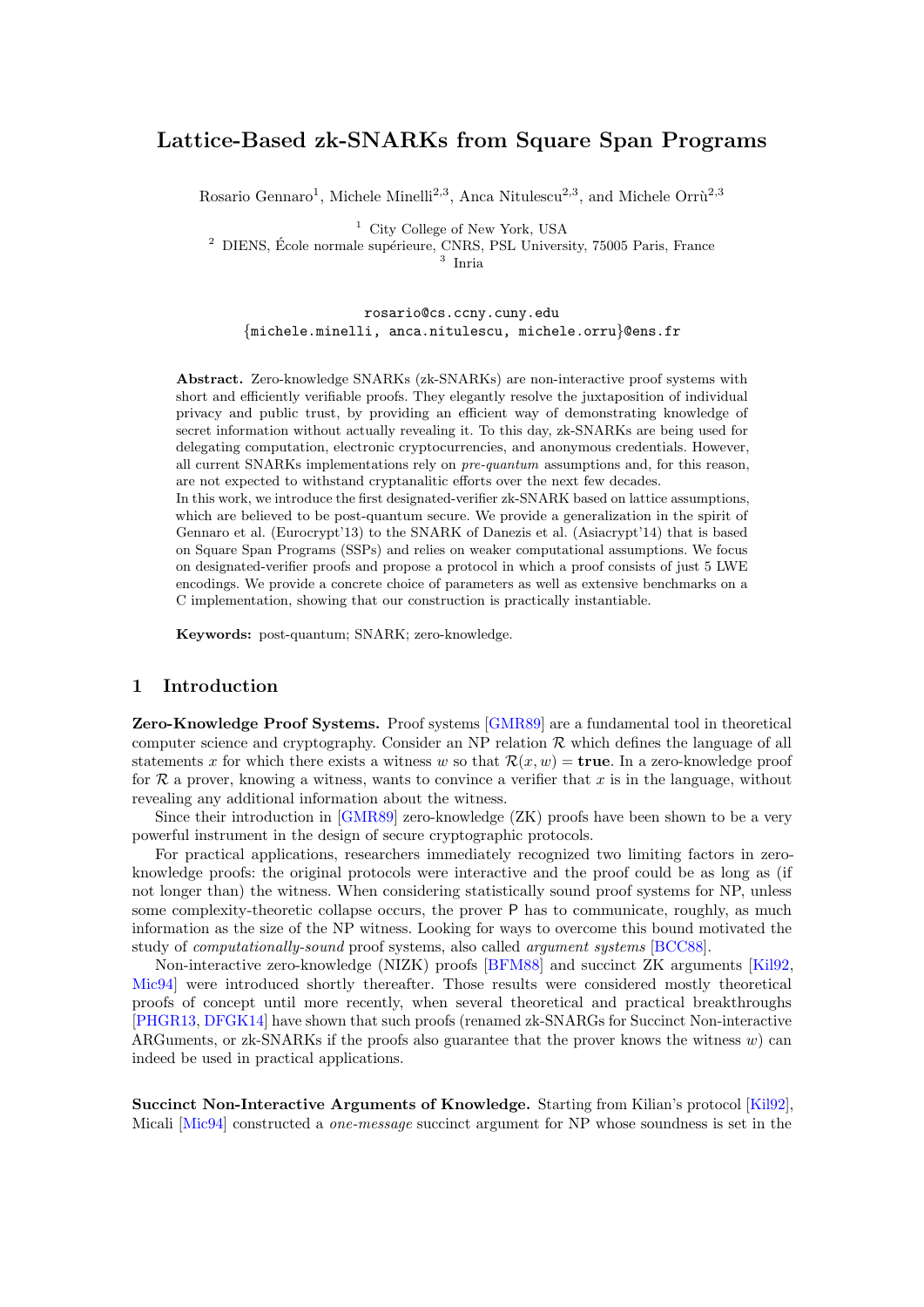random oracle model. In the plain model, a non-interactive argument requires the verifier V to generate a common reference string crs ahead of time and independently of the statement to be proved by the prover P. Such systems are called succinct non-interactive arguments (SNARGs) [\[GW11\]](#page-24-2). Several SNARGs constructions have been proposed [\[Gro10,](#page-24-3) [BCCT12,](#page-23-2) [Lip12,](#page-25-3) [BCC](#page-23-3)<sup>+</sup>14, [GGPR13,](#page-24-4)  $BCI<sup>+</sup>13$  $BCI<sup>+</sup>13$ ,  $PHGR13$ ,  $BCG<sup>+</sup>13$  $BCG<sup>+</sup>13$ ,  $BCTV14$ , and the area of SNARGs has become popular in the last years with the proposal of constructions which introduced significant improvements in efficiency. An important remark is that all such constructions are based on non-falsifiable assumptions [\[Nao03\]](#page-25-4), a class of assumptions that is likely to be inherent in proving the security of SNARGs for general NP languages (without random oracles), as shown by Gentry and Wichs [\[GW11\]](#page-24-2).

Many SNARGs are also *arguments of knowledge* – so called SNARKs [\[BCCT12,](#page-23-2) [BCC](#page-23-3)<sup>+</sup>14]. Intuitively speaking, the knowledge soundness property of SNARKs says that every prover producing a convincing proof must "know" a witness. Proofs of knowledge are useful in many applications, such as anonymous credentials, computation delegation, confidential transactions, and recursive proof composition [\[Val08,](#page-25-5) [BCCT13\]](#page-23-7).

Public vs. Designated Verifiability. We distinguish two types of arguments of knowledge: publicly verifiable ones, where the verification algorithm takes as input only common reference string crs, and designated-verifier ones, where the verifier V takes as input together with the crs some additional private verification key vrs. In the first case, proofs are meant to be verified by anyone having access to the crs. In the case of designated-verifier proofs, the proof can be verified only by the verifier V knowing the secret information vrs. It is straightforward to note that, with the help of an encryption scheme, any publicly-verifiable proof system can be transformed into an analogous designated-verifier one (by just encrypting the proof under the verifier's key). It is nonetheless important to note that in the standard model, all NIZK constructions we are aware of somehow imply the existence of an encryption scheme.

Quadratic Span Programs. Gennaro, Gentry, Parno and Raykova [\[GGPR13\]](#page-24-4) proposed a new, influential characterization of the complexity class NP using Quadratic Span Programs (QSPs), a natural extension of span programs defined by Karchmer and Wigderson [\[KW93\]](#page-25-6). They show there is a very efficient reduction from boolean circuit satisfiability problems to QSPs. Their work has led to fast progress towards practical verifiable computations. For instance, using Quadratic Arithmetic Programs (QAPs), a generalization of QSPs for arithmetic circuits, Pinocchio [\[PHGR13\]](#page-25-2) provides evidence that verified remote computation can be faster than local computation. At the same time, their construction is zero-knowledge, enabling the server to keep intermediate and additional values used in the computation private. Optimized versions of SNARK protocols based on QSPs approach are used in various practical applications, including cryptocurrencies such as Zcash  $[BCG^+14a]$  $[BCG^+14a]$ , to guarantee anonymity while preventing double-spending.

The QSP approach was generalized in  $[BCI^+13]$  $[BCI^+13]$  under the concept of *Linear PCP* (LPCP), a form of interactive ZK proofs where security holds under the assumption that the prover is restricted to compute only linear combinations of its inputs. These proofs can then be turned into (designated-verifier) SNARKs by using an extractable linear-only encryption scheme, i.e., an encryption scheme where any adversary can output a valid new ciphertext only if this is an affine combination of some previous encryptions that the adversary had as input (intuitively this "limited malleability" of the encryption scheme, will force the prover into the above restriction).

So far all known zk-SNARKs rely on "classical" pre-quantum assumptions<sup>[4](#page-1-0)</sup>. Yet, there are widely deployed systems relying on zk-SNARKs (for instance, the Zcash cryptocurrency [\[BCG](#page-23-9)<sup>+</sup>14b]) which are expected not to withstand cryptanalitic efforts over the course of the next 10 years

<span id="page-1-0"></span><sup>4</sup> We note that the original protocol of Kilian [\[Kil92\]](#page-25-0) is a zk-SNARK which can be instantiated with a post-quantum assumption since it requires only a collision-resistant hash function – however (even in the best optimized version recently proposed in [\[BSBHR18\]](#page-24-5)) the protocol does not seem to scale well for even moderately complex computations.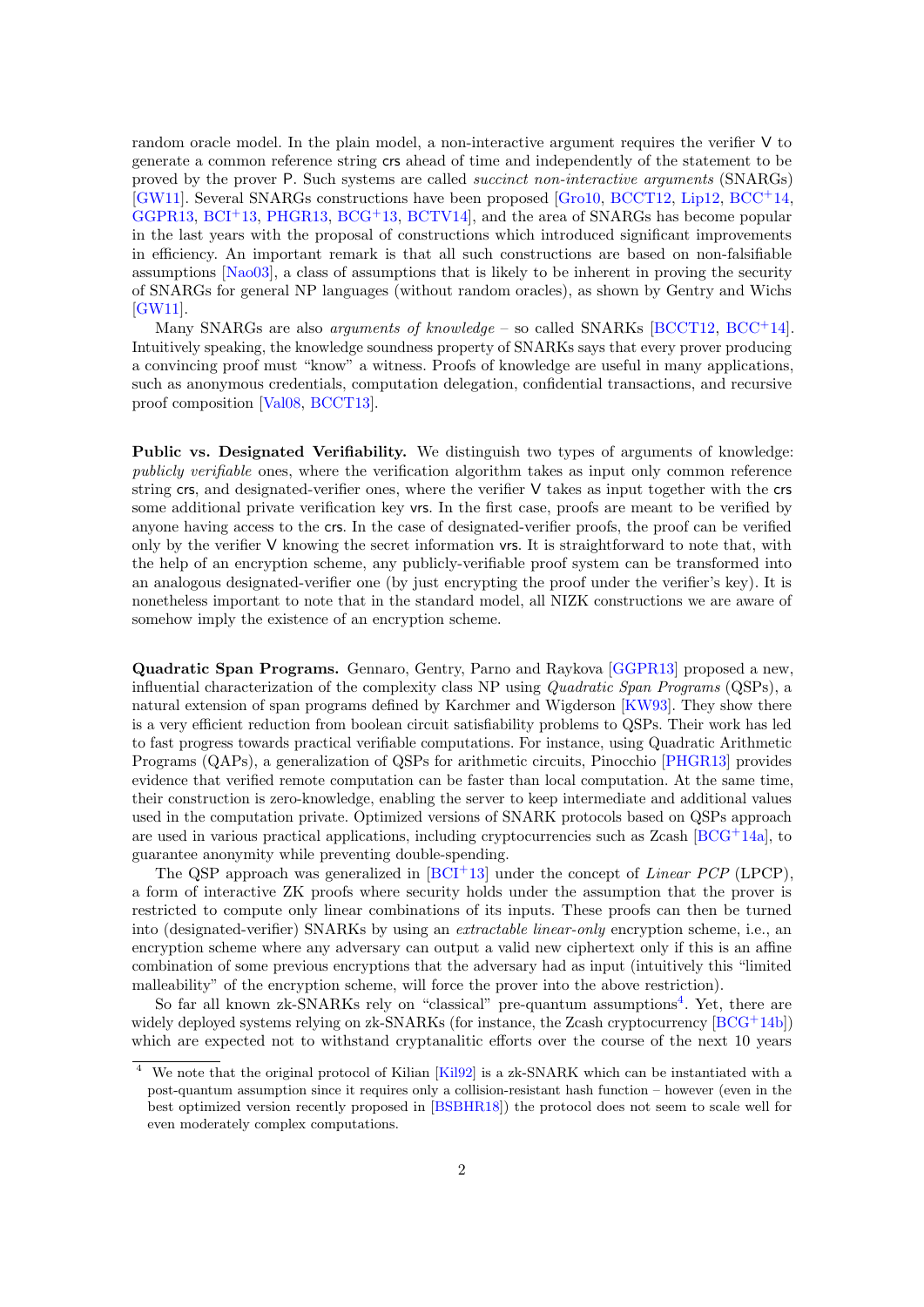<span id="page-2-1"></span>

| security level | $\lambda$ | $\boldsymbol{n}$ | $\log \alpha$ | $\log q$ | $ \pi $             | crs     | ZΚ |
|----------------|-----------|------------------|---------------|----------|---------------------|---------|----|
| medium         | 168       | 1270             | $-150$        | 608      | $0.46 \text{ MB}$   | 7.13 MB |    |
|                | 162       | 1470<br>$-180$   |               | 736      | $0.64\,\mathrm{MB}$ | 8.63 MB | ✓  |
| high           | 244       | 1400             | $-150$        | 672      | $0.56\,\mathrm{MB}$ | 7.88 MB |    |
|                | 247       | 1700             | $-180$        | 800      | $0.81 \text{ MB}$   | 9.37 MB | ✓  |
| paranoid       | 357       | 1450             | $-150$        | 800      | $0.69\,\mathrm{MB}$ | 9.37 MB |    |
|                | 347       | 1900             | $-180$        | 864      | $0.98\,\mathrm{MB}$ | 10.1 MB | ✓  |

**Table 1.** Security estimates for different choices of LWE parameters (circuit size fixed to  $d = 2^{15}$ ), together with the corresponding sizes of the proof  $\pi$  and of the CRS (when using a seeded PRG for its generation).

[\[ABL](#page-23-10)<sup>+</sup>17, Appendix C]. It is an interesting research question, as well our duty as cryptographers, to provide protocols that can guarantee people's privacy over the next decade. We attempt to make a step forward in this direction by building a designated-verifier zk-SNARK from lattice-based (knowledge) assumptions. Our scheme uses as a main building block encodings that rely on the Learning With Errors (LWE) assumption, initially proposed by Regev in 2005 [\[Reg05\]](#page-25-7), and right now the most widespread post-quantum cryptosystem supported by a theoretical proof of security.

SNARGs based on lattices. Recently, in two companion papers [\[BISW17,](#page-24-6) [BISW18\]](#page-24-7), Boneh et al. provided the first designated-verifier SNARGs construction based on lattice assumptions.

The first paper has two main results: an improvement on the LPCP construction in  $[BCI^+13]$  $[BCI^+13]$ and a construction of linear-only encryption based on LWE. The second paper presents a different approach where the information-theoretic LPCP is replaced by a LPCP with multiple provers, which is then compiled into a SNARG again via linear-only encryption. The main advantage of this approach is that it reduces the overhead on the prover, achieving what they call quasi-optimality<sup>[5](#page-2-0)</sup>. The stronger notion of knowledge soundness (which leads to SNARKs) can be achieved by replacing the linear-only property with a stronger (extractable) assumption  $[**BCI**+13]$ .

Our contributions. In this paper, we frame the construction of Danezis et al. [\[DFGK14\]](#page-24-1) for Square Span Programs in the framework of "encodings" introduced by Gennaro et al. [\[GGPR13\]](#page-24-4). We slightly modify the definition of encoding to accommodate for the noisy nature of LWE schemes. This allows us to have a more fine-grained control over the error growth, while keeping previous example encodings still valid instantiations. Furthermore, SSPs are similar to but simpler than Quadratic Span Programs (QSPs) since they use a single series of polynomials, rather than 2 or 3. We use SSPs to build simpler and more efficient designated-verifier SNARKs and Non-Interactive Zero-Knowledge arguments (NIZKs) for circuit satisfiability (CIRC-SAT).

We think our work is complementary to [\[BISW17,](#page-24-6) [BISW18\]](#page-24-7). However, there are several reasons why we believe that our approach is preferable:

– Zero-Knowledge. The LPCP-based protocols in [\[BISW17,](#page-24-6) [BISW18\]](#page-24-7) do not investigate the possibility of achieving zero-knowledge. This leaves open the question of whether zk-SNARKs can be effectively instantiated. Considering the LPCP constructed for a QSP satisfiability problem, there is a general transformation to obtain ZK property [\[BCI](#page-23-4)<sup>+</sup>13]. However, in the case of "noisy" encodings, due to possible information leakages in the error term, this transformation cannot be directly applied. Our SNARK construction, being SSP-based, can be made ZK at essentially no cost for either the prover or the verifier. Our transformation is

<span id="page-2-0"></span><sup>5</sup> This is the first scheme where the prover does not have to compute a cryptographic group operation for each wire of the circuit, which is instead true e.g., in QSP-based protocols.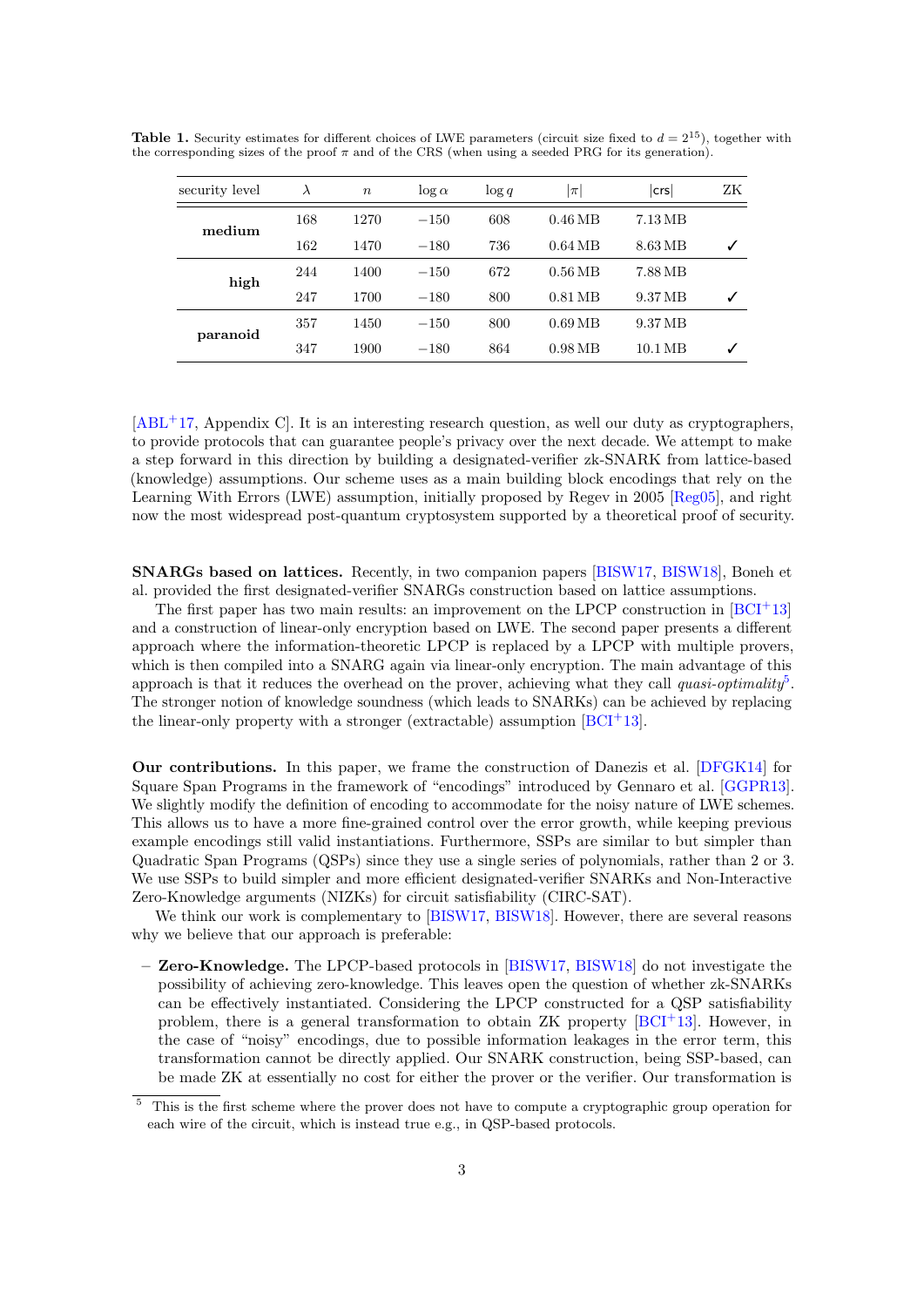different, exploiting special features of SSPs, and yields a zk-SNARK with almost no overhead. Our construction constitutes the first (designated-verifier) zk-SNARK on lattices.

- Weaker Assumptions. The linear-only property on encodings introduced in  $[BCI+13]$  $[BCI+13]$  implies all the security assumptions needed by a SSP-suitable encoding, but the reverse is not known to hold. Our proof of security therefore relies on weaker assumptions and, by doing so, "distills" the minimal known assumptions needed to prove security for SSP, and instantiates them with lattices. We study the relations between our knowledge assumption and the (extractable) linear-only assumption in [Appendix A.](#page-26-0)
- **Simplicity and Efficiency.** While the result in [\[BISW18\]](#page-24-7) seems asymptotically more efficient than any SSP-based approach, we believe that, for many applications, the simplicity and efficiency of the SSP construction will still provide a concrete advantage in practice. We implemented and tested our scheme: we provide some possible concrete parameters for the instantiation of our zk-SNARKs in [Table 1,](#page-2-1) whereas more details on the implementation, along with benchmark results, are presented in [Section 6.](#page-19-0)

Technical challenges. Although conceptually similar to the original proof of security for QSPbased SNARKs, our construction must incorporate some additional modifications in order to overcome the noise growth of the LWE-based homomorphic operations. These challenges do not arise in the line of work of Boneh et al. [\[BISW17,](#page-24-6) [BISW18\]](#page-24-7) due to the more general (and stronger) assumption of linear-only encoding (see [Appendix A](#page-26-0) for details). Additionally, our construction benefits from the optimizations of SSP-based SNARKs [\[DFGK14\]](#page-24-1).

Instantiating our encoding scheme with a lattice-based scheme like Regev encryption, differs from [\[GGPR13\]](#page-24-4) and introduces some technicalities, first in the verification step of the protocol, and secondly in the proof of security. Our encoding scheme is additively homomorphic and allows for linear operations; however, correctness of the encoding is guaranteed only for a limited number of homomorphic operations because of the error growth in lattice-based encoding schemes. More specifically, to compute a linear combination of  $N$  encodings, we need to scale some parameters for correctness to hold. Throughout this work we will consider only encodings where a bounded number of homomorphic "linear" operations is allowed, and make sure that this bound is sufficient to perform verification and to guarantee the existence of a security reduction.

## 2 Prerequisites

#### 2.1 Notation

Let  $\lambda \in \mathbf{N}$  be the computational security parameter, and  $\kappa \in \mathbf{N}$  the statistical security parameter. We say that a function is *negligible* in  $\lambda$ , and we denote it by  $\text{negl}(\lambda)$ , if it is a  $f(\lambda) = o(\lambda^{-c})$ for any fixed constant c. We also say that a probability is *overwhelming* in  $\lambda$  if it is 1 – negl( $\lambda$ ). We let  $M.rI(\lambda)$  be a length function (i.e., a function  $N \to N$  polynomially bounded) in  $\lambda$  defining the length of the randomness for a probabilistic interactive Turing Machine M. When sampling uniformly at random the value a from the set S, we employ the notation  $a \leftarrow s S$ . When sampling the value a from the probabilistic algorithm M, we employ the notation  $a \leftarrow M$ . We use := to denote assignment. For an *n*-dimensional column vector  $\vec{a}$ , we denote its *i*-th entry by  $a_i$ . In the same way, given a polynomial f, we denote its *i*-th coefficient by  $f_i$ . Unless otherwise stated, the norm  $\|\cdot\|$  considered in this work is the  $\ell_2$  norm. We denote by  $\vec{a} \cdot \vec{b}$  the dot product between vectors  $\vec{a}$  and  $\vec{b}$ . Let  $\mathcal R$  bet a relation between statements denoted by u and witnesses denoted by w. u.

Unless otherwise specified, all the algorithms defined throughout this work are assumed to be probabilistic Turing machines that run in time  $\mathsf{poly}(\lambda)$  - i.e., PPT. An adversary is denoted by A; when it is interacting with an oracle  $\mathcal{O}$ , we write  $\mathcal{A}^{\mathcal{O}}$ . For two PPT machines A, B, with the writing  $(A||B)(x)$  we denote the execution of A followed by the execution of B on the same input x and with the same random coins. The output of the two machines is concatenated and separated with a semicolon, e.g.,  $(out_{\mathsf{A}}; out_{\mathsf{B}}) \leftarrow (\mathsf{A} \|\mathsf{B}) (x)$ .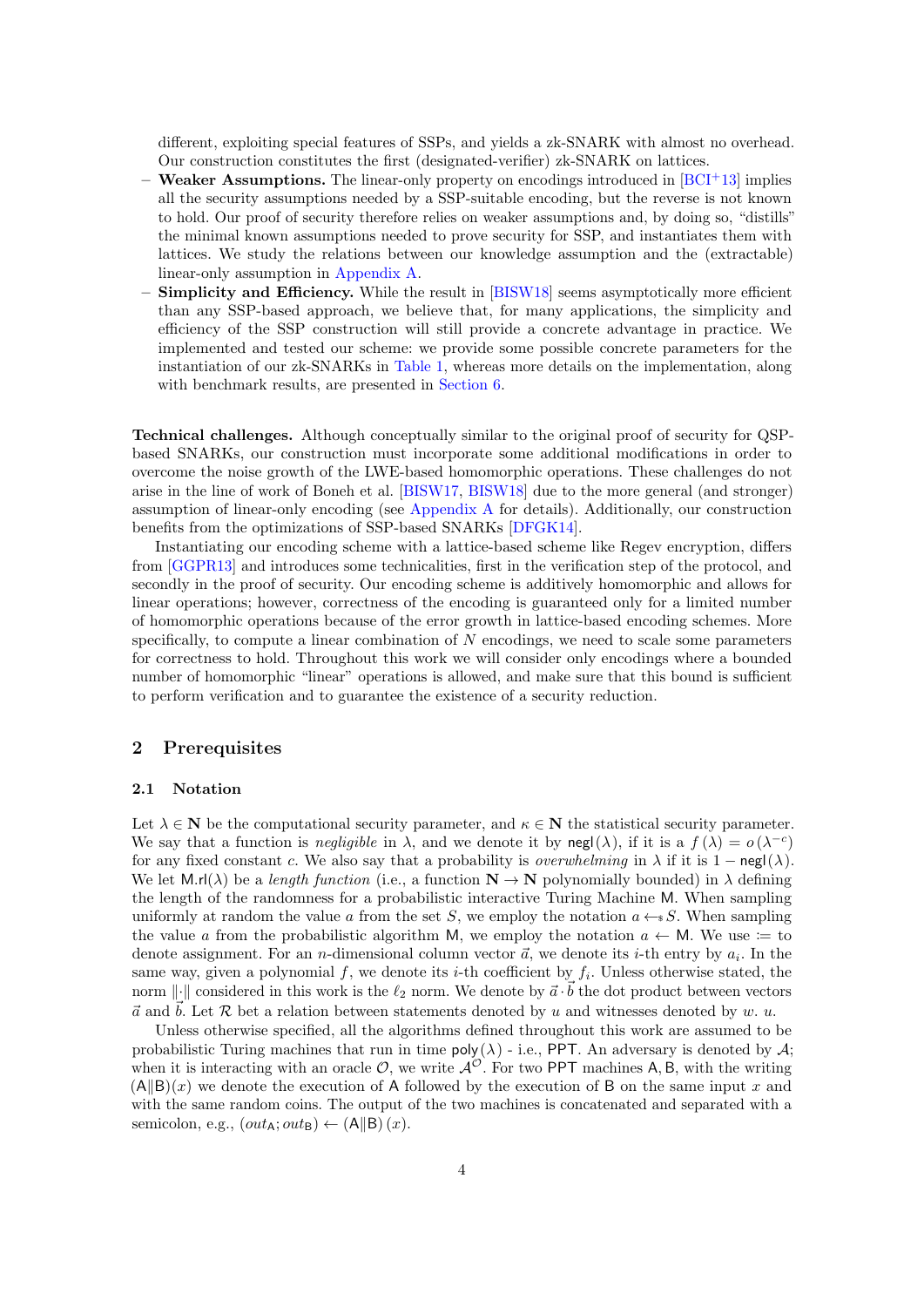#### 2.2 Square Span Programs

We characterize  $NP$  as Square Span Programs (SSPs) over some field  $F$  of order p. SSPs were introduced first by Danezis et al. [\[DFGK14\]](#page-24-1).

<span id="page-4-1"></span>**Definition 1 (SSP).** A Square Span Program (SSP) over the field **F** is a tuple consisting of  $m+1$ polynomials  $v_0(x), \ldots, v_m(x) \in \mathbf{F}[x]$  and a target polynomial  $t(x)$  such that  $\deg(v_i(x)) \leq \deg(t(x))$ for all  $i = 0, \ldots, m$ . We say that the square span program ssp has size m and degree  $d = \deg(t(x))$ . We say that ssp accepts an input  $a_1, \ldots, a_\ell \in \{0, 1\}$  if and only if there exist  $a_{\ell+1}, \ldots, a_m \in \{0, 1\}$ satisfying:

$$
t(x)
$$
 divides  $\left(v_0(x) + \sum_{i=1}^m a_i v_i(x)\right)^2 - 1.$ 

We say that ssp verifies a boolean circuit  $C: \{0,1\}^{\ell} \to \{0,1\}$  if it accepts exactly those inputs  $(a_1, ..., a_\ell) \in \{0, 1\}^\ell$  satisfying  $C(a_1, ..., a_\ell) = 1$ .

Universal circuit. In the definition, we may see C as a logical specification of a satisfiability problem. In our zk-SNARK we will split the  $\ell$  inputs into  $\ell_u$  public and  $\ell_w$  private inputs to make it compatible with the universal circuit  $C_{\mathcal{U}}: \{0,1\}^{\ell_u} \times \{0,1\}^{\ell_w} \to \{0,1\}$ , that take as input an  $\ell_u$ -bit description of a freely chosen circuit C and an  $\ell_w$ -bit value w, and return 1 if and only if  $C(w) = 1$ . Along the lines of [\[DFGK14\]](#page-24-1), we consider the "public" inputs from the point of view of the prover. For an outsourced computation, they might include both the inputs sent by the clients and the outputs returned by the server performing the computation.

<span id="page-4-0"></span>**Theorem 2** ([\[DFGK14,](#page-24-1) Theorem 2]). For any boolean circuit  $C: \{0,1\}^{\ell} \to \{0,1\}$  of m wires and n fan-in 2 gates and for any prime  $p \ge \max(d, 8)$ , for  $d = m + n$ , there exist polynomials  $v_0(x), \ldots, v_m(x) \in \mathbf{F}[x]$  and distinct roots  $r_0, \ldots, r_{d-1} \in \mathbf{F}$  such that C is satisfiable if and only if:

$$
\prod_{i=0}^{d-1} (x - r_i) \, \text{ divides } \left( v_0(x) + \sum_{i=1}^m a_i v_i(x) \right)^2 - 1,
$$

where  $a_1, \ldots, a_m \in \{0,1\}$  correspond to the values on the wires in a satisfying assignment for the circuit.

Define  $t(x) \coloneqq \prod_{i=0}^{d-1} (x - r_i)$ , then for any circuit  $C: \{0,1\}^{\ell} \to \{0,1\}$  of m wires and n gates, there exists a degree  $d = m + n$  square span program  $\textsf{ssp} = (v_0(x), \ldots, v_m(x), t(x))$  over a field **F**, of order  $p > \max(d, 8)$  that verifies C.

SSP generation. We consider the uniform probabilistic algorithm SSP that, on input a boolean circuit  $C: \{0,1\}^{\ell} \to \{0,1\}$  of m wires and n gates, chooses a field **F**, with  $|\mathbf{F}| \ge \max(d,8)$ for  $d = m + n$ , and samples d random elements  $r_0, \ldots, r_d \in \mathbf{F}$  to define the target polynomial  $t(x) = \prod_{i=0}^{d-1} (x - r_i)$ , together with the set of polynomials  $\{v_0(x), \ldots, v_m(x)\}$  composing the SSP corresponding to C.

$$
(v_0(x),\ldots,v_m(x),t(x)) \leftarrow \text{SSP}(\texttt{C})
$$

#### 2.3 Succinct Non-Interactive Arguments

In this section we provide formal definitions for the notion of succinct non-interactive arguments of knowledge (SNARKs).

**Definition 3.** A non-interactive (NI) proof system for a relation  $\mathcal{R}$  is a triple of algorithms  $\Pi = (G, P, V)$  as follows:

 $(\textsf{crs}, \textsf{vrs}, \textsf{td}) \leftarrow G(1^{\lambda}, \mathcal{R})$  the CRS generation algorithm takes as input some security parameter in unary  $1^{\lambda}$  and outputs a common reference string crs that will be given publicly, a verification key vrs, and trapdoor information td.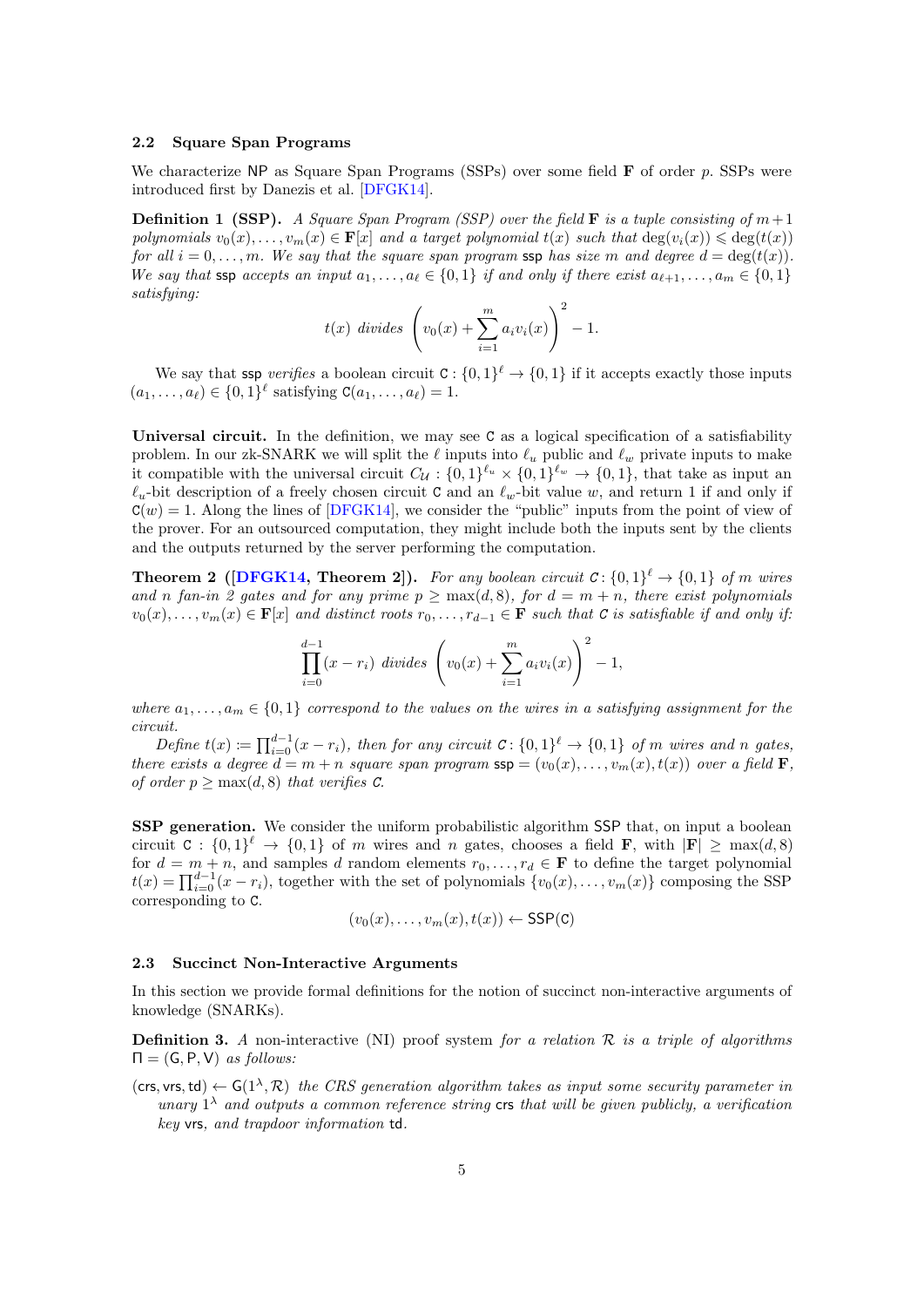| Game $KSND_{\Pi,\mathcal{R},\mathcal{A},\text{Ext}_{\mathcal{A}}}(\lambda)$                 | Game COMPL <sub>IL R</sub> $_A(\lambda)$                            |  |  |
|---------------------------------------------------------------------------------------------|---------------------------------------------------------------------|--|--|
| $(crs, vrs, td) \leftarrow \Pi.G(1^{\lambda}, \mathcal{R})$                                 | (crs, vrs, td) $\leftarrow \Pi \cdot G(1^{\lambda}, \mathcal{R})$   |  |  |
| $(u, \pi; w) \leftarrow (A  \text{Ext}_{\mathcal{A}})^{\Pi \cdot V(vrs,\cdot)}(\text{crs})$ | $(u, w) \leftarrow \mathcal{A}(\mathsf{crs})$                       |  |  |
| return $(\mathcal{R}(u, w) = \text{false} \land \Pi.\mathsf{V}(v\mathsf{rs}, u, \pi))$      | $\pi \leftarrow \Pi.\mathsf{P}(\mathsf{crs}, u, w)$                 |  |  |
|                                                                                             | return ( $\Pi$ . $V(vrs, u, \pi)$ = false and $\mathcal{R}(u, w)$ ) |  |  |
| Game $ZK_{\Pi,\mathcal{R},\mathcal{A}}(\lambda)$                                            | Oracle $PROVE(u, w)$                                                |  |  |
| $(crs, vrs, td) \leftarrow \Pi.G(1^{\lambda}, \mathcal{R})$                                 | if $\mathcal{R}(u, w)$ = false return $\perp$                       |  |  |
| $b \leftarrow s \{0, 1\}$                                                                   | if $b = 1$ $\pi \leftarrow \Pi$ . P(crs, u, w)                      |  |  |
| $b' \leftarrow \mathcal{A}^{\text{ProVE}}(\text{vrs})$                                      | else $\pi \leftarrow \Pi$ . Sim(td, u)                              |  |  |
| return $(b = b')$                                                                           |                                                                     |  |  |

<span id="page-5-0"></span>Fig. 1. Games for completeness (COMPL), knowledge soundness (KSND), and zero-knowledge (ZK).

 $\pi \leftarrow P(\text{crs}, u, w)$  the prover algorithm takes as input the CRS, a statement u, and a witness w. It outputs some proof  $\pi$ .

**bool**  $\leftarrow$  V(vrs, u,  $\pi$ ) the verifier algorithm takes as input a statement u together with a proof  $\pi$ , and vrs. It outputs true if the proof was accepted, false otherwise.

In the same line of past works [\[DFGK14,](#page-24-1) [Fuc18\]](#page-24-8), we will assume for simplicity that crs can be extracted from the verification key vrs, and that the unary security parameter  $1^{\lambda}$  as well as the relation  $R$  can be inferred from the crs.

Non-interactive proof systems are generally asked to satisfy some security properties that simultaneously protect the prover from the disclosure of the witness, and the verifier from a forged proof. We now examine some of these notions.

A proof is complete if every correctly-generated proof verifies. More formally,

**Definition 4 (Completeness).** A non-interactive proof system  $\Pi$  for the relation  $\mathcal R$  is (computationally) complete if for any PPT adversary A:

$$
\mathsf{Adv}_{\Pi,\mathcal{R},\mathcal{A}}^{\text{compl}}(\lambda) \coloneqq \Pr\big[\text{COMPL}_{\Pi,\mathcal{R},\mathcal{A}}(\lambda) = \textit{true}\big] = \mathsf{negl}(\lambda)\,,
$$

where COMPL<sub> $\Pi, \mathcal{R}, \mathcal{A}(\lambda)$  is the game depicted in [Fig. 1.](#page-5-0)</sub>

The concept that the prover "must know" a witness is expressed by assuming that such knowledge can be efficiently extracted from the prover by means of a so-called knowledge extractor. For any prover able to produce a valid proof, there exists an efficient algorithm which, when given the same inputs as the prover (and the same random coins), is capable of extracting a witness for the given statement. Formally:

Definition 5 (Knowledge Soundness). A non-interactive proof system  $\Pi$  for the relation  $\mathcal R$  is knowledge-sound if for any PPT adversary  $A$  there exists an extractor  $Ext_A$  such that:

 $\mathsf{Adv}_{\mathsf{\Pi},\mathcal{R},\mathcal{A},\mathsf{Ext}_{\mathcal{A}}}^{\mathrm{ksnd}}(\lambda) \coloneqq \Pr\big[\mathrm{KSND}_{\mathsf{\Pi},\mathcal{R},\mathcal{A},\mathsf{Ext}_{\mathcal{A}}}(\lambda) = \bm{true} \big] = \mathsf{negl}(\lambda)\,,$ 

where  $\text{KSND}_{\Pi,\mathcal{R},\mathcal{A},\text{Ext}_{\mathcal{A}}}(\lambda)$  is defined in [Figure 1.](#page-5-0)

An *argument of knowledge* is a *knowledge-sound* proof system. If the adversary is computationally unbounded, we speak of proofs rather than arguments.

<span id="page-5-1"></span>Remark 6. An important consideration that arises when defining knowledge soundness in the designated-verifier setting is whether the adversary should be granted access to a verification oracle. Pragmatically, allowing the adversary to query a verification oracle captures the fact that CRS can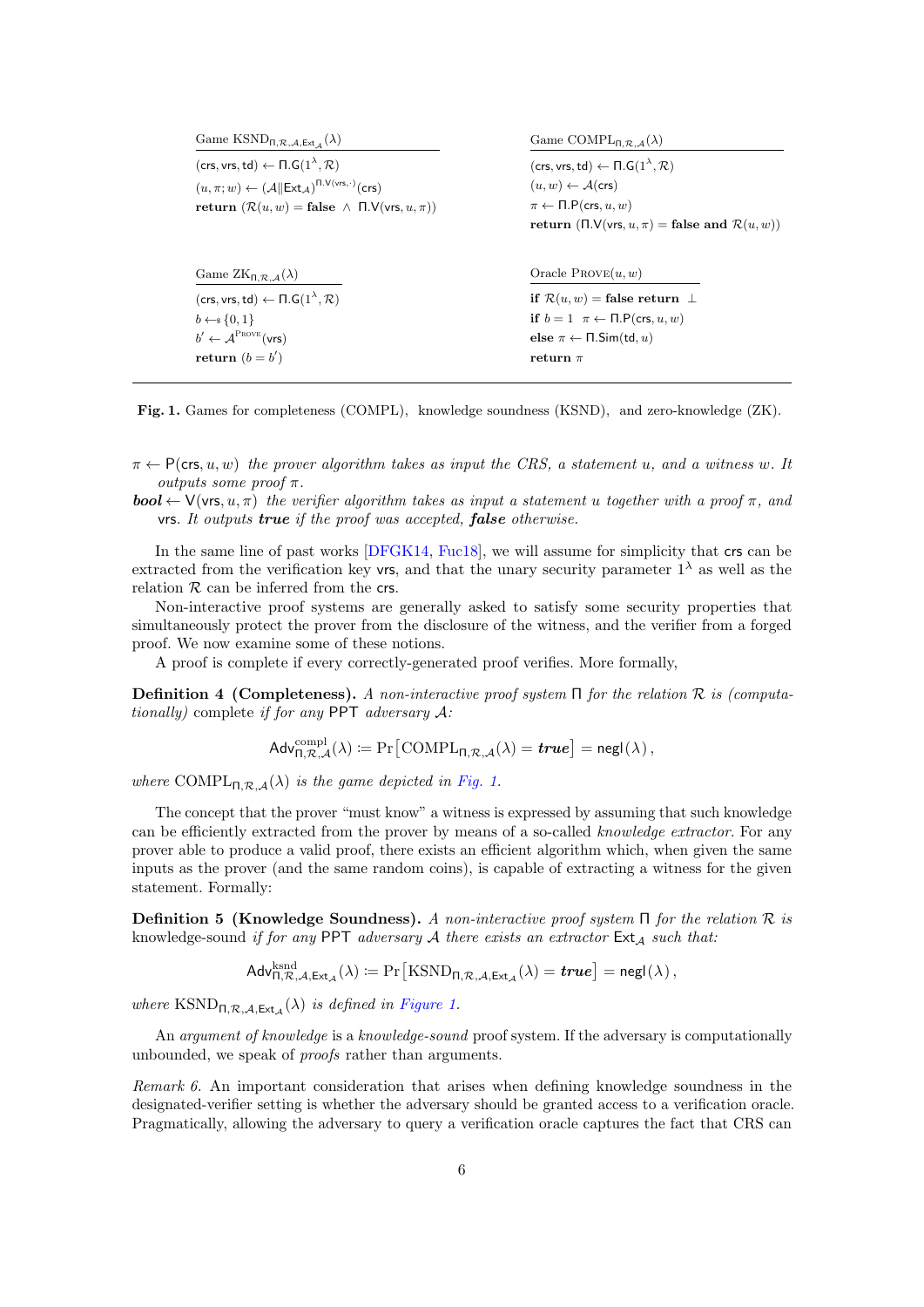be reused  $poly(\lambda)$  times. While this distinction cannot be made in the publicly-verifiable setting, the same is not true for the designated-verifier setting. In the specific case of our construction, we formulate and prove our protocol allowing the adversary access to the verification algorithm (which has been named *strong soundness* in the past [\[BISW17\]](#page-24-6)), and later discuss which optimizations can take place when using the weaker notion of soundness, where the adversary cannot access the verification oracle.

A proof system  $\Pi$  for  $\mathcal R$  is zero-knowledge if no information about the witness is leaked by the proof. More precisely, Π specifies an additional  $poly(λ)$  algorithm Π.Sim that takes as input the trapdoor information to and a statement u, and outputs a valid proof  $\pi$  indistinguishable from those generated via Π.P.

Definition 7 (Zero-Knowledge). A non-interactive proof system  $\Pi$  is zero-knowledge if there for any PPT adversary A:

$$
\mathsf{Adv}_{\Pi,\mathcal{R},\mathcal{A}}^{\operatorname{zk}}(\lambda) \coloneqq \Pr\big[\mathrm{ZK}_{\Pi,\mathcal{R},\mathcal{A}}(\lambda) = \textit{true}\big] = \mathsf{negl}(\lambda)\,,
$$

where  $ZK_{\Pi,\mathcal{R},\mathcal{A}}(\lambda)$  is defined in [Figure 1.](#page-5-0)

Succinctness. Finally, we say that a proof system Π is succinct if the proof has size (quasi-)linear in the security parameter, i.e.,  $|\pi| = \tilde{O}(\lambda)$ .

**Definition 8 (SNARK).** A succinct non-interactive argument of knowledge  $(SNARK)$  is a noninteractive proof system that is complete, succinct, and knowledge-sound. A zk-SNARK is a SNARK with zero-knowledge.

Publicly verifiable vs. designated verifier. If security (knowledge soundness) holds against adversaries that have also access to the verification state vrs (i.e., A receives vrs ) then the SNARK is called publicly verifiable, otherwise it is designated-verifier.

In the remainder of this work all constructions and proofs are given for the designated-verifier setting.

## 2.4 Encoding Schemes

Encoding schemes for SNARKs were initially introduced in [\[GGPR13\]](#page-24-4). Here, we present a variant of this definition that accommodates for encodings with noise.

<span id="page-6-0"></span>**Definition 9 (Encoding Scheme).** An encoding scheme Enc over a field  $\bf{F}$  is composed of the following algorithms:

- $-$  (pk, sk)  $\leftarrow$  K(1<sup> $\lambda$ </sup>), a key generation algorithm that takes as input some security parameter in unary  $1^{\lambda}$  and outputs some secret state sk together with some public information pk. To ease notation, we are going to assume the message space is always part of the public information and that pk can be derived from sk.
- $-S \leftarrow E(a)$ , a non-deterministic encoding algorithm mapping a field element a to some encoding space S, such that  $\{E(a)\}\,:\,a\in\mathbf{F}\}\$  partitions S, where  $\{E(a)\}\$  denotes the set of the possible evaluations of the algorithm E on a.

Depending on the encoding algorithm, E will require either the public information pk generated from K or the secret state sk. For our application, it will be the case of sk. To ease notation, we will omit this additional argument.

The above algorithms must satisfy the following properties:

d-linearly homomorphic: there exists a poly( $\lambda$ ) algorithm Eval that, given as input the public parameters pk, a vector of encodings  $(E(a_1),...,E(a_d))$ , and coefficients  $\vec{c} = (c_1,...,c_d) \in \mathbf{F}^d$ , outputs a valid encoding of  $\vec{a} \cdot \vec{c}$  with probability overwhelming in  $\lambda$ .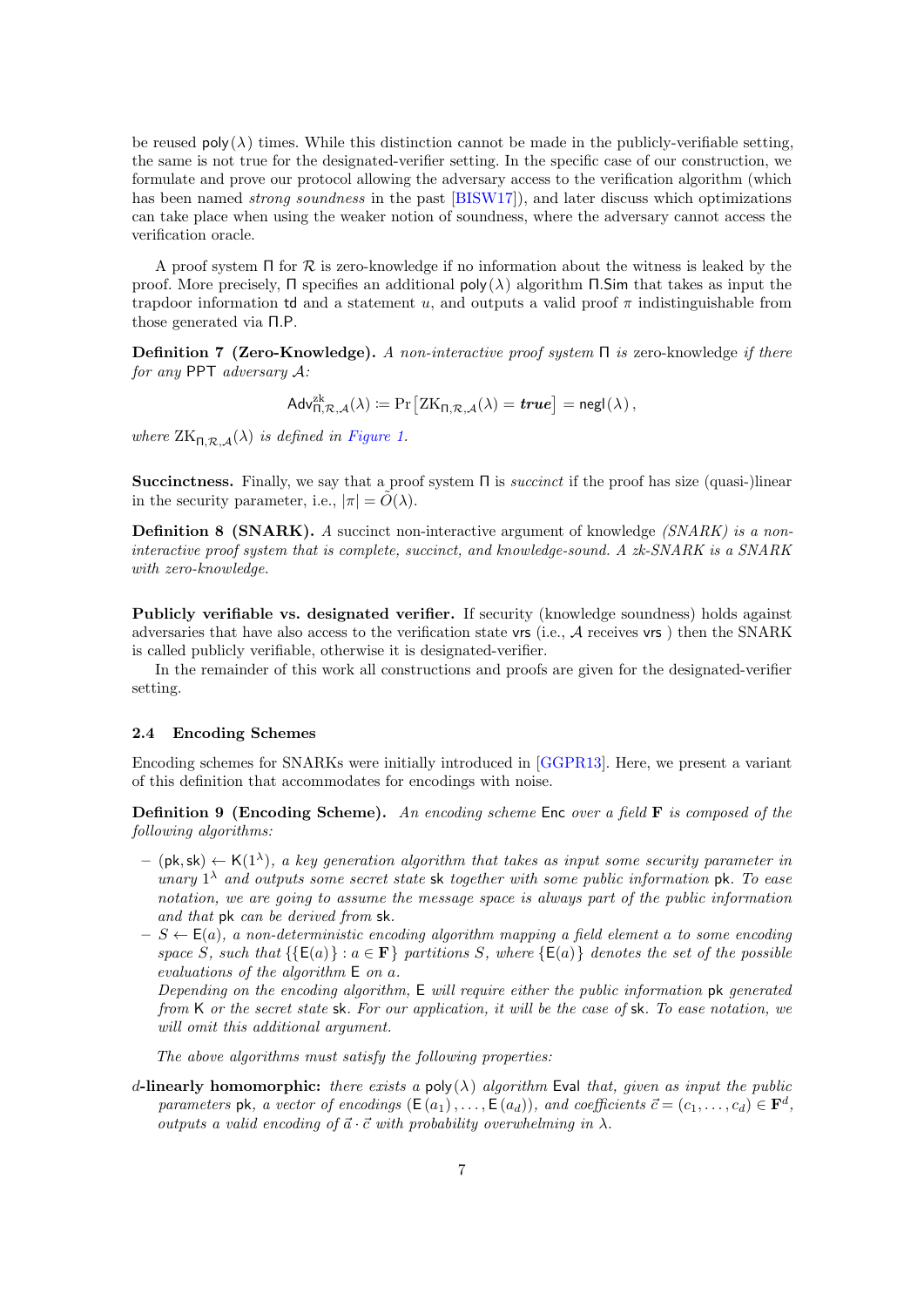Game q-PKE<sub>Enc,Z,A,Ext<sub>A,z</sub>( $\lambda$ )</sub>

 $(\mathsf{pk},\mathsf{sk}) \leftarrow \mathsf{K}(1^{\lambda})$  $\alpha, s \leftarrow \in \mathbf{F}$ ∗  $\sigma \leftarrow (\mathsf{pk}, \mathsf{E}(1), \mathsf{E}(s), \ldots, \mathsf{E}(s^q), \mathsf{E}(\alpha), \mathsf{E}(\alpha s), \ldots, \mathsf{E}(\alpha s^q))$  $z \leftarrow Z(\mathsf{pk}, \sigma)$  $(ct, \hat{ct}; a_0, \ldots, a_q) \leftarrow (A \| \mathsf{Ext}_{\mathcal{A}})(\sigma, z)$ return  $(\hat{\mathsf{ct}} - \alpha \mathsf{ct} \in \{ \mathsf{E}(0) \}) \ \wedge \ \mathsf{ct} \not\in \{ \mathsf{E}(\sum_{i}^{q} a_i s^i) \}$ 

| Game q-PKEQ <sub>Enc, A, Ext<sub>A</sub>(<math>\lambda</math>)</sub>                                                                | Game q-PDH <sub>Enc <math>_A(\lambda)</math></sub>                                                                                                                     |
|-------------------------------------------------------------------------------------------------------------------------------------|------------------------------------------------------------------------------------------------------------------------------------------------------------------------|
| $(\mathsf{pk}, \mathsf{sk}) \leftarrow \mathsf{K}(1^{\lambda})$<br>$s \leftarrow \s \mathbf{F}$                                     | $(\mathsf{pk}, \mathsf{sk}) \leftarrow \mathsf{K}(1^{\lambda})$                                                                                                        |
| $\sigma \leftarrow (pk, E(1), E(s), \ldots, E(s^q), E(s^{q+2}), \ldots, E(s^{2q}))$<br>$(E(c), e; b) \leftarrow (A  Ext_A)(\sigma)$ | $s \leftarrow s \mathbf{F}$<br>$\sigma \leftarrow (\mathsf{pk}, \mathsf{E}(1), \mathsf{E}(s), \dots, \mathsf{E}(s^q), \mathsf{E}(s^{q+2}), \dots, \mathsf{E}(s^{2q}))$ |
| if $b=0$ return $e \in \{E(c)\}\;$                                                                                                  | $y \leftarrow \mathcal{A}(\sigma)$<br>return $y \in \{E(s^{q+1})\}\$                                                                                                   |
| else return $e \notin \{E(c)\}\$                                                                                                    |                                                                                                                                                                        |

<span id="page-7-0"></span>Fig. 2. Games for  $q$ -PKE,  $q$ -PKEQ,  $q$ -PDH assumptions.

quadratic root detection: there exists an efficient algorithm that, given some parameter  $\delta$  (either pk or sk),  $E(a_0), \ldots, E(a_t)$ , and the quadratic polynomial  $pp \in F[x_0, \ldots, x_t]$ , can distinguish if  $pp(a_1, \ldots, a_t) = 0$ . With a slight abuse of notation, we will adopt the writing  $pp(ct_0, \ldots, ct_t) = 0$ to denote the quadratic root detection algorithm with inputs  $\delta$ ,  $ct_0$ , ...,  $ct_t$ , and pp.

**image verification:** there exists an efficiently computable algorithm  $\in$  that, given as input some parameter  $\delta$  (again, either pk or sk), can distinguish if an element c is a correct encoding of a field element.

Our specific instantiation of the encoding scheme presents some slight differences with [\[GGPR13\]](#page-24-4). In fact, we can allow only for a limited number of homomorphic operations because of the error growth in lattice-based encoding schemes. We note that this modification does not invalidate previous constructions. Sometimes, in order to ease notation, we will employ the writing  $ct :=$ Eval  $(E(a_i)_i, \vec{c}) = E(t)$ , actually meaning that ct is a valid encoding of  $t = \sum a_i c_i$ ; that is,  $ct \in \{E(t)\}\.$  It will be clear from the context (and the use of symbol for assignment instead of that for sampling) that the randomized encoding algorithm E is not actually invoked.

Decoding algorithm. When using a homomorphic encryption scheme in order to instantiate an encoding scheme, we simply define the *decoding algorithm* D as the decryption procedure of the scheme. More specifically, since we study encoding schemes derived from encryption functions, quadratic root detection and image verification for designated-verifiers are trivially obtained by using the decryption procedure D.

## 2.5 Assumptions

Throughout this work we rely on a number of computational assumptions. All of them are longstanding assumptions in the frame of dLog-hard groups, and have already been generalized in the scope of "encoding schemes" in [\[GGPR13\]](#page-24-4). We recall them here for completeness.

The q-power knowledge of exponent assumption  $(q-PKE)$  is a generalization of the knowledge of exponent assumption (KEA) introduced by Damgard [\[Dam92\]](#page-24-9). It says that given  $E(s), \ldots, E(s^q)$ and  $E(\alpha s)$ , ...,  $E(\alpha s^q)$  for some coefficient  $\alpha$ , it is difficult to generate  $ct$ ,  $\hat{ct}$  that encode c,  $\alpha c$  without knowing the linear combination of the powers of s that produces ct.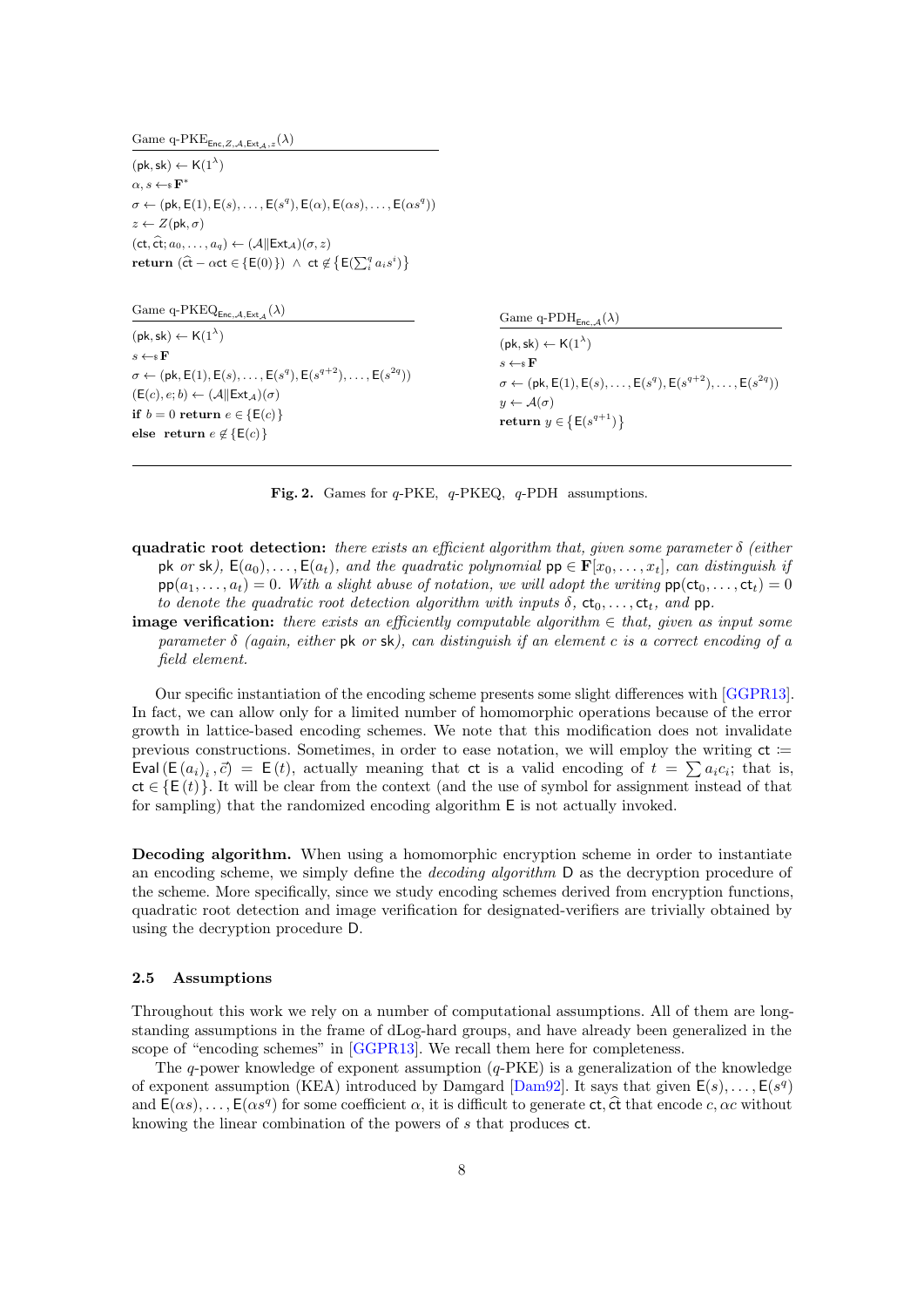Assumption 1 (q-PKE). The q-Power Knowledge of Exponent (q-PKE) assumption holds relative to an encoding scheme  $Enc$  and for the class  $Z$  of auxiliary input generators if, for every nonuniform PPT auxiliary input generator  $Z \in \mathcal{Z}$  and non-uniform PPT adversary A, there exists a non-uniform extractor Ext such that:

 $\mathsf{Adv}_{\mathsf{Enc},Z,\mathcal{A},\mathsf{Ext}_{\mathcal{A}}}^{\mathsf{pke}}(\lambda) \coloneqq \Pr\big[\textsf{q-PKE}_{\mathsf{Enc},Z,\mathcal{A},\mathsf{Ext}_{\mathcal{A}}}(\lambda) = \pmb{true} \big] = \mathsf{negl}(\lambda)\,,$ 

where q-PKE<sub>Enc,Z,A,Ext<sub>A</sub>( $\lambda$ ) is the game depicted in [Figure 2.](#page-7-0)</sub>

The q-PDH assumption has been a long-standing, standard q-type assumption [\[Gro10,](#page-24-3) [BBG05\]](#page-23-11), It basically states that given  $(E(1), E(s), \ldots, E(s^q), E(s^{q+2}), \ldots, E(s^{2q})),$  it is hard to compute an encoding of the missing power  $E(s^{q+1})$ .

**Assumption 2** (q-PDH). The q-Power Diffie-Hellman (q-PDH) assumption holds for encoding Enc if for all PPT adversaries  $A$  we have:

$$
\mathsf{Adv}^{\operatorname{q-pdh}}_{\mathsf{Enc},\mathcal{A}}(\lambda) \coloneqq \Pr\big[\operatorname{q-PDH}_{\mathsf{Enc},\mathcal{A}}(\lambda) = \textit{true}\big] = \mathsf{negl}(\lambda)\,,
$$

where q-PDH<sub>Enc,A</sub>( $\lambda$ ) is defined as in [Figure 2.](#page-7-0)

Optionally, to achieve strong-soundness (see [Remark 6\)](#page-5-1), we need an assumption to be able to "compare" adversarially-generated messages. The q-PKEQ assumptions states that for any adversary A that outputs two ciphertexts, there exists an extractor  $Ext_A$  that can tell whether they encode the same value.

Assumption 3 (q-PKEQ). The q-Power Knowledge of Equality (q-PKEQ) assumption holds for the encoding scheme Enc if, for every PPT adversary  $A$ , there exists an extractor  $Ext_A$  such that:

$$
\mathsf{Adv}^{\mathrm{q\text{-}pkeq}}_{\mathsf{Enc},\mathcal{A},\mathsf{Ext}_{\mathcal{A}}}(\lambda) \coloneqq \Pr\big[\mathrm{q\text{-}PKEQ}_{\mathsf{Enc},\mathcal{A},\mathsf{Ext}_{\mathcal{A}}}(\lambda) = \textit{true}\big] = \mathsf{negl}(\lambda)\,,
$$

where q-PKEQ<sub>Enc,A,Ext<sub>A</sub>( $\lambda$ ) is the game depicted in [Figure 2.](#page-7-0)</sub>

Te q-PKEQ assumption is needed solely in the case where the attacker has access to a verification oracle. Since the encoding could be non-deterministic, the simulator in the security reduction of [Section 5.2](#page-16-0) needs to rely on q-PKEQ to simulate the verification oracle. Pragmatically, this assumption allows us to test for equality of two adversarially-produced encodings without having access to the secret key.

Finally, we recall here a well-known assumption for lattices, that we will use to instantiate our quantum-secure encoding scheme.

#### Assumption 4 (dLWE).

The decisional Learning With Errors (dLWE) assumption holds for a parameter generation algorithm  $Pg$  if for any PPT adversary  $A$ :

$$
\mathsf{Adv}_{\mathsf{Pg},\mathcal{A}}^{\mathrm{dlwe}}(\lambda) \coloneqq \Pr\left[\mathrm{dLWE}_{\mathsf{Pg},\mathcal{A}}(\lambda) = \textit{true}\right] - 1/2 = \mathsf{negl}(\lambda),
$$

where dLWE<sub>Pg,A</sub>( $\lambda$ ) is defined as in [Figure 3.](#page-9-0)

In [\[Reg05\]](#page-25-7), Regev showed that solving the decisional LWE problem is as hard as solving some lattice problems in the worst case.

## <span id="page-8-0"></span>3 An encoding scheme based on Learning With Errors

In this section we give a brief introduction to lattices and we describe a possible encoding scheme based on learning with errors (LWE).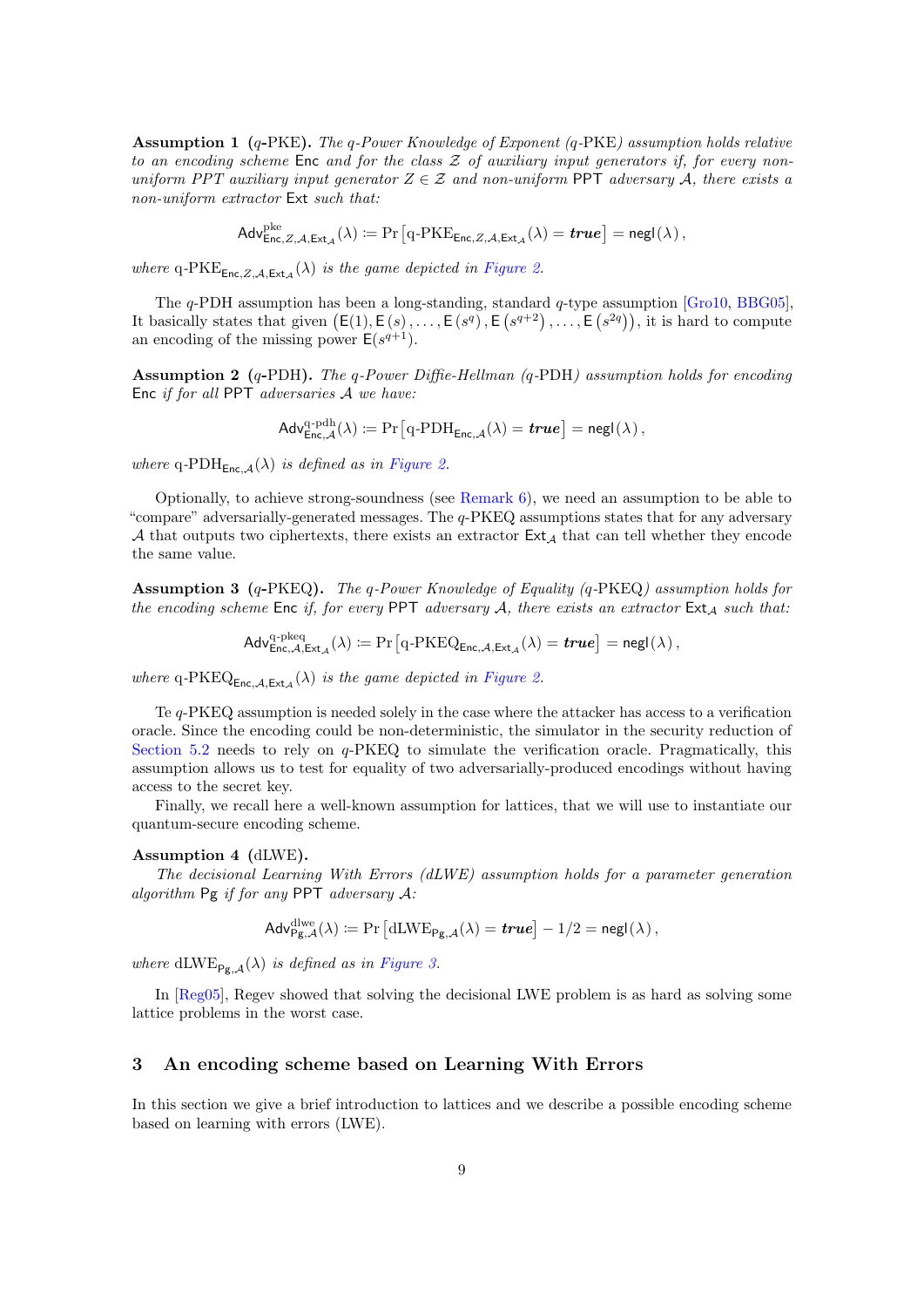| Game dLWE <sub>Pg, <math>A(\lambda)</math></sub>          | Oracle ENCODE                                    |
|-----------------------------------------------------------|--------------------------------------------------|
| $\Gamma := (p, q, n, \alpha) := \mathsf{Pg}(1^{\lambda})$ | $\vec{a} \leftarrow \s \mathbf{Z}_a^n$           |
| $\vec{s} \leftarrow \s \mathbf{Z}_a^n$                    | $e \leftarrow \chi_{a\alpha}$                    |
| $b \leftarrow s \{0, 1\}$                                 | if $b=1$ $c \coloneqq \vec{s} \cdot \vec{a} + e$ |
| $b' \leftarrow \mathcal{A}^{\text{ENCODE}}(\Gamma)$       | else $c \leftarrow \s Z_a$                       |
| return $(b = b')$                                         | return $(\vec{a}, c)$                            |

<span id="page-9-0"></span>Fig. 3. The decisional LWE problem for parameters  $\Gamma$ .

Lattices. A m-dimensional lattice  $\Lambda$  is a discrete additive subgroup of  $\mathbb{R}^m$ . For an integer  $k < m$ and a rank k matrix  $B \in \mathbf{R}^{m \times k}$ ,  $\Lambda(B) = \{ B\vec{x} \in \mathbf{R}^m \mid \vec{x} \in \mathbf{Z}^k \}$  is the lattice generated by the columns of B.

**Gaussian distribution.** For any  $\sigma \in \mathbb{R}^+$ , let  $\rho_\sigma(\vec{x}) \coloneqq e^{-\pi ||\vec{x}||^2/\sigma^2}$  be the Gaussian function over  $\mathbf{R}^n$  with mean 0 and parameter  $\sigma$ . For any discrete subset  $A \subseteq \mathbf{R}^n$  we define  $\rho_{\sigma}(A) := \sum_{\vec{x} \in A} \rho_{\sigma}(\vec{x})$ , the discrete integral of  $\rho_{\sigma}$  over A. We then define  $\chi_{\sigma}$ , the discrete Gaussian distribution over A with mean 0 and parameter  $\sigma$  as:

$$
\chi_{\sigma}: A \to \mathbf{R}^+ : \vec{y} \mapsto \frac{\rho_{\sigma}(\vec{y})}{\rho_{\sigma}(A)}.
$$

We denote by  $\chi_{\sigma}^n$  the discrete Gaussian distribution over  $\mathbb{R}^n$  where each entry is independently sampled from  $\chi_{\sigma}$ .

#### 3.1 Lattice-based Encoding Scheme

We propose an encoding scheme Enc that consists of three algorithms as depicted in [Figure 4.](#page-10-0) This is a slight variation of the classical LWE cryptosystem initially presented by Regev [\[Reg05\]](#page-25-7) and later extended in [\[BV11\]](#page-24-10). The encoding scheme Enc is described by parameters  $\Gamma := (q, n, p, \alpha)$ , with  $q, n, p \in \mathbb{N}$  such that  $(p, q) = 1$ , and  $0 < \alpha < 1$ . Our construction is an extension of the one presented in [\[BV11\]](#page-24-10).

We assume the existence of a deterministic algorithm Pg that, given as input the security parameter in unary  $1^{\lambda}$ , outputs an LWE encoding description  $\Gamma$ . The choice of using a *deterministic* parameter generation Pg was already argued by Bellare et al. [\[BFS16\]](#page-24-11). The main advantage of this choice is that every entity can (re)compute the description for a given security parameter, and that no single party needs to be trusted with generating the encoding parameters. Moreover, it is often the case that real-world encodings have fixed parameters for some well-known values of  $\lambda$ . For the sake of simplicity, we define our encoding scheme with a LWE encoding description  $\Gamma$  and assume that the security parameter  $\lambda$  can be derived from  $\Gamma$ .

Roughly speaking, the public information is constituted by the LWE parameters  $\Gamma$  and an encoding of m is simply an LWE encryption of m. The LWE secret key constitutes the secret state of the encoding scheme.

#### 3.2 Basic Properties

Correctness.. We say that the encoding scheme is (statistically) correct if all valid encodings are decoded successfully (with overwhelming probability).

**Definition 10.** An encoding scheme Enc is correct if, for any  $\vec{s} \leftarrow K(1^{\lambda})$  and  $m \in \mathbb{Z}_p$ ,

 $Pr[D(\vec{s}, E(\vec{s}, m)) \neq m] = negl(\lambda).$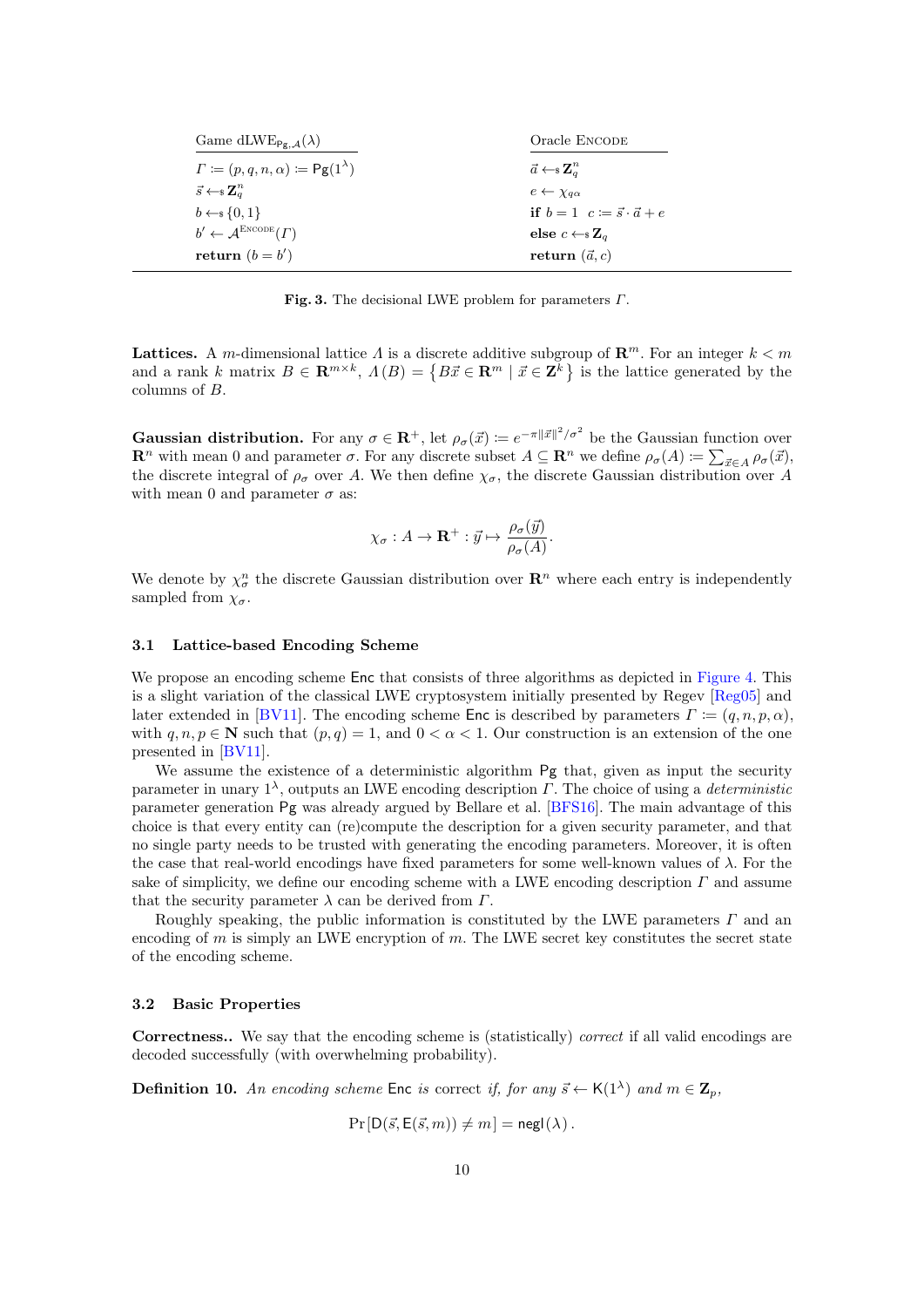| $K(1^{\lambda})$                                          | $E(\vec{s},m)$                                               | $D(\vec{s}, (\vec{c}_0, c_1))$                           |
|-----------------------------------------------------------|--------------------------------------------------------------|----------------------------------------------------------|
| $\Gamma := (p, q, n, \alpha) := \mathsf{Pg}(1^{\lambda})$ | $\Gamma := (p, q, n, \alpha) := \mathsf{Pg}(1^{\lambda})$    | $\Gamma := (p,q,n,\alpha) := \mathsf{Pg}(1^{\lambda})$   |
| $\vec{s} \leftarrow \s \mathbf{Z}_a^n$                    | $\vec{a} \leftarrow \s \mathbf{Z}_a^n$                       | <b>return</b> $(\vec{c}_0 \cdot \vec{s} + c_1) \pmod{p}$ |
| return $(\Gamma, \vec{s})$                                | $\sigma \coloneqq q\alpha; \ \ e \leftarrow \gamma_{\sigma}$ |                                                          |
|                                                           | return $(-\vec{a}, \vec{a} \cdot \vec{s} + pe + m)$          |                                                          |

<span id="page-10-0"></span>Fig. 4. An encoding scheme based on LWE.

We say that an encoding  $ct$  of a message m under secret key  $\vec{s}$  is valid if  $D(\vec{s}, ct) = m$ . We say that an encoding is fresh if it is generated through the  $E$  algorithm. We say that an encoding is stale if it is not fresh.

<span id="page-10-2"></span>Lemma 11 (Correctness). Let  $ct = (-\vec{a}, \vec{a} \cdot \vec{s} + pe + m)$  be an encoding. Then ct is a valid encoding of a message  $m \in \mathbf{Z}_p$  if  $e < \frac{q}{2p}$ .

Image verification.. Using the decryption algorithm D, and provided with the secret key (i.e.,  $\delta = \mathsf{sk}$ , we can implement image verification. The algorithm  $\in$  for image verification proceeds as follows: decrypts the encoded element and tests for equality between the two messages.

Quadratic root detection.. The algorithm Q for quadratic root detection is straightforward using D: decrypt the message and evaluate the polynomial, testing if it is equal to 0.

**d-linearly homomorphicity..** Given a vector of d encodings  $\vec{ct} \in \mathbb{Z}_q^{d \times (n+1)}$  and a vector of coefficients  $\vec{c} \in \mathbf{Z}_{p}^{d}$ , the homomorphic evaluation algorithm is defined as follows: Eval  $(\vec{ct}, \vec{c}) \coloneqq \vec{c} \cdot \vec{ct}$ .

#### 3.3 Technical Challenges

Noise growth.. During the homomorphic evaluation the noise grows as a result of the operations which are performed on the encodings. Consequently, in order to ensure that the output of Eval is a valid encoding of the expected result, we need to start with a sufficiently small noise in each of the initial encodings.

In order to bound the size of the noise, we first need a basic theorem on the tail bound of discrete Gaussian distributions due to Banaszczyk [\[Ban95\]](#page-23-12):

Lemma 12 ([\[Ban95,](#page-23-12) Lemma 2.4]). For any  $\sigma, T \in \mathbb{R}^+$  and  $\vec{a} \in \mathbb{R}^n$ :

<span id="page-10-3"></span><span id="page-10-1"></span>
$$
\Pr[\vec{x} \leftarrow \chi_{\sigma}^n : |\vec{x} \cdot \vec{a}| \ge T\sigma ||\vec{a}||] < 2\exp(-\pi T^2). \tag{1}
$$

At this point, this corollary follows:

**Corollary 13.** Let  $\vec{s} \leftarrow s \mathbf{Z}_q^n$  be a secret key and  $\vec{m} = (m_0, \ldots, m_{d-1}) \in \mathbf{Z}_p^d$  be a vector of messages. Let  $\vec{ct}$  be a vector of d fresh encodings so that  $\vec{ct}_i \leftarrow E(\vec{s}, m_i)$ , and  $\vec{c} \in \mathbf{Z}_p^d$  be a vector of coefficients. If  $q > 2p^2\sigma\sqrt{\frac{\kappa d}{\pi}}$ , then Eval  $(\vec{c}, \vec{ct})$  outputs a valid encoding of  $\vec{m} \cdot \vec{c}$  under the secret key  $\vec{s}$  with probability overwhelming in κ.

*Proof.* The fact that the message part is  $\vec{m} \cdot \vec{c}$  is trivially true by simple homomorphic linear operations on the encodings. Then the final encoding is valid if the error does not grow too much during these operations. Let  $\vec{e} \in \mathbf{Z}_{p}^{d}$  be the vector of all the error terms in the d encodings, and let  $T = \sqrt{\kappa/\pi}$ . Then by [Lemma 12](#page-10-1) we have:

$$
\Pr\left[\vec{e} \leftarrow \chi_{\sigma}^d \; : \; |\vec{e} \cdot \vec{c}| \ge \sqrt{\frac{\kappa}{\pi}} \sigma \, \|\vec{c}\|\right] < 2\exp(-\kappa).
$$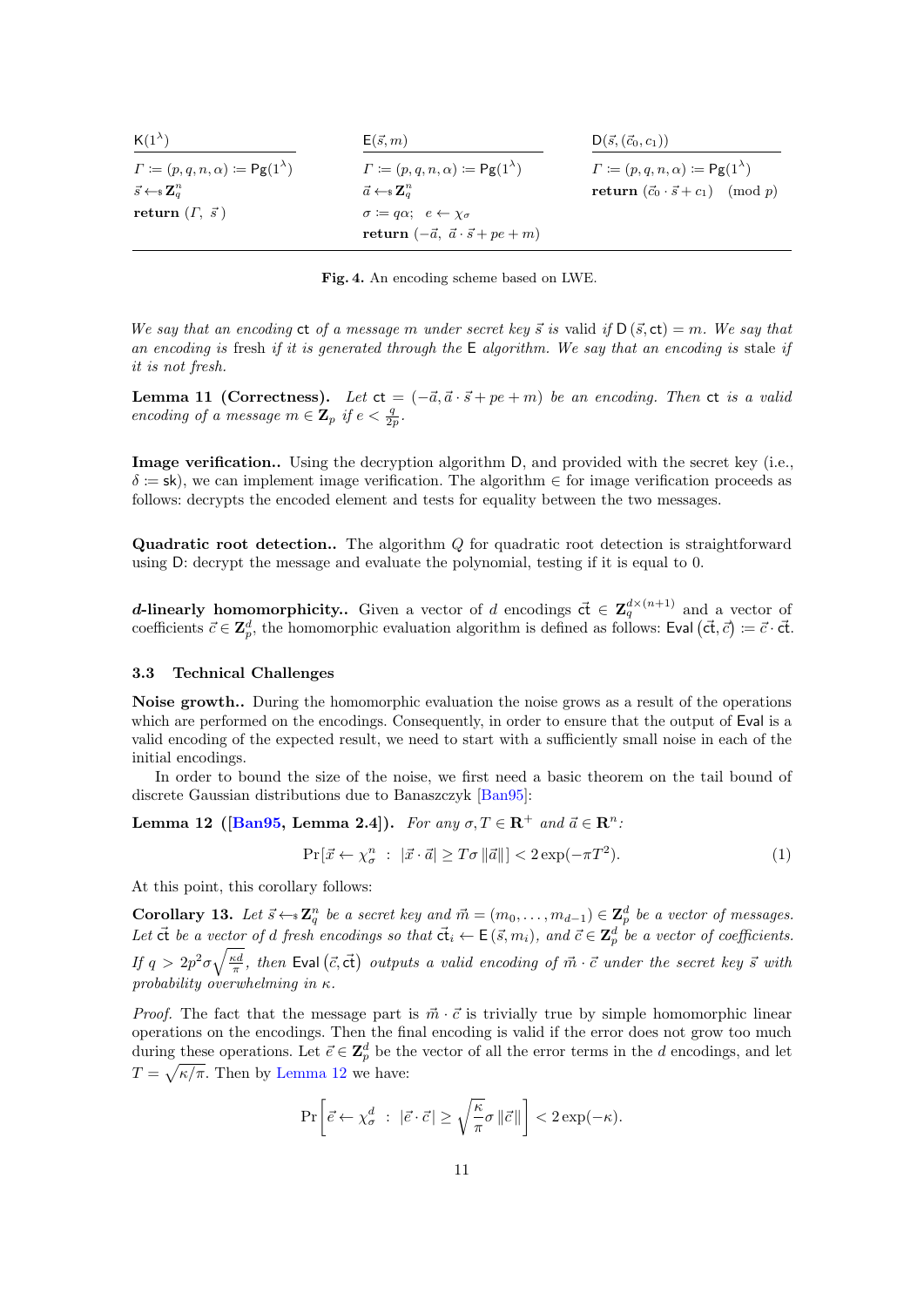For correctness we need the absolute value of the final noise to be less than  $q/2p$  (cf. [Lemma 11\)](#page-10-2). Since it holds that  $\forall \vec{c} \in \mathbf{Z}_p^d$ ,  $\|\vec{c}\| \leq p\sqrt{d}$ , we can state that correctness holds if:

$$
\sqrt{\frac{\kappa}{\pi}}\sigma p\sqrt{d} < \frac{q}{2p}
$$
\nwhich gives  $q > 2p^2 \sigma \sqrt{\frac{\kappa d}{\pi}}$ .

\n
$$
\Box
$$

Smudging.. When computing a linear combination of encodings, the distribution of the error term in the final encoding does not result in a correctly distributed fresh encoding. The resulting error distribution depends on the coefficients used for the linear combination, and despite correctness of the decryption still holds, the error could reveal more than just the plaintext. We combine homomorphic evaluation with a technique called *smudging*  $[AJ<sub>L</sub>+12]$ , which "smudges out" any difference in the distribution that is due to the coefficients of the linear combination, thus hiding any potential information leak. This technique has been also called "noise flooding" in the past [\[BPR12\]](#page-24-12).

<span id="page-11-0"></span>**Lemma 14 (Noise Smudging, [\[Gen09\]](#page-24-13)).** Let  $B_1 = B_1(\kappa)$  and  $B_2 = B_2(\kappa)$  be positive integers. Let  $x \in [-B_1, B_1]$  be a fixed integer and  $y \leftarrow s [-B_2, B_2]$ . Then the distribution of y is statistically indistinguishable from that of  $y + x$ , as long as  $B_1/B_2 = \text{negl}(\kappa)$ .

*Proof.* Let  $\Delta$  denote the statistical distance between the two distributions. By its definition:

$$
\Delta = \frac{1}{2} \sum_{v=-(B_1+B_2)}^{B_1+B_2} |\Pr[y=v] - \Pr[y=v-x]| = \frac{1}{2} \left( \sum_{v=-(B_1+B_2)}^{-B_2} \frac{1}{B_2} + \sum_{v=B_2}^{B_1+B_2} \frac{1}{B_2} \right) = \frac{B_1}{B_2}.
$$

The result follows immediately.  $\Box$ 

In order to preserve the correctness of the encoding scheme while allowing linear evaluations, we need once again q to be large enough to accommodate for the flooding noise. In particular, q will have to be at least superpolynomial in the statistical security parameter  $\kappa$ .

<span id="page-11-1"></span>**Corollary 15.** Let  $\vec{s} \in \mathbb{Z}_q^n$  be a secret key and  $\vec{m} = (m_1, \ldots, m_d) \in \mathbb{Z}_p^d$  be a vector of messages. Let  $\vec{c}$  be a vector of d encodings so that  $\vec{c}$  is a valid encoding of  $m_i$ , and  $\vec{c} \in \mathbf{Z}_p^d$  be a vector of coefficients. Let  $e_{\text{Eval}}$  be the noise in the encoding output by Eval  $(\vec{ct}, \vec{c})$  and  $B_{\text{Eval}}$  a bound on its absolute value. Finally, let  $B_{sm} = 2^{\kappa} B_{\text{Eval}}$ , and  $e_{sm} \leftarrow s [-B_{sm}, B_{sm}]$ . Then the statistical distance between the distribution of  $e_{sm}$  and that of  $e_{sm} + e_{Eval}$  is  $2^{-\kappa}$ . Moreover, if  $q > 2p B_{Eval}(2^{\kappa} + 1)$ then the result of Eval  $(\vec{ct}, \vec{c}) + (\vec{0}, e_{sm})$  is a valid encoding of  $\vec{m} \cdot \vec{c}$  under the secret key  $\vec{s}$ .

Proof. The claim on the statistical distance follows immediately from [Lemma 14](#page-11-0) and the fact that the message part is  $\vec{m} \cdot \vec{c}$  is true by simple homomorphic linear operations on the encodings. In order to ensure that the final result is a valid encoding, we need to make sure that the error in this output encoding remains smaller than  $q/2p$ . The final error is upper bounded by  $B_{\text{Eval}} + B_{sm}$ , so we have

$$
B_{\text{Eval}} + B_{sm} < \frac{q}{2p} \implies B_{\text{Eval}} + 2^{\kappa} B_{\text{Eval}} < \frac{q}{2p} \implies q > 2p \, B_{\text{Eval}} \left( 2^{\kappa} + 1 \right).
$$

Error testing.. By making non-blackbox use of our LWE encoding scheme, it is possible to define an implementation of the function test-error in order to guarantee the existence of a security reduction from adversarially-generated proofs. In fact, it is not sufficient to show that a series of homomorphic operations over a forged proof can break one of the assumptions. We must also guarantee that these manipulations do not alter the correctness of the encoded value. In the specific case of LWE encodings, it is sufficient to use the secret key, recover the error, and enforce an upper bound on its norm. A possible implementation of test-error is displayed in [Figure 5.](#page-12-0)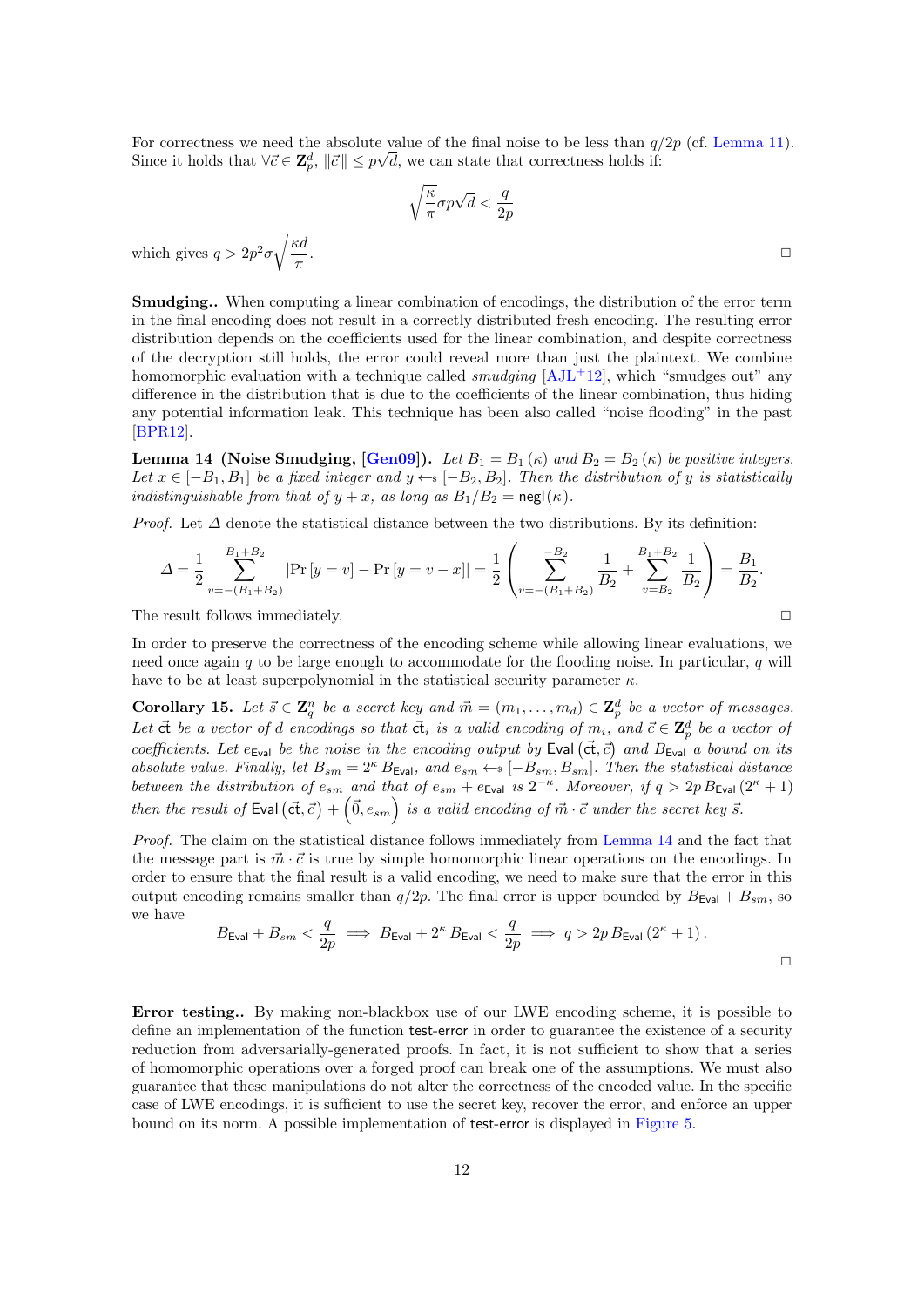Procedure test-error<br>(  $\vec{s},(\vec{c}_0, c_1))$  $\Gamma \coloneqq (p, q, n, \alpha) \coloneqq \mathsf{Pg}(1^{\lambda})$  $e' \coloneqq (\vec{c}_0 \cdot \vec{s} + c_1) / p$ return  $(Eq. (3))$  $(Eq. (3))$  $(Eq. (3))$ 

<span id="page-12-0"></span>Fig. 5. The error testing procedure.

Other requirements for security reduction.. The following lemma will be needed later during the security proof. It essentially defines the conditions under which we can take an encoding, add a smudging term to its noise, sum it with the output of an execution of Eval and finally multiply the result by an element in  $\mathbf{Z}_n$ .

<span id="page-12-2"></span>Lemma 16 (For reduction). Let  $\vec{s}$ ,  $\vec{c}$ ,  $\vec{c}$ ,  $e_{Eval}$ ,  $B_{Eval}$  be as in [Corollary 15,](#page-11-1) and let ct' =  $(-\vec{a}', \vec{s} \cdot \vec{a}' + pe' + m')$  be a valid encoding of a message  $m' \in \mathbf{Z}_p$  with noise e' bounded by  $B_e$ . Let  $B_{sm} = 2^{\kappa} B_e$  and  $e_{sm} \leftarrow s [-B_{sm}, B_{sm}]$  be a "smudging noise". Then, if  $q > 2p^2 ((2^{\kappa} + 1) B_e + B_{\text{Eval}})$ , it is possible to add the smudging term  $e_{sm}$  to  $ct'$ , sum the result with the output of Eval  $(\vec{ct}, \vec{c})$ , multiply the outcome by a coefficient bounded by p, and obtain a valid encoding of  $k(\vec{m} \cdot \vec{c} + \vec{m}')$ .

Proof. The correctness of the message part comes immediately from performing homomorphic linear operations on encodings, and the final output is valid if the noise remains below a certain threshold. After adding the smudging term and performing the sum, the noise term is at most  $B_e + B_{sm} + B_{Eval} = (2<sup>\kappa</sup> + 1) B_e + B_{Eval}$ . After the multiplication by a coefficient bounded by p, it is at most  $p((2^{\kappa}+1)B_{\epsilon}+B_{\text{Eval}})$ . Thus, the encoding is valid if:

<span id="page-12-4"></span>
$$
p\left(\left(2^{\kappa}+1\right)B_{e} + B_{\text{Eval}}\right) < \frac{q}{2p},\tag{2}
$$

which immediately gives the result.  $\Box$ 

<span id="page-12-1"></span>

Conditions on the modulus  $q$ . [Corollaries 13](#page-10-3) and [15](#page-11-1) and [Lemma 16](#page-12-2) give the conditions that the modulus q has to respect in order to allow for all the necessary computations. In particular, [Corollary 13](#page-10-3) gives the condition to be able to homomorphically evaluate a linear combination of fresh encodings through the algorithm Eval; [Corollary 15](#page-11-1) gives the condition to be able to add a smudging noise to the result of such an evaluation; [Lemma 16](#page-12-2) gives a condition that will have to be satisfied in the security reduction. They are ordered from the least stringent to the most stringent, so the condition that must be satisfied in the end is the one given by [Lemma 16:](#page-12-2)

$$
q > 2p^2\left(\left(2^{\kappa} + 1\right)B_e + B_{\text{Eval}}\right) \tag{3}
$$

Leftover hash lemma (LHL). We now recall the definition of min-entropy, and the famous "leftover hash lemma" introduced by Impagliazzo et al. [\[HILL99\]](#page-25-8).

**Definition 17 (Min-entropy).** The min-entropy of a random variable  $X$  is defined as

$$
H_{\infty}(X) = -\log\left(\max_{x} \Pr[X = x]\right)
$$

<span id="page-12-3"></span>**Lemma 18 (Leftover hash lemma).** Assume a family of functions  $\{\mathcal{H}_x:\{0,1\}^n\to\{0,1\}^\ell\big\}_{x\in X}$ is universal, i.e.,  $\forall a \neq b \in \{0,1\}^n$ ,

$$
\Pr_{x \in X} \left[ \mathcal{H}_x \left( a \right) = \mathcal{H}_x \left( b \right) \right] = 2^{-\ell}.
$$

Then, for any random variable  $Y$ ,

$$
\Delta\left(\left(X, \mathcal{H}_X\left(Y\right)\right), \left(X, U_\ell\right)\right) \le \frac{1}{2} \sqrt{2^{-H_\infty(Y)} \cdot 2^\ell},
$$

where  $U_{\ell} \leftarrow s \{0, 1\}^{\ell}$ .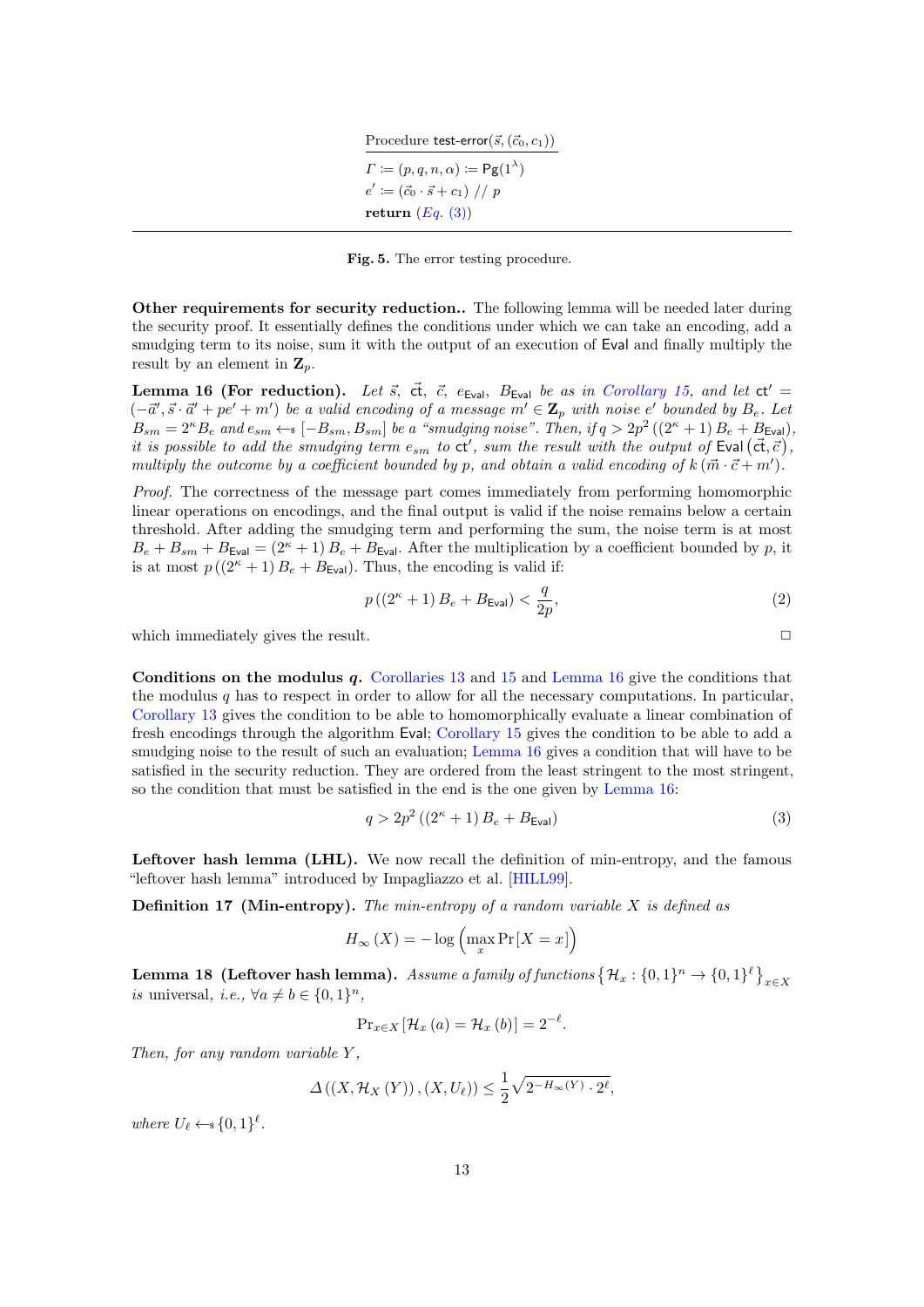| Setup $\Pi$ . $G(1^{\lambda}, C)$                                                                                                                                                                                                                                             | Prover $\Pi.P(\text{crs}, u, w)$                                                                                                                                                                                                                                                                                                                                        |  |  |  |
|-------------------------------------------------------------------------------------------------------------------------------------------------------------------------------------------------------------------------------------------------------------------------------|-------------------------------------------------------------------------------------------------------------------------------------------------------------------------------------------------------------------------------------------------------------------------------------------------------------------------------------------------------------------------|--|--|--|
| $\alpha, \beta, s \leftarrow s \mathbf{F}$ ; (pk, sk) $\leftarrow$ K(1 <sup><math>\lambda</math></sup> )                                                                                                                                                                      | $(v_0,\ldots,v_m(x),t(x)) \leftarrow$ SSP(C)                                                                                                                                                                                                                                                                                                                            |  |  |  |
| $(v_0,\ldots,v_m(x),t(x)) \leftarrow$ SSP(C)                                                                                                                                                                                                                                  | $u := (a_1, \ldots, a_{\ell_n}) \in \{0, 1\}^{\ell_u};$                                                                                                                                                                                                                                                                                                                 |  |  |  |
| Compute $\text{crs}$ as per Eq. (4)                                                                                                                                                                                                                                           | $w := (a_{\ell_{n+1}}, \ldots, a_{m})$                                                                                                                                                                                                                                                                                                                                  |  |  |  |
| vrs $:=$ td $:=$ (sk, s, $\alpha$ , $\beta$ )                                                                                                                                                                                                                                 | $\nu(x) \coloneqq v_0(x) + \sum_{i=1}^m a_i v_i(x) + \gamma t(x)$                                                                                                                                                                                                                                                                                                       |  |  |  |
| return (vrs, crs, td)                                                                                                                                                                                                                                                         | $v_{\text{mid}}(x) \coloneqq \sum_{i \geq \ell_v}^m a_i v_i(x) + \gamma t(x)$                                                                                                                                                                                                                                                                                           |  |  |  |
| Verifier $\Pi.V(vrs, u, \pi)$                                                                                                                                                                                                                                                 | $h(x) = (\nu(x)^2 - 1)/t(x)$                                                                                                                                                                                                                                                                                                                                            |  |  |  |
| $(H, \widehat{H}, \widehat{V}, V_w, B_w) \coloneqq \pi$<br>$(a_1, a_2, \ldots a_{\ell_n}) \coloneqq u;$ (sk, s, $\alpha, \beta$ ) $:= \text{vrs}$<br>$w_s := D(V_w); b_s := D(B_w)$                                                                                           | $\#$ Compute the proof terms as per Eq. (6)<br>$H := \text{Eval}((E(s^i))^d, (h_i)^d) = E(h(s))$<br>$\hat{H} \coloneqq \text{Eval}((\mathsf{E}(\alpha s^i))^d, (h_i)^d) = \mathsf{E}(\alpha h(s))$                                                                                                                                                                      |  |  |  |
| $h_s := \mathsf{D}(H); \quad \widehat{h}_s := \mathsf{D}(\widehat{H})$<br>$\widehat{v}_s := \mathsf{D}(\widehat{V}); \ \ t_s := t(s)$<br>$v_s \coloneqq v_0(s) + \sum_{i=1}^{\ell_u} a_i v_i(s) + w_s$<br>Check Eqs. (eq-pke) to $(eq$ -lin)<br>return test-error(sk, $B_w$ ) | $\hat{V}$ = Eval( $(E(\alpha s^i)^d_i, (\nu_i)^d_i)$ = E $(\alpha \nu(s))$<br>$B_w := \text{Eval}((E(\beta v_i(s)))_i^m   (E(\beta t(s))), (a_i)_i^m   (\gamma))$<br>$V_w := \text{Eval}((E(s^i))^d_i, (v_{\text{mid }i})^d_i) = E(v_{\text{mid}}(s))$<br>Apply smudging on $H, \widehat{H}, \widehat{V}, B_w, V_w$<br>return $(H, \widehat{H}, \widehat{V}, V_w, B_w)$ |  |  |  |

<span id="page-13-0"></span>Fig. 6. Our zk-SNARK protocol Π.

Zero-Knowledge.. We now present a version of the LHL that will be useful later in this work, when proving the zero-knowledge property of our construction. In a nutshell, it says that a random linear combination of the columns of a matrix is statistically close to a uniformly random vector, for some particular choice of coefficients.

<span id="page-13-1"></span>Lemma 19 ("Specialized" leftover hash lemma). Let  $n, p, q, d$  be non-negative integers. Let  $\mathbf{A} \leftarrow \mathbf{s} \mathbf{Z}_q^{n \times d}$ , and  $\vec{r} \leftarrow \mathbf{s} \mathbf{Z}_p^d$ . Then we have

$$
\Delta\left((\mathbf{A}, \mathbf{A}\vec{r}\right), (\mathbf{A}, \vec{u}\,)\right) \leq \frac{1}{2} \sqrt{p^{-d} \cdot q^n},
$$

where  $A\vec{r}$  is computed modulo q, and  $\vec{u} \leftarrow s \mathbf{Z}_q^n$ .

*Proof.* For the vector  $\vec{r}$ , we have that  $H_{\infty}(\vec{r}) = d \log p$ . Then the proof is immediate from [Lemma 18:](#page-12-3)

$$
\Delta\left((\mathbf{A}, \mathbf{A}\vec{r})\right), (\mathbf{A}, \vec{u})\right) \leq \frac{1}{2}\sqrt{2^{-d\log p}\cdot q^n} = \frac{1}{2}\sqrt{p^{-d}\cdot q^n}.
$$

 $\Box$ 

# 4 Our designated-verifier zk-SNARK

Let Enc be an encoding scheme [\(Definition 9\)](#page-6-0). Let C be some circuit taking as input an  $\ell_u$ -bit string and outputting 0 or 1. Let  $\ell := \ell_u + \ell_w$ , where  $\ell_u$  is the length of the "public" input, and  $\ell_w$  the length of the private input. The value  $m$  corresponds to the number of wires in  $C$  and  $n$  to the number of fan-in 2 gates. Let  $d := m + n$ . We construct a zk-SNARK scheme for any relation  $\mathcal{R}_c$ on pairs  $(u, w) \in \{0, 1\}^{\ell_u} \times \{0, 1\}^{\ell_w}$  that can be computed by a polynomial size circuit C with m wires and *n* gates. Our protocol is formally depicted in [Figure 6.](#page-13-0)

**CRS** generation. The setup algorithm G takes as input some complexity  $1^{\lambda}$  in unary form and the circuit  $C: \{0,1\}^{\ell_u} \times \{0,1\}^{\ell_w} \to \{0,1\}$ . It generates a square span program of degree  $d = m + n$ over a field **F**, of size  $|\mathbf{F}| \ge d$  that verifies **C** by running:

$$
\mathsf{ssp} \coloneqq (v_0(x), \dots, v_m(x), t(x)) \leftarrow \mathsf{SSP}(\mathsf{C})
$$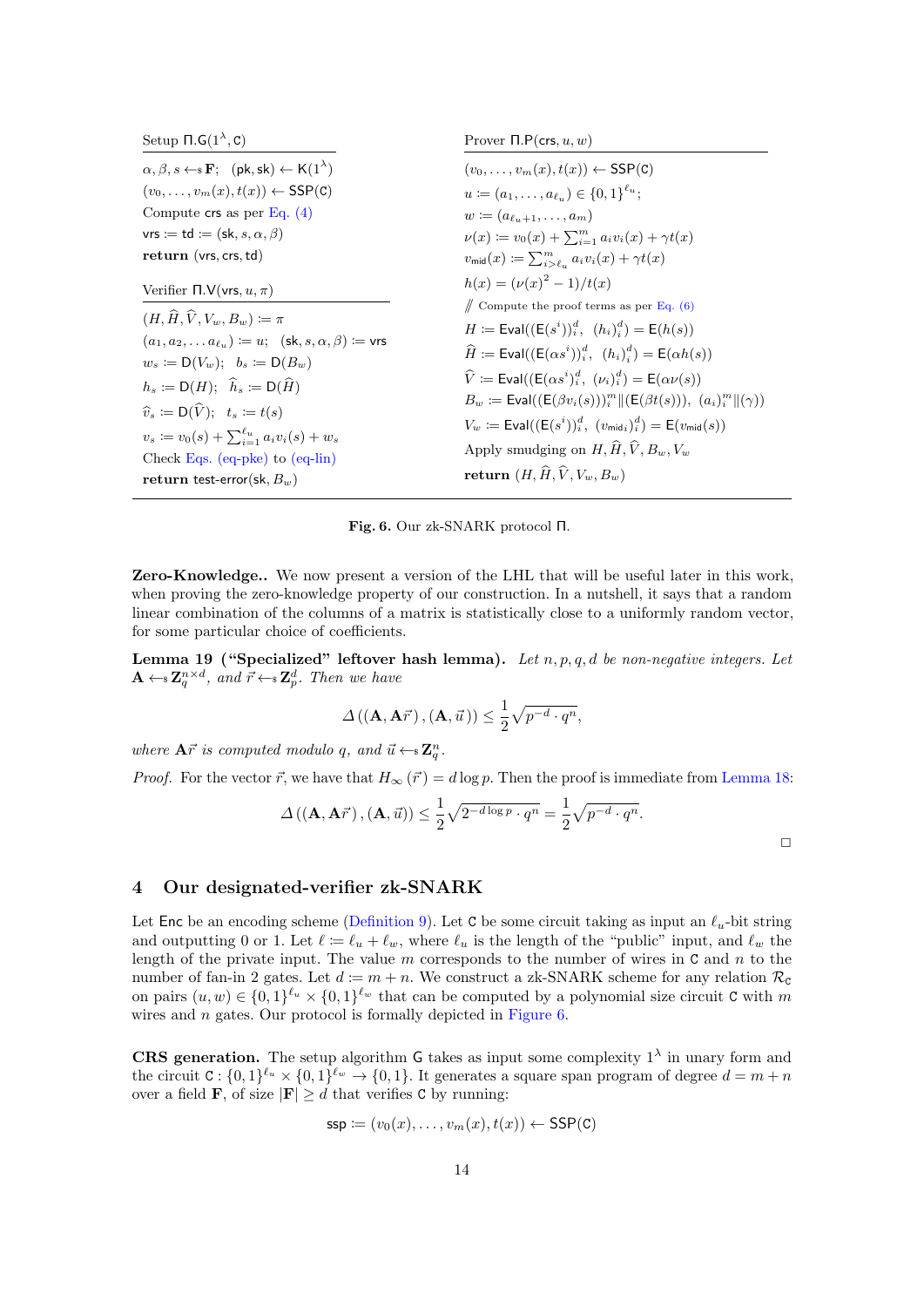Then, it runs  $(\mathsf{pk}, \mathsf{sk}) \leftarrow \mathsf{K}(1^{\lambda})$  using the encoding scheme Enc. Finally, it samples  $\alpha, \beta, s \leftarrow \mathbf{F}$  such that  $t(s) \neq 0$ , and returns the CRS:

<span id="page-14-0"></span>
$$
\mathsf{crs} := \left(\textsf{ssp}, \text{pk}, \text{ E}(1), \text{E}(s), \dots, \text{E}(s^d), \right. \\
\left. \begin{aligned}\n \text{E}(\alpha), \text{E}(\alpha s), \dots, \text{E}(\alpha s^d), \\
\text{E}(\beta t(s)), (\text{E}(\beta v_i(s)))_{i=\ell_u+1}^m \end{aligned}\right) \tag{4}
$$

The error for each of these encodings has to be chosen carefully. In a nutshell, we need to intentionally increase the magnitude of the noise in some encodings, in order to mimic its distribution in the simulated CRS provided to the adversary in the security reduction. Failing to do so results in limiting the adversary's ability to perform homomorphic operations on the CRS and, thus, in a flawed proof. We defer further analysis on this point to [Section 6.](#page-19-0) The verification string vrs, as well as the trapdoor td, consists of the secret key sk of the encoding scheme, and the secrets  $s, \alpha, \beta$ (we implicitly include the crs in vrs).

**Prover.** The prover algorithm, on input some statement  $u := (a_1, \ldots, a_{\ell_u})$ , computes a witness  $w := (a_{\ell_1+1}, \ldots, a_m)$  such that  $(u||w) = (a_1, \ldots, a_m)$  is a satisfying assignment for the circuit C. The  $(a_i)_i$  are such that:

<span id="page-14-3"></span>
$$
t(x)
$$
 divides  $\left(v_0(x) + \sum_{i=1}^m a_i v_i(x)\right)^2 - 1$ ,

as per [Theorem 2.](#page-4-0) Then, it samples  $\gamma \leftarrow \mathbf{F}$  and sets  $\nu(x) \coloneqq v_0(x) + \sum_{i=1}^m a_i v_i(x) + \gamma t(x)$ . Let:

$$
h(x) := \frac{(v_0(x) + \sum_i^m a_i v_i(x) + \gamma t(x))^2 - 1}{t(x)} = \frac{\nu(x)^2 - 1}{t(x)},
$$
\n(5)

whose coefficients can be computed from the polynomials provided in the ssp; them by linear evaluation it is possible to obtain:

<span id="page-14-2"></span>
$$
H := \mathsf{E}(h(s)), \qquad \widehat{H} := \mathsf{E}(\alpha h(s)), \qquad \widehat{V} := \mathsf{E}(\alpha \nu(s)),
$$
  
\n
$$
V_w := \mathsf{E}\left(\sum_{i=\ell_u+1}^m a_i v_i(s) + \gamma t(s)\right),
$$
  
\n
$$
B_w := \mathsf{E}\left(\beta \left(\sum_{i=\ell_u+1}^m a_i v_i(s) + \gamma t(s)\right)\right).
$$
\n(6)

In fact, the encoding H - respectively,  $\hat{H}$  - can be computed from the encodings of  $1, s, \ldots, s^d$ . respectively,  $\alpha, \alpha s, \dots, \alpha s^d$  - and the coefficients of [Equation \(5\).](#page-14-3) The element  $\hat{V}$  can be computed from the from the encodings of  $\alpha s, \dots, \alpha s^d$ . Finally,  $V_w$  - respectively,  $B_w$  - can be computed from the encodings of  $s, \ldots, s^d$  - respectively,  $\beta t(s), \beta v_{\ell_u+1}(s), \ldots, \beta v_m(s)$ . All these linear evaluations involve at most  $d+1$  terms and the coefficients are bounded by p. Using the above elements, the prover returns a proof  $\pi \coloneqq (H, \hat{H}, \hat{V}, V_w, B_w).$ 

<span id="page-14-1"></span>**Verifier.** Upon receiving a proof  $\pi$  and a statement  $u = (a_1, \ldots, a_{\ell_u})$ , the verifier, in possession of the verification key vrs (that implicitly contains the crs), proceeds with the following verifications. First, it uses the quadratic root detection algorithm of the encoding scheme Enc to verify that the proof satisfies:

$$
\hat{h}_s - \alpha h_s = 0 \text{ and } \hat{v}_s - \alpha v_s = 0,
$$
\n
$$
\text{(eq-pke)}
$$

$$
(v_s^2 - 1) - h_s t_s = 0,
$$
\n
$$
(eq-div)
$$

 $b_s - \beta w_s = 0.$  (eq-lin)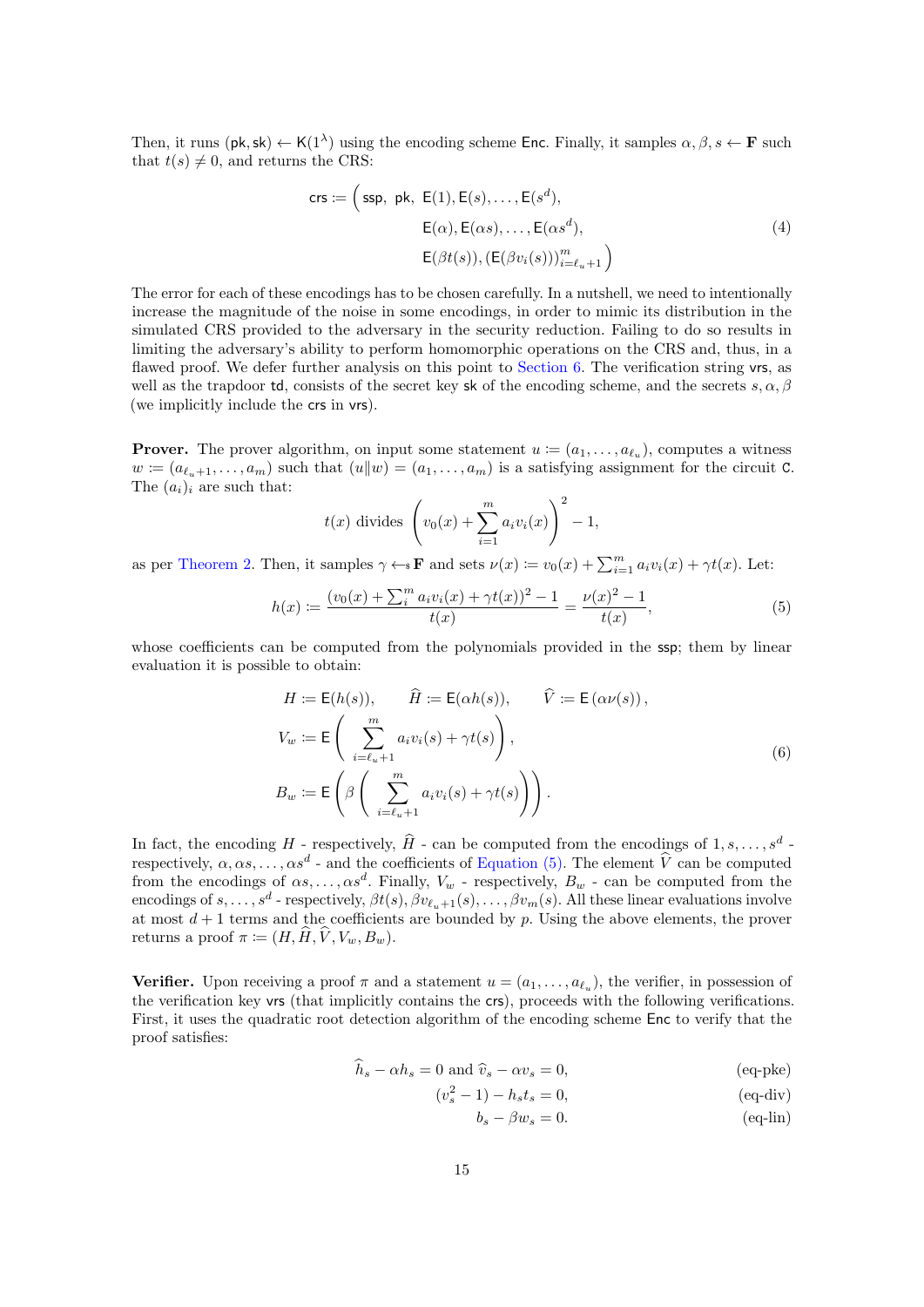where  $(h_s, \hat{h}_s, \hat{v}_s, w_s, b_s)$  are the values encoded in  $(H, \hat{H}, \hat{V}, V_w, B_w) := \pi$  and  $t_s, v_s$  are computed as  $t_s := t(s)$  and  $v_s := v_0 + \sum_{i=1}^{\ell_u} a_i v_i(s) + w_s$ .

Then, the verifier checks whether it is still possible to perform some homomorphic operations, using the test-error procedure, implemented in [Figure 5](#page-12-0) for the specific case of lattice encodings. More precisely, the verifier tests whether it is still possible to add another encoding and multiply the result by an element bounded by p, without compromising the correctness of the encoded element. This will guarantee the existence of a reduction in the knowledge soundness proof of [Section 5.2.](#page-16-0) If all above checks hold, the verifier returns true. Otherwise, return false.

Remark 20. Instantiating our encoding scheme on top of a "noisy" encryption scheme like Regev's introduces multiple technicalities that affect the protocol, the security proof, and the parameters' choice. For instance, in order to compute a linear combination of d encodings via Eval we need to scale down the error parameter and consequently increase the parameters  $q$  and  $n$  in order to maintain correctness and security. Similarly, the distributions of the error terms and the random vectors are affected by the homomorphic evaluation, and we must guarantee that the resulting terms are still simulatable. All these issues will be formally addressed in [Section 5,](#page-15-0) and then analyzed more pragmatically in [Section 6.](#page-19-0)

## <span id="page-15-0"></span>5 Proofs of security

In this section, we prove our main theorem:

Theorem 21. If the q-PKE, q-PKEQ and q-PDH assumptions hold for the encoding scheme Enc, the protocol  $\Pi$  on Enc is a zk-SNARK with statistical completeness, statistical zero-knowledge and computational knowledge soundness.

*Proof (of statistical completeness).* [Corollary 13](#page-10-3) states the conditions on  $\Gamma$  for which the homomorphically computed encodings are valid with probability at least  $1 - neg(\kappa)$ . [Lemma 16](#page-12-2) affirms that correctly generated proofs satisfy [Equation \(2\)](#page-12-4) with probability overwhelming in  $\kappa$ . Therefore test-error returns true and completeness follows trivially by [Theorem 2.](#page-4-0)

#### 5.1 Zero-Knowledge

In order to obtain a zero-knowledge protocol, we perform smudging of the proofs terms, and we randomize the target polynomial  $t(x)$ . The first step hides the witness, the second makes the distribution of the final noise independent from the coefficient  $a_i$ . The random vectors constituting the first element of the ciphertext are guaranteed to be statistically indistinguishable from uniformly random vectors by leftover hash lemma (cf. [Lemma 19\)](#page-13-1).

Proof (of zero-knowledge). The simulator for zero-knowledge is shown in [Figure 7.](#page-16-1) The error are independently sampled from the same uniform distribution over the (integer) interval  $[-2^\kappa T \sigma_{B_w}, 2^\kappa T \sigma_{B_w}]$ , pendently sampled from the same unnorm distribution over the (integer) interval  $[-2]$   $I \, \partial_{B_w}$ ,  $2]$   $I \, \partial_{B_u}$ <br>where T is a small constant and  $\sigma_{B_w} := p \sigma \sqrt{d+1} \sqrt{p^2 + m - \ell_u}$ . We will call this the *smudging* distribution.

Checking that the proof output by Π.Sim is indeed correct (i.e., that it verifies [Eqs. \(eq-pke\)](#page-14-1) to [\(eq-lin\)\)](#page-14-1) is trivial. We are left with showing that the two proofs are statistically indistinguishable.

Note that once the value of  $V_w$  in the proof has been fixed, the verification equations uniquely determine  $H, \hat{H}, \hat{V}$ , and  $B_w$ . This means that for any  $(u, w)$  such that  $C(u, w) = 1$ , both the real arguments and the simulated arguments are chosen uniformly at random such that the verification equations will be satisfied. One can prove that values for  $V_w$  are statistically indistinguishable when executing Π.P and Π.Sim:  $V_w$  is the encoding of a uniformly random variable  $\gamma_w$  in Π.Sim and the masking of a polynomial evaluation by adding  $\gamma t(s)$ , where  $\gamma$  is chosen uniformly at random (note that  $t(s) \neq 0$  in Π.P. What is encoded in the remaining terms is simply dictated by the verification constraints.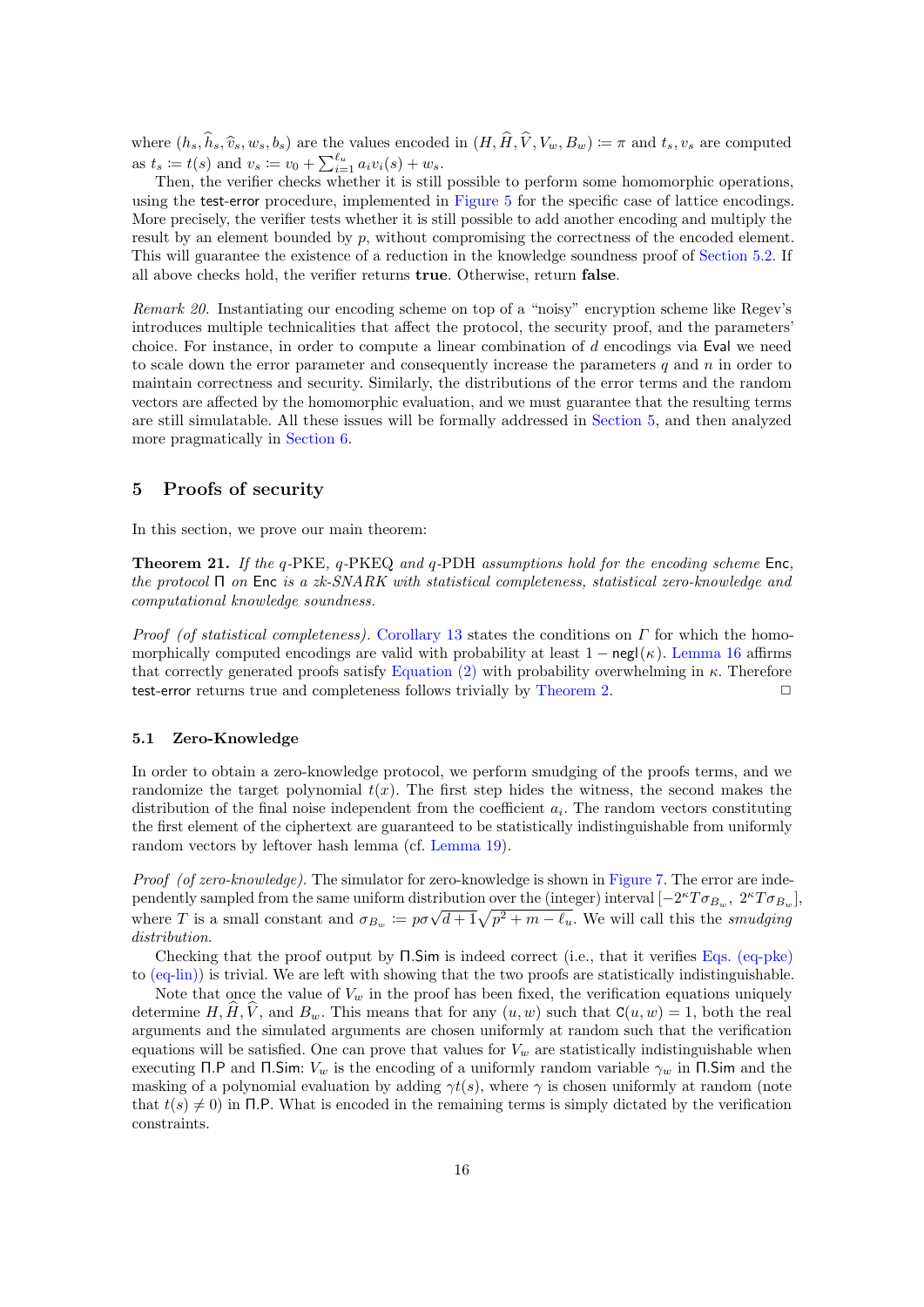Simulator Π.Sim(td, u)

 $(\mathsf{sk}, s, \alpha, \beta) := \mathsf{td}; \ \ (a_1, \ldots, a_{\ell_{\mathfrak{u}}} ) := u$  $\gamma_w \leftarrow \!\! \ast \mathbf{F}$  $h \coloneqq \left( (v_0(s) + \sum_i^{\ell_u} a_i v_i(s) + \gamma_w)^2 - 1 \right)$  /  $t(s)$  $H \leftarrow \mathsf{E}(h); \quad \widehat{H} \leftarrow \mathsf{E}(\alpha h); \quad \widehat{V} \leftarrow \mathsf{E}(\alpha v_0(s) + \sum_i^{\ell_u} a_i \alpha v_i(s) + \alpha \gamma_w)$  $V_w \leftarrow \mathsf{E}(\gamma_w); B_w \leftarrow \mathsf{E}(\beta \gamma_w)$ Apply smudging on  $H, \widehat{H}, \widehat{V}, B_w, V_w$ return  $(H, \widehat{H}, \widehat{V}, V_w, B_w)$ 

<span id="page-16-1"></span>Fig. 7. Simulator for Zero-Knowledge.

In both worlds, the proof is a tuple of 5 encodings  $(H, \hat{H}, \hat{V}, V_w, B_w)$ . Once the vrs is fixed, each encoding can be written as  $(-\vec{a}, \vec{a} \cdot \vec{s} + pe + m)$ , for some  $\vec{a} \in \mathbb{Z}_q^n$  and some  $m \in \mathbb{Z}_p$  satisfying the verification equations. Due to [Lemma 18,](#page-12-3) the random vectors  $\vec{a}$  are indistinguishable from uniformly random in both worlds. The error terms are statistically indistinguishable due to [Lemma 14.](#page-11-0) (See [Section 6](#page-19-0) for a detailed explanation of these values.)  $\Box$ 

Zero-knowledge comes at a cost: smudging the error terms requires us to scale the ciphertext modulus by  $\kappa$  bits. For those applications where zero-knowledge is not required, we can simplify the protocol by removing  $\gamma t(x)$  from the computation of  $h(x)$  and avoiding the smudging procedure on every proof term. In [Table 1](#page-2-1) we show some choices of parameters, both with and without zero-knowledge.

#### <span id="page-16-0"></span>5.2 Knowledge Soundness

Before diving into the technical details of the proof of soundness, we provide some intuition in an informal sketch of the security reductions: the CRS for the scheme contains encodings of  $E(s), \ldots$ ,  $\mathsf{E}(s^d)$ , as well as encodings of these terms multiplied by some field elements  $\alpha, \beta \in \mathbf{F}$ . The scheme requires the prover P to exhibit encodings computed homomorphically from such CRS.

The reason for requiring the prover to duplicate its effort w.r.t.  $\alpha$  is so that the simulator in the security proof can extract representations of  $\hat{V}$ ,  $\hat{H}$  as degree-d polynomials  $v(x)$ ,  $h(x)$  such that  $v(s) = v_s, h(s) = h_s$ , by the q-PKE assumption (for  $q = d$ ). The assumption also guarantees that this extraction is efficient. This explains the first quadratic root detection check [Equation \(eq-pke\)](#page-14-1) in the verification algorithm.

Suppose an adversary manages to forge a SNARK of a false statement and pass the verification test. Then, by soundness of the square span program [\(Theorem 2\)](#page-4-0), for the extracted polynomials  $v(x)$ ,  $h(x)$  and for the new defined polynomial  $v_{\text{mid}}(x) \coloneqq v(x) - v_0(x) - \sum_{i=1}^{\ell_u} a_i v_i(x)$ , one of the following must be true:

- <span id="page-16-2"></span>i.  $h(x)t(x) \neq v^2(x) - 1$ , but  $h(s)t(s) = v^2(s) - 1$ , from [Equation \(eq-div\);](#page-14-1)
- <span id="page-16-3"></span>ii.  $v_{mid}(x) \notin \text{Span}(v_{\ell_{n+1}}, \ldots, v_m)$ , but  $B_w$  is a valid encoding of  $\mathsf{E}(\beta v_{mid}(s))$ , from [Equation \(eq-lin\).](#page-14-1)

If the first case holds, then  $p(x) := (v^2(x) - 1) - h(x)t(x)$  is a nonzero polynomial of degree some  $k \leq 2d$  that has s as a root, since the verification test implies  $(v^2(s) - 1) - h(s)t(s) = 0$ . The simulator can use  $p(x)$  to solve q-PDH for  $q \ge 2d - 1$  using the fact that  $\mathsf{E}\left(s^{q+1-k}p(s)\right) \in \{\mathsf{E}(0)\}\$ and subtracting off encodings of lower powers of s to get  $E(s^{q+1})$ .

To handle the second case, i.e., to ensure that  $v_{mid}(x)$  is in the linear span of the  $v_i(x)$ 's with  $\ell_u < i \leq m$  we use an extra scalar  $\beta$ , supplement the CRS with the terms  $\{\mathsf{E}(\beta v_i(s))\}_{i>\ell_u}$ ,  $\mathsf{E}(\beta t(s))$ , and require the prover to present (encoded)  $\beta v_{\text{mid}}(s)$  in its proof. The adversary against q-PDH will choose a polynomial  $\beta(x)$  convenient to solve the given instance. More specifically, it sets  $\beta(x)$ with respect to the set of polynomials  $\{v_i(x)\}_{i>\ell_u}$  such that the coefficient for  $x^{q+1}$  in  $\beta(x)v_{\text{mid}}(x)$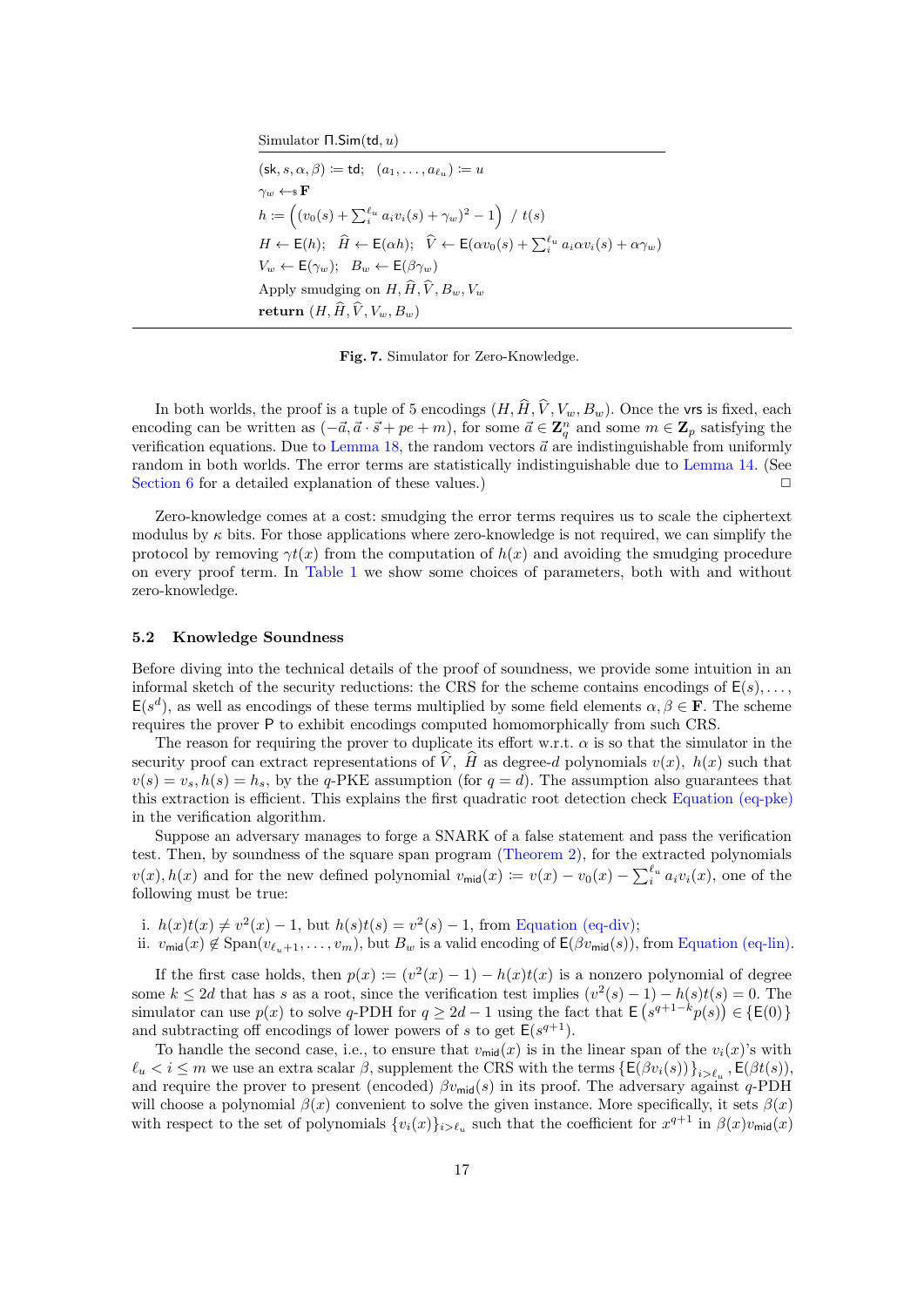is zero. Then, to generate the values in the crs it sets  $\beta := \beta(s)$  (which can be computed from its input consisting of encodings of powers of s). Using the above, it runs the SNARK adversary and to obtain from its output  $B_w$  an encoding of some polynomial with coefficient  $s^{q+1}$  non-zero and thus solve q-PDH. Also here, the verification algorithm guarantees that even with all the above homomorphic operations, the challenger still decrypts the correct value with  $1 - \frac{neq(\kappa)}{n}$  probability.

*Proof (of computational knowledge soundness).* Let  $A^{n}$  be the PPT adversary in the game for knowledge soundness [\(Figure 1\)](#page-5-0) able to produce a proof  $\pi$  for which  $\Pi$ . V returned true. We first claim that it is possible to extract the coefficients of the polynomial  $v(x)$  corresponding to the values  $v<sub>s</sub>$  encoded in V. The setup algorithm first generates the parameters ( $pk, sk$ ) of an encoding scheme Enc and picks  $\alpha, \beta, s \in \mathbf{F}$ , which are used to compute  $\mathsf{E}(1), \mathsf{E}(s), \ldots, \mathsf{E}(s^d), \mathsf{E}(\alpha), \mathsf{E}(\alpha s), \ldots, \mathsf{E}(\alpha s^d)$ . Fix some circuit C, and let ssp be an SSP for C. Let  $A^{PKE}$  be the d-PKE adversary, that takes as input a set of encodings:

$$
\sigma \coloneqq (\mathsf{pk}, \mathsf{E}(1), \mathsf{E}(s), \dots, \mathsf{E}(s^d), \mathsf{E}(\alpha), \mathsf{E}(\alpha s), \dots, \mathsf{E}(\alpha s^d))
$$

The auxiliary input generator Z is the PPT machine that upon receiving as input  $\sigma$ , samples  $\beta \leftarrow \mathbf{z}_p$ , constructs the remaining terms of the CRS (as per [Equation \(4\)\)](#page-14-0), and outputs them in z using ssp. Thus,  $A^{PKE}$  sets crs := (ssp|| $\sigma$ || $z$ ) and invokes  $A^{n}$ (crs). As a result, it obtains a proof  $\pi = (H, \hat{H}, \hat{V}, V_w, B_w)$ . On this proof, it computes:

$$
V := \mathsf{E}\left(v_0 + \sum_{i=1}^{\ell_u} a_i v_i(s) + w_s\right) = V_w + v_0 + \sum_{i=1}^{\ell_u} a_i v_i(s).
$$
 (7)

where  $w_s$  is the element encoded in  $V_w$ . Finally,  $\mathcal{A}^{\text{PKE}}$  returns  $(\hat{V}, V)$ . If the adversary  $\mathcal A$  outputs a valid proof, then by verification equation [Eq. \(eq-pke\)](#page-14-1) it holds that the two encodings  $(V, \hat{V})$  encode values  $v_s, \hat{v}_s$  such that  $\hat{v}_s - \alpha v_s = 0$ . Therefore, by q-PKE assumption there exists an extractor  $\mathsf{Ext}^{\text{PKE}}$  that, using the same input (and random coins) of  $\mathcal{A}^{\text{PKE}}$ , outputs a vector  $(c_0, \ldots, c_d) \in \mathbf{$ such that V is an encoding of  $\sum_{i=0}^{d} c_i s^i$  and  $\widehat{V}$  is an encoding of  $\sum_{i=0}^{d} \alpha c_i s^i$ . In the same way, it is possible to recover the coefficients of the polynomial  $h(x)$  used to construct  $(H, \hat{H})$ , the first two elements of the proof of  $A^{\Pi}$  (again, by [Eq. \(eq-pke\)\)](#page-14-1).

Our witness-extractor  $\mathsf{Ext}^{\Pi}$ , given crs, emulates the extractor  $\mathsf{Ext}^{\mathrm{PKE}}$  above on the same input σ, using as auxiliary information z the rest of the CRS given as input to  $Ext^{\Pi}$ . By the reasoning discussed above,  $\mathsf{Ext}^{\Pi}$  can recover  $(c_0, \ldots, c_d)$  coefficients extracted from the encodings  $(V, \hat{V})$ . Consider now the polynomial  $v(x) := \sum_{i=0}^d c_i x^i$ . If it is possible to write the polynomial as  $v(x) = v_0(x) + \sum_i^m a_i v_i(x) + \delta t(x)$  such that  $(a_1, \ldots, a_m) \in \{0, 1\}^m$  satisfies the assignment for the circuit **C** with  $u = (a_1, \ldots, a_{\ell_u})$ , then the extractor returns the witness  $w = (a_{\ell_u+1}, \ldots, a_m)$ .

With overwhelming probability, the extracted polynomial  $v(x) \coloneqq \sum_{i=0}^{d} c_i x^i$  does indeed provide a valid witness  $w$ . Otherwise, there exists a reduction to  $q$ -PDH that uses the SNARK adversary  $A<sup>π</sup>$ . Define the polynomial

$$
v_{\text{mid}}(x) := v(x) - v_0(x) - \sum_{i=1}^{\ell_u} a_i v_i(x).
$$

We know by definition of SSP [\(Definition 1\)](#page-4-1) and by [Theorem 2](#page-4-0) that C is satisfiable if and only if

$$
t(x) | v^{2}(x) - 1 \wedge v_{\text{mid}}(x) = \sum_{i}^{d} c_{i} x^{i} - v_{0}(x) - \sum_{i}^{\ell_{u}} a_{i} v_{i}(x) \in \text{Span}(v_{\ell_{u}+1}, \ldots, v_{m}, t)
$$

Therefore, by contradiction, if the adversary  $\mathcal{A}^{\Pi}$  does not know a witness  $w \in \{0,1\}^{m-\ell_u}$  for u (such that  $(u, w) \in \mathcal{R}_{\mathcal{C}}$ ), but still the two verification checks [Eq. \(eq-div\)](#page-14-1) and [Eq. \(eq-lin\)](#page-14-1) pass, we have that either one of the following two cases must hold:

i. 
$$
t(x)h(x) \neq v^2(x) - 1
$$
, but  $t(s)h(s) = v^2(s) - 1$ ; or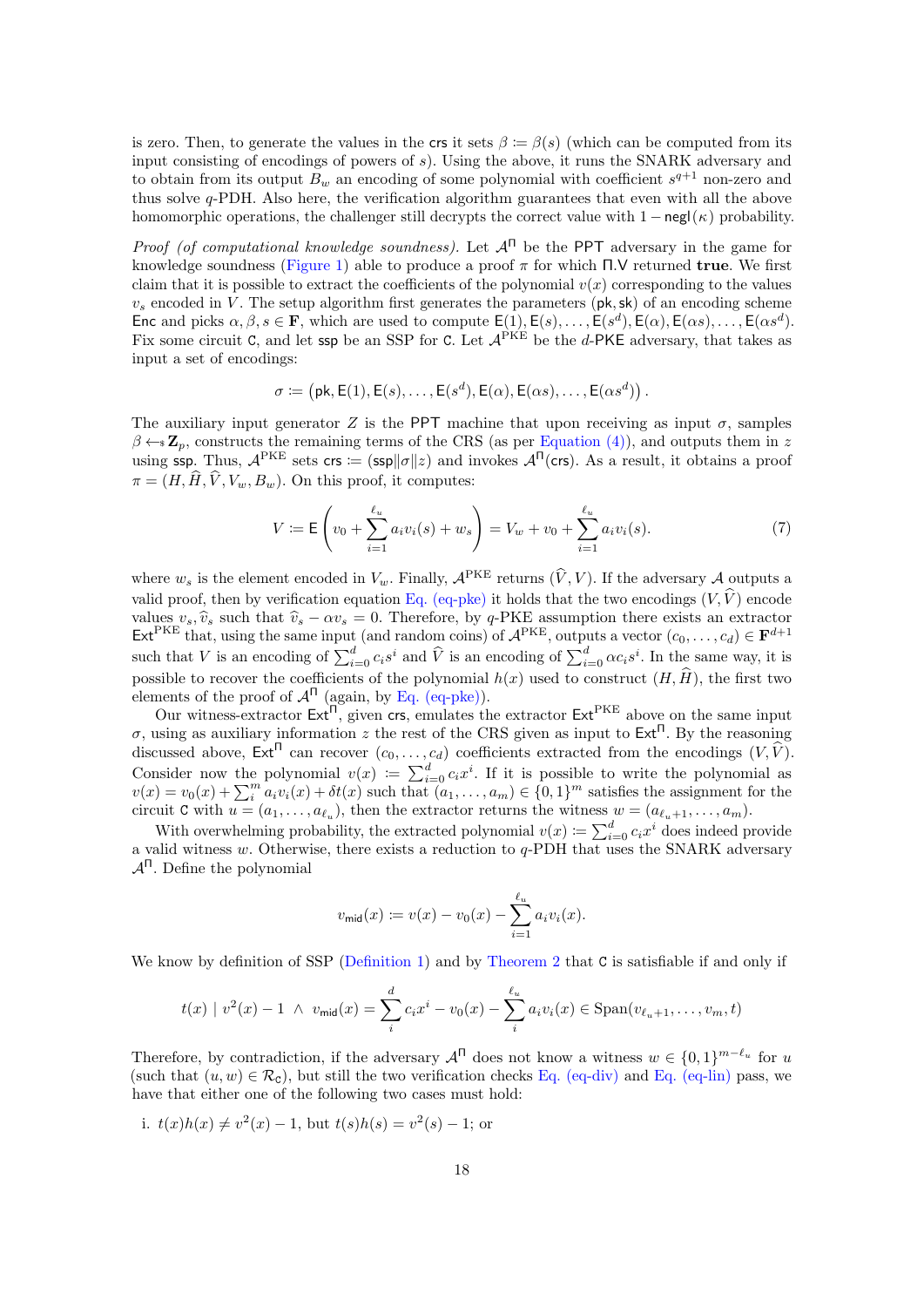ii.  $v_{\text{mid}}(x) \notin \text{Span}(v_{\ell_{u+1}}, \ldots, v_m, t)$ , but  $B_w$  is an encoding of  $\beta v_{\text{mid}}(s)$ .

Let  $\mathcal{B}^{\text{PDH}}$  be an adversary against the q-PDH assumption. Given a q-PDH challenge

$$
(\mathsf{E}(1), \mathsf{E}(s), \ldots, \mathsf{E}(s^q), \mathsf{E}(s^{q+2}), \ldots, \mathsf{E}(s^{2q}))
$$
, for  $q \in \{2d-1, d\}$ 

adversary  $\mathcal{B}^{\text{PDH}}$  samples uniformly at random  $\alpha \leftarrow \mathbf{F}$ , and defines some  $\beta \in \mathbf{F}$  (that we will formally construct later) and constructs a CRS as per [Equation \(4\).](#page-14-0) There are some subtleties in how  $\mathcal{B}^{\text{PDH}}$ generates the value  $\beta$ . In fact,  $\beta$  can be generated without knowing its value explicitly, but rather knowing its representation over the power basis  $\{s^i\}_{i=0,i\neq q+1}^{2q}$  – that is, knowing a polynomial  $\beta(x)$ and its evaluation in s. Some particular choices of  $\beta$  will allow us to provide a solution for a q-PDH challenge.  $\mathcal{B}^{\text{PDH}}$  invokes the adversary  $\mathcal{A}^{\Pi}$  as well as the extractor  $\text{Ext}^{\Pi}$  on the generated CRS, thus obtaining a proof  $\pi$  and the linear combination used by the prover for the polynomials  $h(x)$ ,  $v(x)$ and also extracts a witness for the statement being proved.

For the strong soundness (see [Remark 6\)](#page-5-1), in order to simulate the verification oracle and to answer the verification queries of  $A^{n}$ ,  $B^{PDH}$  has to compare its encodings (obtained from the extracted coefficients and its input) with  $A$ 's proof terms, accepts if the terms match, and rejects otherwise. Because the encoding scheme is not deterministic, adversary  $\mathcal{B}^{\text{PDH}}$  invokes the PKEQ extractor and simulates the verification oracle correctly with overwhelming probability.

The reduction in the two mentioned cases works as follows:

- i. The extracted polynomials  $h(x)$  and  $v(x)$  satisfy  $t(s)h(s) = v^2(s) 1$ , but  $t(x)h(x) \neq v^2(x) 1$ . By q-PDH assumption this can happen only with negligible probability. We define  $p(x)$  $v^2(x) - 1 - t(x)h(x)$ , that in this case is a non-zero polynomial of degree  $k \leq 2d$  having s as a root. Let  $p_k$  be the highest nonzero coefficient of  $p(x)$ . Write  $\tilde{p}(x) = x^k - p_k^{-1} \cdot p(x)$ . Since s is a root of  $x^k - \tilde{p}(x)$ , it is a root of  $x^{q+1} - x^{q+1-k}\tilde{p}(x)$ .  $\mathcal{B}^{\text{PDH}}$  solves q-PDH by computing  $E(s^{q+1}) = E(s^{q+1-k}\tilde{p}(s))$  for  $q = 2d - 1$ . Since  $deg(\tilde{p}) \leq k - 1$ , the latter is a known linear combination of encodings  $E(1), E(s), \ldots, E(s^q)$  which are available from the q-PDH challenge. More precisely,  $\mathcal{B}^{\text{PDH}}$  will compute  $\text{Eval}((E(s^{i+q+1-k}))_i, (\tilde{p}_i)^{2d-1}_i)$  on fresh encodings  $E(1), E(s), E(s^2), \ldots, E(s^q)$  solving the q-PDH challenge for  $q \ge 2d-1$ .
- ii. In the second case, suppose that the polynomial  $v_{\text{mid}}$  extracted as previously described cannot be expressed as a linear combination of  $\{v_{\ell_1+1}, \ldots, v_m, t\}$ . The proof still passes the verification, so we have a consistent value for  $B_w \in \{E(\beta v_{mid}(s))\}.$

 $\mathcal{B}^{\text{PDH}}$  generates a uniformly random polynomial  $a(x)$  of degree q subject to the constraint that all of the polynomials  $a(x)t(x)$  and  $\{a(x)v_i(x)\}_{i=\ell_u+1}^m$  have coefficient 0 for  $x^{q+1}$ . We note that for  $q = d$ , there are  $q - (m - \ell_u) > 0$  degrees of freedom in choosing  $a(x)$ .

 $\mathcal{B}^{\text{PDH}}$  defines  $\beta$  to be the evaluation of  $a(x)$  in s, i.e.,  $\beta := a(s)$ . Remark that  $\mathcal{B}^{\text{PDH}}$  does not know s explicitly, but having access to the encodings of  $2q - 1$  powers of s, it is able to generate valid encodings  $(\mathsf{E}(\beta v_i(s)))_i$  and  $\mathsf{E}(\beta t(s))$  using Eval. Note that, by construction of β, this evaluation is of  $d+1$  elements in **F** and that the  $(q+1)$ -th power of s is never used. Now, since  $v_{\text{mid}}(x)$  is not in the proper span, the coefficient of degree  $q + 1$  of  $xa(x)v_{\text{mid}}(x)$ must be nonzero with overwhelming probability  $1 - 1/|\mathbf{F}|$ . The term  $B_w$  of the proof must encode a known polynomial in  $s: \sum_{i=0}^{2q} b_i s^i := \beta v_{\text{mid}}(s) = a(s)v_{\text{mid}}(s)$  where the coefficient  $b_{q+1}$ is non-trivial.  $\mathcal{B}^{\text{PDH}}$  can subtract off encodings of multiples of other powers of s to recover  $E(s^{q+1})$  and break q-PDH. This requires an evaluation on fresh encodings:

<span id="page-18-0"></span>
$$
\text{Eval}\left( (\mathsf{E}(s^{i}))_{\substack{i=0\\i\neq q+1}}^{q+d}, (-b_{i})_{\substack{i=0\\i\neq q+1}}^{q+d} \right). \tag{8}
$$

Adding the above to  $B_w$  and multiplying by the inverse of the  $(q + 1)$ -th coefficient (using once again Eval) will provide a solution to the q-PDH problem for  $q = d$ .

Since the two cases above are not possible by  $q$ -PDH assumption,  $Ext^{\Pi}$  extracts a valid witness if the proof of  $\mathcal{A}^{\Pi}$  is valid.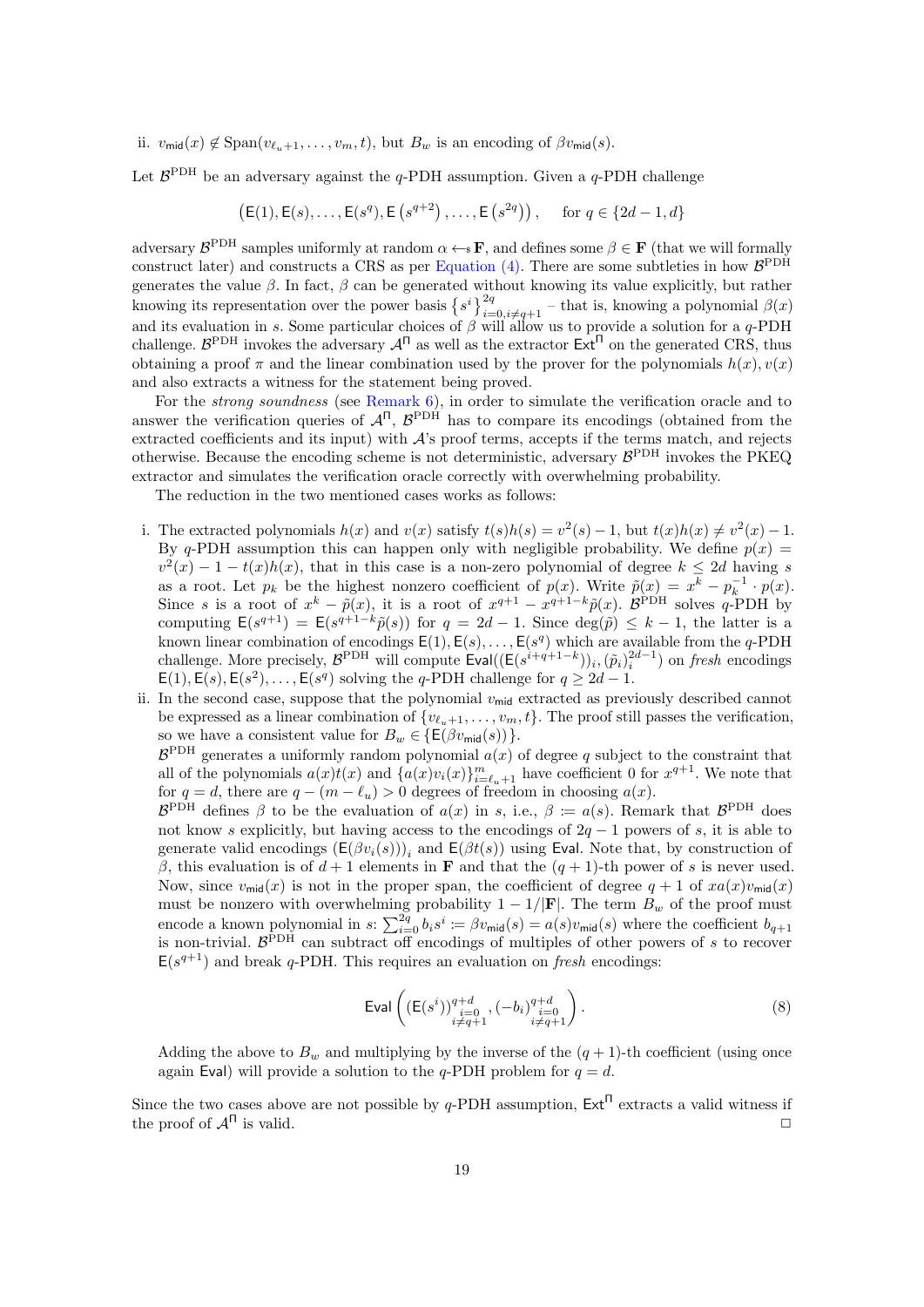As previously mentioned in [Remark 6,](#page-5-1) the proof of knowledge soundness allows oracle access to the verification procedure. In the context of a weaker notion of soundness where the adversary does not have access to the  $\Pi.\mathsf{V}(\mathsf{vrs}, \cdot, \cdot)$  oracle, the proof is almost identical, except that there is no need for the  $\mathcal{B}^{\text{PDH}}$  adversary to answer queries and to simulate the verification, and therefore no need for the q-PKEQ assumption. This greatly simplifies our construction: the protocol does not need to rely on the  $q$ -PKEQ assumption, and the prime modulus can be of  $\kappa$  bits.

## <span id="page-19-0"></span>6 Efficiency and concrete parameters

The prover's computations are bounded by the security parameter and the size of the circuit, i.e.,  $P \in O(\lambda d)$ . As in [\[GGPR13,](#page-24-4) [DFGK14\]](#page-24-1), the verifier's computations depend solely on the security parameter, i.e.,  $V \in O(\lambda)$ . The proof consists of a constant number (precisely, 5) of LWE encodings, i.e.,  $|\pi| = 5 \cdot \widetilde{O}(\lambda)$ . Finally, the complexity for the setup procedure is  $\widetilde{O}(\lambda d)$ .

Using the propositions from [Section 3](#page-8-0) and knowing the exact number of homomorphic operations that need to be performed in order to produce a proof, we can now attempt at providing some concrete parameters for our encoding scheme.

We fix the statistical security parameter  $\kappa = 32$ , as already done in past works on fully homomorphic encryption (e.g., [\[DM15,](#page-24-14) [CGGI16\]](#page-24-15)). We fix the circuit size  $d := 2^{15}$ , which is sufficient for some practical applications such as the computation of SHA-256. For some practical examples of circuits, we direct the reader towards [\[BCG](#page-23-8)+14a, [PHGR13\]](#page-25-2).

For a first attempt at implementing our solution, we assume a weaker notion of soundness, i.e., that in the KSND game the adversary does not have access to a verification oracle (cf. [Figure 1\)](#page-5-0). Concretely, this means that the only bound in the size of  $p$  is given by the guessing probability of the witness, and the guessing of a field element. We thus fix  $p$  to be a prime<sup>[6](#page-19-1)</sup> of 32 bits for the size of the message space.

The CRS is composed of encodings of different nature: some of them are fresh  $(E(1), E(s), \ldots, E(s))$  $E(s^d)$ , some happen to be stale in the construction of  $A^{PKE}$  and the construction of  $B^{PDH}$  [Section 5.2](#page-16-0) [\(Item i.\)](#page-16-2)  $(E(\alpha s), \ldots, E(\alpha s^d))$ , and some are stale from the construction of  $\mathcal{B}^{\text{PDH}}$  [Section 5.2](#page-16-0) [\(Item ii.\)](#page-16-3)  $(\mathsf{E}(\beta t(s)),(\mathsf{E}(\beta v_i(s)))_i)$ . They are displayed in [Figure 8.](#page-20-0) Since, as we have seen,  $\mathcal{B}^{\text{PDH}}$  manipulates the q-PDH challenge via homomorphic operations, we must guarantee that the protocol adversary can perform at least the same number of homomorphic operations as in the real-world protocol. Therefore, in the real protocol, we must intentionally increase the magnitude of the noise in the CRS: the terms  $\mathsf{E}(\alpha s^i)$  (with  $i = 0, \ldots, d$ ) are generated by multiplying the respective fresh encoding  $\mathsf{E}(s^i)$  by a term bounded by p; the terms  $\mathsf{E}(\beta t(s)), \{\mathsf{E}(\beta v_i(s))\}_i$  instead are generated via Eval of  $d + 1$  elements with coefficients bounded by p. Concretely, when encoding these elements using the encoding scheme of [Section 3,](#page-8-0) the error for  $E(\alpha s^i)$  is sampled from  $p \cdot \chi_{\sigma}$ ; the error for  $\mathsf{E}(\beta t(s)), \mathsf{E}(\beta v_i(s)))$  is sampled from  $(p\sqrt{d+1}) \cdot \chi_{\sigma}$ .

The proof  $\pi$  consists of five elements  $(H, \hat{H}, \hat{V}, V_w, B_w)$ , as per [Equation \(6\).](#page-14-2) H and  $V_w$  are computed using an affine function on d encodings with coefficients modulo p;  $\widehat{H}$ ,  $\widehat{V}$  are computed using a linear function on  $d+1$  encodings with coefficients modulo p; finally,  $B_w$  is computed using a linear combination of  $m - \ell_u$  encodings with coefficients in  $\{0, 1\}$ , except the last one which is modulo p. Overall, the term that carries the highest load of homomorphic computations is  $B_w$ . The generation of  $B_w$  is outlined in [Figure 8,](#page-20-0) and to it (as well as to the other proof terms) we add a smudging term for constructing a zero-knowledge proof  $\pi$ .

In the construction of the adversary  $\mathcal{B}^{\text{PDH}}$  [\(Item ii.\)](#page-16-3) we need to perform some further homomorphic operations on the proof element  $B_w$  in order to solve the q-PDH challenge, namely one addition (Equation  $(8)$ ) and one multiplication by a known scalar b bounded by p. The result of the first operation is denoted by  $E(b \cdot s^{q+1})$  in [Figure 8;](#page-20-0) the final result is the solution to the q-PDH challenge.

<span id="page-19-1"></span><sup>&</sup>lt;sup>6</sup> In particular, we need p and q to be relatively prime for the correctness of the encoding scheme [\[BV11,](#page-24-10) footnote 18].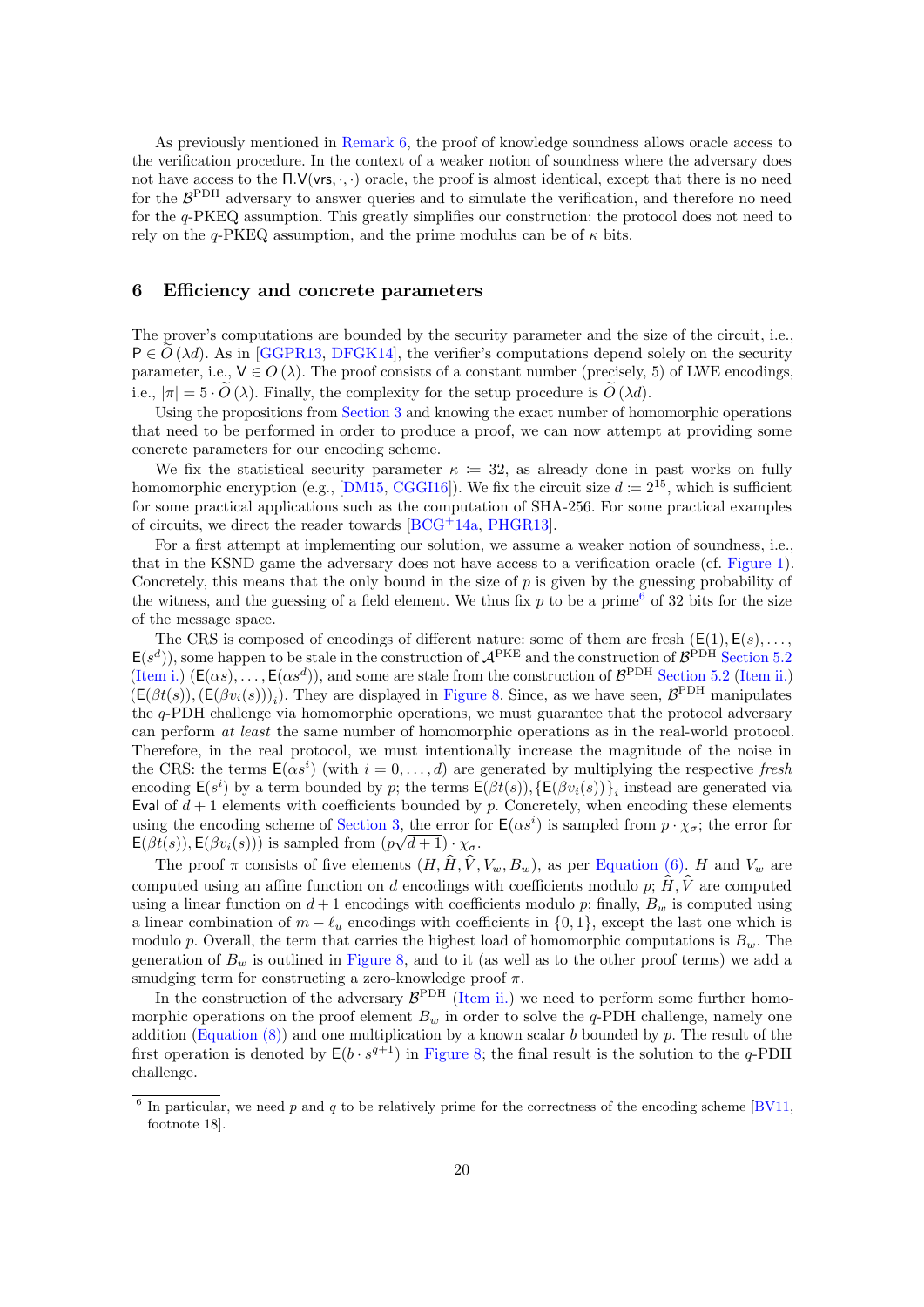

<span id="page-20-0"></span>Fig. 8. Summary of evaluations in the security proof. The leftmost part of the figure refers to the construction of adversaries for q-PKE and q-PDH; the central part refers to the protocol itself (i.e., the construction of the proof  $\pi$ ); the rightmost part refers to the construction of the adversary for q-PDH [\(Section 5.2](#page-16-0) -[Item ii.\)](#page-16-3). The syntax Eval  $[d, p]$  denotes a homomorphic evaluation on d encodings with coefficients in  $\mathbf{Z}_p$ .  $E(\vec{s})$  denotes the PDH challenge.

We now outline the calculations that we use to choose the relevant parameters for our encoding scheme. In particular, we will focus on the term  $B_w$  since, as already stated, it is the one that is involved in the largest number of homomorphic operations. The chain of operations that need to be supported is depicted in [Figure 8:](#page-20-0) we now analyze them one by one. The correctness of the other terms follows directly from [Corollary 13.](#page-10-3)

First of all, the terms  $(\beta v_i(s))_i$  and  $\beta t(s)$  are produced through the algorithm Eval executed on  $d+1$  fresh encodings with coefficients modulo p. Let  $\sigma$  be the discrete Gaussian parameter of the noise terms in fresh encodings; then, by Pythagorean additivity, the Gaussian parameter of encodings noise terms in fresh encodings; then, by Pythagorean additivity, the Gaussian parameter of encodings output by this homomorphic evaluation is  $\sigma_{\text{Eval}} \coloneqq p\sigma\sqrt{d+1}$ . Then the term  $\beta t(s)$  is multiplied by a coefficient in  $\mathbf{Z}_p$ , and the result is added to a subset sum of the terms  $(\beta v_i(s))_i$ , i.e., a weighted sum with coefficients in  $\{0, 1\}$ . It is trivial to see that, for the first term, the resulting Gaussian sum with coefficients in  $\{0,1\}$ . It is trivial to see that, for the first term, the resulting Gaussian parameter is bounded by  $p\sigma_{\text{Eval}}$ , whereas for the second term it is bounded by  $\sigma_{\text{Eval}}\sqrt{m-\ell_{u}}$ . The parameter of the sum of these two terms is then bounded by  $\sigma_{B_w} := \sigma_{\text{Eval}} \sqrt{p^2 + m - \ell_u}$ . Let us then consider a constant factor T for "cutting the Gaussian tails", i.e., such that the probability of sampling from the distribution and obtaining a value with magnitude larger than  $T$  times the standard deviation is as small as desired. We can then write that the absolute value of the error in  $B_w$  is bounded by  $T\sigma_{B_w}$ . At this point we add a *smudging* term, which amounts to multiplying the norm of the noise by  $(2<sup>\kappa</sup> + 1)$  (cf. [Corollary 15\)](#page-11-1). Finally, the so-obtained encoding has to be summed with the output of an Eval invoked on 2d fresh encodings with coefficients modulo p and multiplied by a constant in  $\mathbf{Z}_p$ . The final noise is then bounded by  $T p \sigma_{B_w} (2^{\kappa} + 1) + T p \sigma_{\text{Eval}}$  (cf. [Lemma 16\)](#page-12-2). By substituting the values of  $\sigma_{\text{Eval}}$ ,  $\sigma_{B_{\text{wal}}}$ , remembering that  $\sigma := \alpha q$  and imposing the condition for having a valid encoding, we obtain

$$
Tp^2\alpha q\sqrt{d+1}\left(\sqrt{p^2+m-\ell_u}\left(2^\kappa+1\right)+1\right)<\frac{q}{2p}.
$$

The above corresponds to [Equation \(3\)](#page-12-1) with bounds  $B_e := T \sigma_{B_w}$  and  $B_{Eval} := T \sigma_{Eval}$ . By simplifying q and isolating  $\alpha$ , we get:

$$
\alpha < \frac{1}{2Tp^3\sqrt{d+1}\left(\sqrt{p^2+m-\ell_u}\left(2^{\kappa}+1\right)+1\right)}.
$$

With our choice of parameters and by taking  $T = 8$ , we can select for instance  $\alpha = 2^{-180}$ .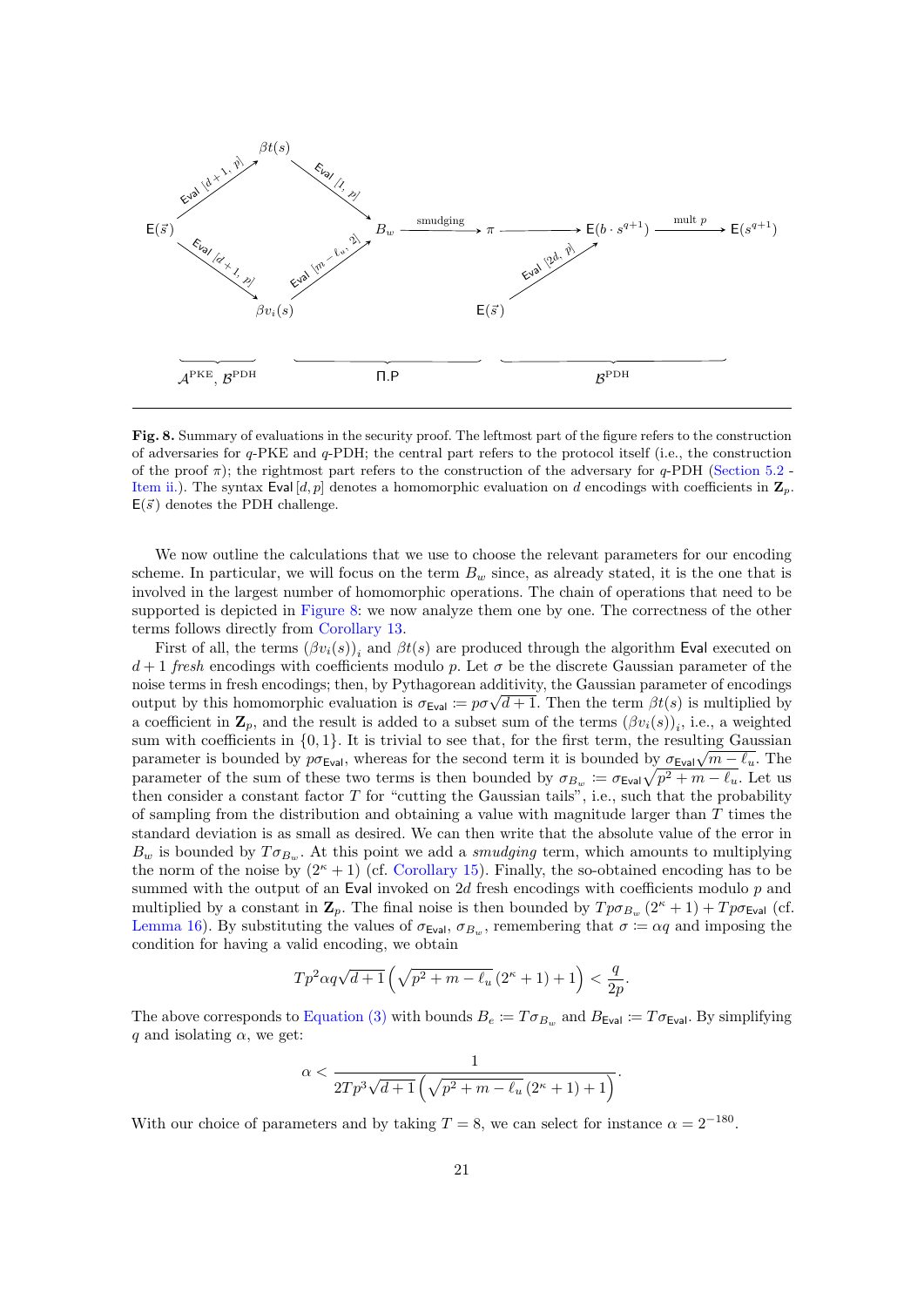<span id="page-21-0"></span>Table 2. Comparison with previous works. PQ stands for post-quantum. We note that the construction of [\[PHGR13\]](#page-25-2) is very different (namely, based on elliptic curves), and comparing security levels is therefore difficult.

|           | ΡQ |     | ZΚ | $ \pi $           | lcrsl               |        |  |
|-----------|----|-----|----|-------------------|---------------------|--------|--|
| [PHGR13]  |    | 256 |    | 288 B             | $6.50\,\mathrm{MB}$ | 23,785 |  |
| BISW17    |    | 100 |    | $0.02 \text{ MB}$ | $1.23\,\mathrm{GB}$ | 10,000 |  |
| this work |    | 162 |    | $0.64 \text{ MB}$ | 8.63 MB             | 32.767 |  |

Once  $\alpha$  and p are chosen, we select the remaining parameters q and n in order to achieve the desired level of security for the LWE encoding scheme. To do so, we take advantage of Albrecht's estimator<sup>[7](#page-22-0)</sup> [\[APS15\]](#page-23-14) which, as of now, covers the following attacks: meet-in-the-middle exhaustive search, coded-BKW [\[GJS15\]](#page-24-16), dual-lattice attack and small/sparse secret variant [\[Alb17\]](#page-23-15), lattice reduction with enumeration [\[LP11\]](#page-25-9), primal attack via uSVP [\[AFG14,](#page-23-16) [BG14\]](#page-24-17), Arora-Ge algorithm [\[AG11\]](#page-23-17) using Gröbner bases [\[ACFP14\]](#page-23-18). Some possible choices of parameters are reported in [Table 1.](#page-2-1)

Finally, based on these parameters, we can concretely compute the size of the CRS<sup>[8](#page-22-1)</sup> and that of the proof  $\pi$ . The CRS is composed of  $d + (d + 1) + (m + 1)$  encodings, corresponding to the encodings of the d powers of s, the encodings of  $\alpha$  multiplied by the  $d+1$  powers of s, the m encodings of  $(\beta v_i)_i$ , and the encoding of  $\beta t$  (s). This amounts to  $(2d + m + 2)$  LWE encodings, each of which has size  $(n+1)$  log q bits<sup>[9](#page-22-2)</sup>. For the calculations, we bound m by d and state that the size of the CRS is that of  $(3d + 2)$  LWE encodings. From an implementation point of view, we can consider LWE encodings  $(\vec{a}, b) \in \mathbb{Z}_q^{n+1}$  where the vector  $\vec{a}$  is the output of a seeded PRG. This has been proven secure in the random oracle model [\[Gal13\]](#page-24-18). Therefore, the communication complexity is greatly reduced, as sending an LWE encoding just amounts to sending the seed for the PRG and the value  $b \in \mathbb{Z}_q$ . For security to hold, we can take the size of the seed to be  $\lambda$  bits, thus obtaining the final size of the CRS:  $(3d+2) \log q + \lambda$  bits. The proof  $\pi$  is composed of 5 LWE encodings, therefore it has size  $|\pi| = 5(n + 1) \log q$  bits. Note that in this case we cannot trivially use the same trick with the PRG, since the encodings are produced through homomorphic evaluations.

In [Table 2](#page-21-0) we show a comparison between our implementation, the zk-SNARK of [\[PHGR13\]](#page-25-2) (informally called "Pinocchio"), and the recent implementation of [\[BISW17\]](#page-24-6) by Samir Menon, Brennan Shacklett, and David Wu<sup>[10](#page-22-3)</sup>. Despite the fact that the construction of Parno et al. [\[PHGR13\]](#page-25-2) is fundamentally different as it targets encoding over elliptic curves, we believe that they provide a good term of comparison (when used with circuits of the same size) for the loss incurred when using lattice-based encodings instead. Note therefore that the security parameter of [\[PHGR13\]](#page-25-2) is not comparable with the two other results.

Moreover, it is worth noting that the implementation of [\[BISW17\]](#page-24-6) targets 80 bits of security, which is justified using the estimate provided in [\[LP11\]](#page-25-9). We report  $\lambda = 100$  as given by Albrecht's tool [\[APS15\]](#page-23-14), which we believe to be more accurate. Nonetheless, the estimated post-quantum security level is 50, thus insufficient for modern applications. Additionally, we note that, despite targeting the construction of SNARGs, it seems the construction of [\[BISW17\]](#page-24-6) can be turned into a SNARK by using the stronger extractable linear-only assumption. In order to achieve this, they can use a technique called *double encryption*, which doubles the size of each ciphertext. More details about this are given in [Appendix A.](#page-26-0)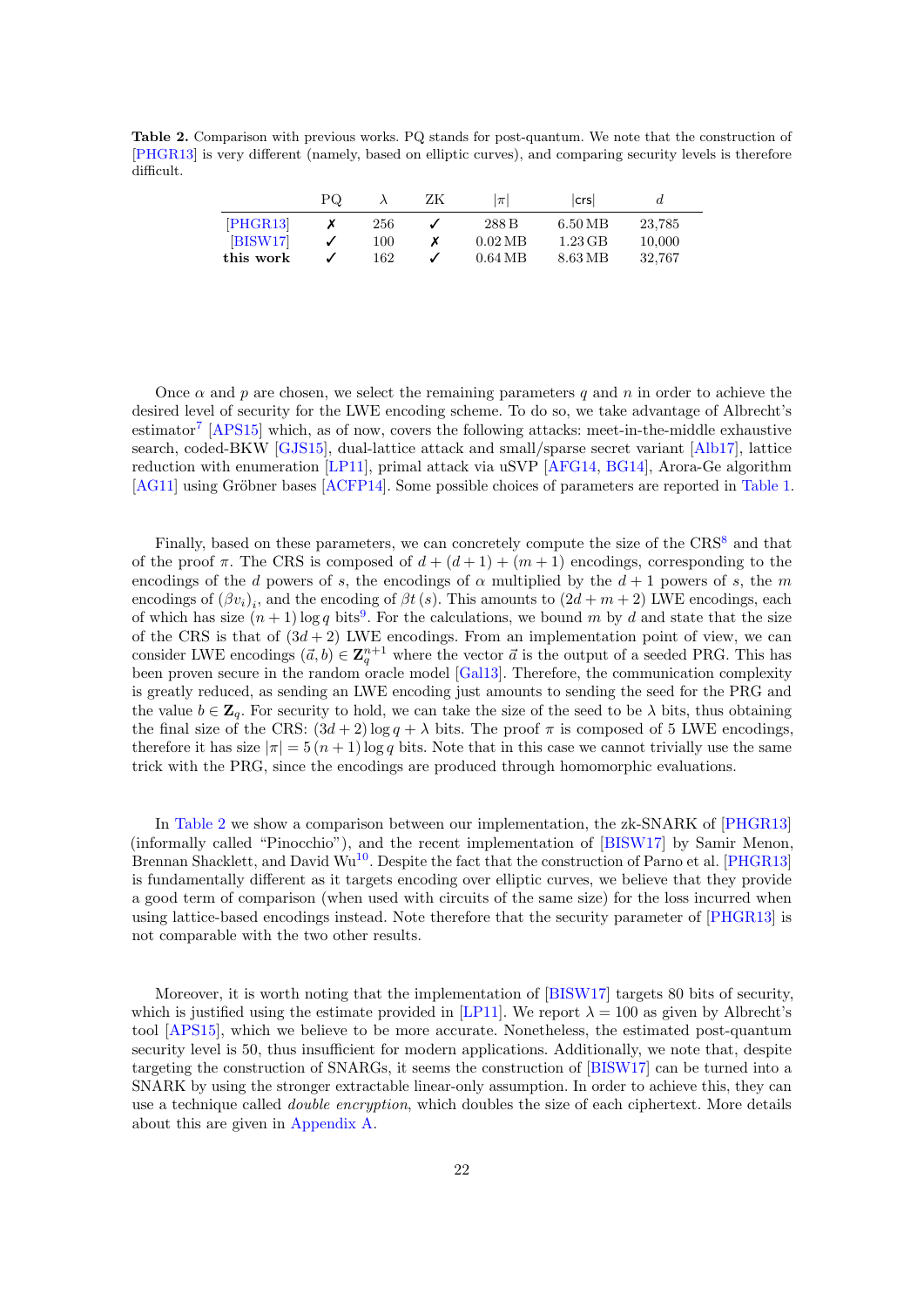**Table 3.** Benchmarks of our proof system  $(zk)$  for different circuit sizes (i.e., d).

<span id="page-22-5"></span>

| Circ. size | Setup $(s)$          | Prover (s)           | Verifier (ms)                             |
|------------|----------------------|----------------------|-------------------------------------------|
| $2^{10}$   | $1.46 s + 18.7 m s$  | $1.61 s \pm 27.8$ ms | $1.26 \,\mathrm{ms} \pm 16 \,\mathrm{us}$ |
| $2^{13}$   | $12.3 s \pm 37.9$ ms | $13s \pm 224$ ms     | $1.50 \,\mathrm{ms} \pm 16 \,\mathrm{us}$ |
| $2^{15}$   | $57.8 s \pm 134$ ms  | $53.6 s \pm 247$ ms  | $2.28 \,\mathrm{ms} \pm 17 \,\mathrm{us}$ |
| $2^{16}$   | $167 s \pm 269$ ms   | $235 s \pm 451$ ms   | $3.46 \,\mathrm{ms} \pm 17 \,\mathrm{us}$ |

## 6.1 Implementation

We implemented our construction in standard C11, using the library GMP [\[Gt12\]](#page-24-19) for handling arbitrary precision integers and the library FLINT [\[HJP13\]](#page-25-10) for handling polynomials. We chose the pseudo-Mersenne prime  $p \coloneqq 2^{32} - 5$ , and a the modulus  $q \coloneqq 2^{736}$ . This allows for fast arithmetic operations: reduction modulo  $q$  simply consists in a bitmask, modular operations by  $p$  can fit a uint64<sub>-t</sub> type, and multiplication of a scalar modulo p to a vector in  $\mathbf{Z}_q^{n+1}$  does not require any memory allocation for the carry. The dimension of the lattice was chosen  $n = 1470$ , corresponding to the "medium" security level displayed in [Table 1.](#page-2-1) We used AES-256 in counter mode as a PRG, taking advantage of AES-NI instructions when available.

We performed extensive benchmarks of our protocol on a single thread of an Intel Core i7-4770K CPU @ 3.50GHz, running Debian (kernel version 4.9.110). Our implementation is publicly available <sup>[11](#page-22-4)</sup>. Time is measured using gettimeofday(2). Encoding a uniformly random element of  $\mathbb{Z}_p$  using Enc.E takes on average 310 µs (std. dev. 34 µs); decoding it using Enc.D is about the same order of magnitude, 197 µs (std. dev. 24 µs). Measurements were done over 100, 000 samples. The algorithm for homomorphic evaluations Eval is able to compute a linear combination of  $2^{15}$  ciphertexts with coefficients modulo  $p$  in roughly 13s, and of  $2^{18}$  in about 94s.

For proving satisfiability of a boolean circuit with roughly  $2^{14}$  gates (i.e.,  $d = 2^{15}$ ), we measured 57 s for the CRS generation algorithm; 53 s for the prover; 2.28 ms for the verifier (on average, over 100 repeated executions varying SSPs). This is about one order of magnitude slower w.r.t. Pinocchio's benchmarks [\[PHGR13,](#page-25-2) Fig. 8]; verification instead is one order of magnitude faster. More detailed benchmarks for different circuit sizes can be found in [Table 3.](#page-22-5)

Acknowledgments. We would like to thank Balthazar Bauer and Florian Bourse for insightful discussions. Rosario Gennaro was supported by NSF Award no. 1565403. Michele Minelli was supported by European Union's Horizon 2020 research and innovation programme under grant agreement no. H2020-MSCA-ITN-2014-643161 ECRYPT-NET. Anca Nitulescu was supported by the European Research Council under the European Community's Seventh Framework Programme  $(FP7/2007-2013$  Grant Agreement no.  $339563$  – CryptoCloud). Michele Orrù was supported by ERC grant 639554 (project aSCEND).

<span id="page-22-0"></span><sup>7</sup> <https://bitbucket.org/malb/lwe-estimator>

<span id="page-22-1"></span><sup>&</sup>lt;sup>8</sup> We take into account only the encodings that are contained in the CRS. The other terms have considerably smaller impact on its size or can be agreed upon offline (e.g., the SSP).

<span id="page-22-2"></span><sup>&</sup>lt;sup>9</sup> Note that the magnitude of the noise term, i.e., whether the encoding is fresh or stale, has no impact on the size of an encoding. This size is a function only of n (the number of elements in the vector) and the modulus *a*.

<span id="page-22-3"></span><sup>10</sup> Results are extracted from the source code at <https://github.com/dwu4/lattice-snarg>.

<span id="page-22-4"></span> $^{11}$  See <https://www.di.ens.fr/~orru/pq-zk-snarks>.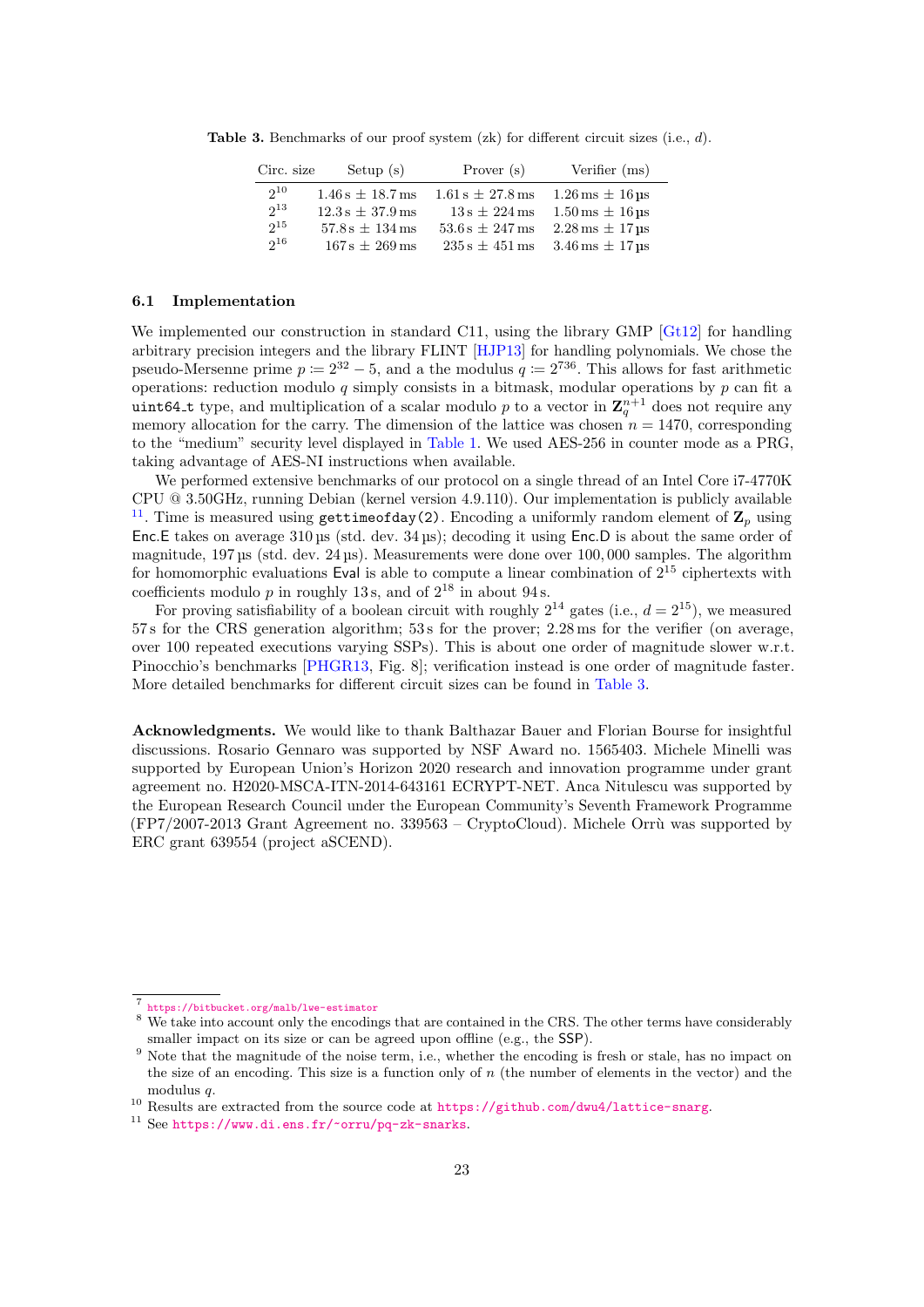## References

- <span id="page-23-10"></span>ABL<sup>+</sup>17. Divesh Aggarwal, Gavin K Brennen, Troy Lee, Miklos Santha, and Marco Tomamichel. Quantum attacks on bitcoin, and how to protect against them. arXiv preprint arXiv:1710.10377, 2017.
- <span id="page-23-18"></span>ACFP14. Martin R. Albrecht, Carlos Cid, Jean-Charles Faugère, and Ludovic Perret. Algebraic algorithms for LWE. Cryptology ePrint Archive, Report 2014/1018, 2014. [http://eprint.iacr.org/](http://eprint.iacr.org/2014/1018) [2014/1018](http://eprint.iacr.org/2014/1018).
- <span id="page-23-16"></span>AFG14. Martin R. Albrecht, Robert Fitzpatrick, and Florian Göpfert. On the efficacy of solving LWE by reduction to unique-SVP. In Hyang-Sook Lee and Dong-Guk Han, editors, ICISC 13, volume 8565 of LNCS, pages 293–310. Springer, Heidelberg, November 2014.
- <span id="page-23-17"></span>AG11. Sanjeev Arora and Rong Ge. New algorithms for learning in presence of errors. In Luca Aceto, Monika Henzinger, and Jiri Sgall, editors, ICALP 2011, Part I, volume 6755 of LNCS, pages 403–415. Springer, Heidelberg, July 2011.
- <span id="page-23-13"></span>AJL<sup>+</sup>12. Gilad Asharov, Abhishek Jain, Adriana López-Alt, Eran Tromer, Vinod Vaikuntanathan, and Daniel Wichs. Multiparty computation with low communication, computation and interaction via threshold FHE. In David Pointcheval and Thomas Johansson, editors, EUROCRYPT 2012, volume 7237 of LNCS, pages 483–501. Springer, Heidelberg, April 2012.
- <span id="page-23-15"></span>Alb17. Martin R. Albrecht. On dual lattice attacks against small-secret LWE and parameter choices in HElib and SEAL. In Jean-Sébastien Coron and Jesper Buus Nielsen, editors, EURO-CRYPT 2017, Part II, volume 10211 of LNCS, pages 103–129. Springer, Heidelberg, May 2017.
- <span id="page-23-14"></span>APS15. Martin R Albrecht, Rachel Player, and Sam Scott. On the concrete hardness of learning with errors. Journal of Mathematical Cryptology, 9(3):169–203, 2015.
- <span id="page-23-12"></span>Ban95. Wojciech Banaszczyk. Inequalities for convex bodies and polar reciprocal lattices inr n. Discrete & Computational Geometry, 13(2):217–231, 1995.
- <span id="page-23-11"></span>BBG05. Dan Boneh, Xavier Boyen, and Eu-Jin Goh. Hierarchical identity based encryption with constant size ciphertext. In Ronald Cramer, editor, EUROCRYPT 2005, volume 3494 of LNCS, pages 440–456. Springer, Heidelberg, May 2005.
- <span id="page-23-0"></span>BCC88. Gilles Brassard, David Chaum, and Claude Crépeau. Minimum disclosure proofs of knowledge. J. Comput. Syst. Sci., 37(2):156–189, October 1988.
- <span id="page-23-3"></span>BCC<sup>+</sup>14. Nir Bitansky, Ran Canetti, Alessandro Chiesa, Shafi Goldwasser, Huijia Lin, Aviad Rubinstein, and Eran Tromer. The hunting of the SNARK. Cryptology ePrint Archive, Report 2014/580, 2014. <http://eprint.iacr.org/2014/580>.
- <span id="page-23-2"></span>BCCT12. Nir Bitansky, Ran Canetti, Alessandro Chiesa, and Eran Tromer. From extractable collision resistance to succinct non-interactive arguments of knowledge, and back again. In Shafi Goldwasser, editor, ITCS 2012, pages 326–349. ACM, January 2012.
- <span id="page-23-7"></span>BCCT13. Nir Bitansky, Ran Canetti, Alessandro Chiesa, and Eran Tromer. Recursive composition and bootstrapping for SNARKS and proof-carrying data. In Dan Boneh, Tim Roughgarden, and Joan Feigenbaum, editors, 45th ACM STOC, pages 111–120. ACM Press, June 2013.
- <span id="page-23-5"></span>BCG<sup>+</sup>13. Eli Ben-Sasson, Alessandro Chiesa, Daniel Genkin, Eran Tromer, and Madars Virza. SNARKs for C: Verifying program executions succinctly and in zero knowledge. In Ran Canetti and Juan A. Garay, editors, CRYPTO 2013, Part II, volume 8043 of LNCS, pages 90–108. Springer, Heidelberg, August 2013.
- <span id="page-23-8"></span>BCG<sup>+</sup>14a. Eli Ben-Sasson, Alessandro Chiesa, Christina Garman, Matthew Green, Ian Miers, Eran Tromer, and Madars Virza. Zerocash: Decentralized anonymous payments from bitcoin. In 2014 IEEE Symposium on Security and Privacy, pages 459–474. IEEE Computer Society Press, May 2014.
- <span id="page-23-9"></span>BCG<sup>+</sup>14b. Eli Ben-Sasson, Alessandro Chiesa, Christina Garman, Matthew Green, Ian Miers, Eran Tromer, and Madars Virza. Zerocash: Decentralized anonymous payments from Bitcoin. Cryptology ePrint Archive, Report 2014/349, 2014. <http://eprint.iacr.org/2014/349>.
- <span id="page-23-4"></span>BCI<sup>+</sup>13. Nir Bitansky, Alessandro Chiesa, Yuval Ishai, Rafail Ostrovsky, and Omer Paneth. Succinct non-interactive arguments via linear interactive proofs. In Amit Sahai, editor, TCC 2013, volume 7785 of LNCS, pages 315–333. Springer, Heidelberg, March 2013.
- <span id="page-23-6"></span>BCTV14. Eli Ben-Sasson, Alessandro Chiesa, Eran Tromer, and Madars Virza. Scalable zero knowledge via cycles of elliptic curves. In Juan A. Garay and Rosario Gennaro, editors, CRYPTO 2014, Part II, volume 8617 of LNCS, pages 276–294. Springer, Heidelberg, August 2014.
- <span id="page-23-1"></span>BFM88. Manuel Blum, Paul Feldman, and Silvio Micali. Non-interactive zero-knowledge and its applications (extended abstract). In 20th ACM STOC, pages 103–112. ACM Press, May 1988.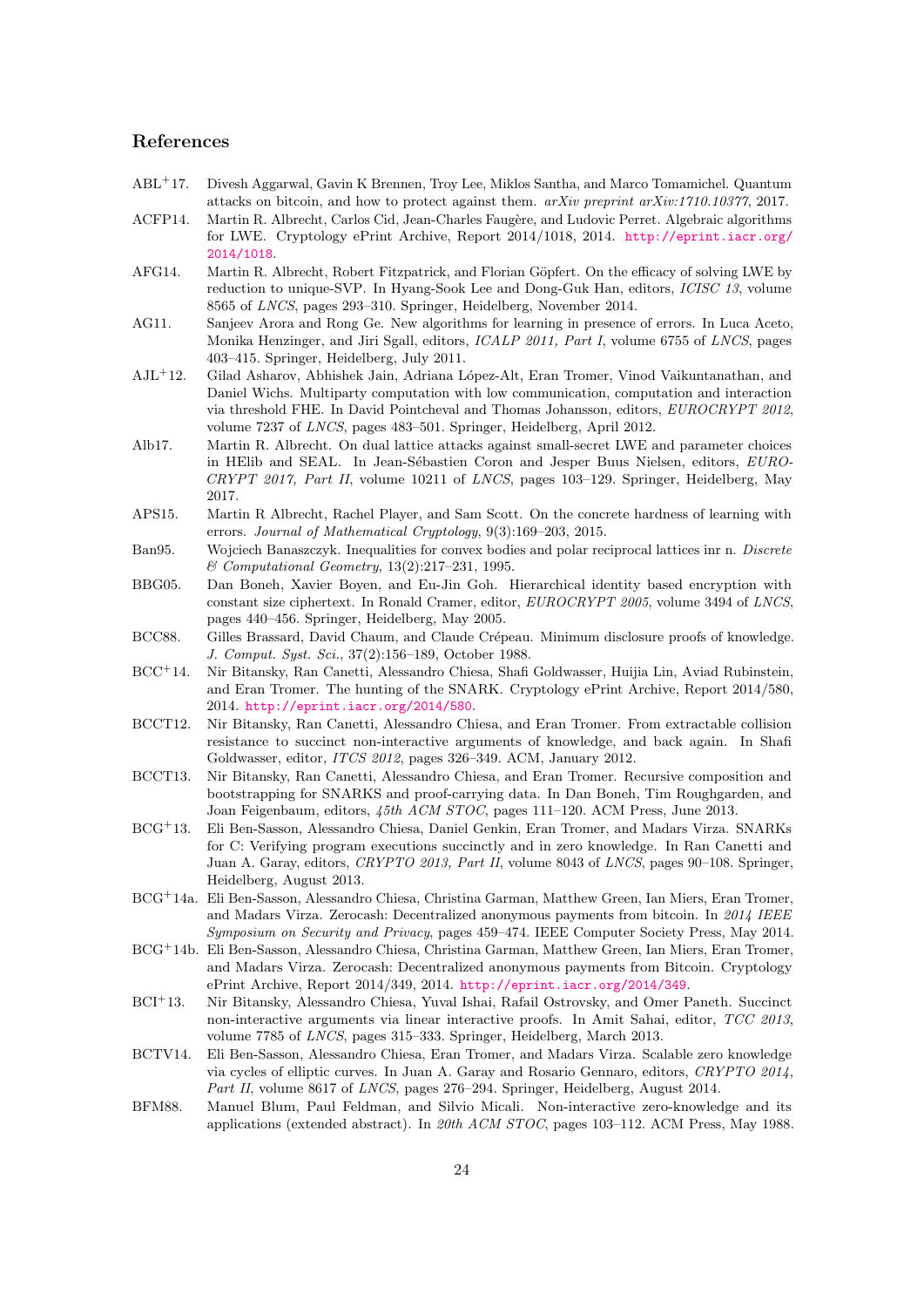- <span id="page-24-11"></span>BFS16. Mihir Bellare, Georg Fuchsbauer, and Alessandra Scafuro. NIZKs with an untrusted CRS: Security in the face of parameter subversion. In Jung Hee Cheon and Tsuyoshi Takagi, editors, ASIACRYPT 2016, Part II, volume 10032 of LNCS, pages 777–804. Springer, Heidelberg, December 2016.
- <span id="page-24-17"></span>BG14. Shi Bai and Steven D. Galbraith. Lattice decoding attacks on binary LWE. In Willy Susilo and Yi Mu, editors, ACISP 14, volume 8544 of LNCS, pages 322–337. Springer, Heidelberg, July 2014.
- <span id="page-24-6"></span>BISW17. Dan Boneh, Yuval Ishai, Amit Sahai, and David J. Wu. Lattice-based SNARGs and their application to more efficient obfuscation. In Jean-Sébastien Coron and Jesper Buus Nielsen, editors, EUROCRYPT 2017, Part II, volume 10211 of LNCS, pages 247–277. Springer, Heidelberg, May 2017.
- <span id="page-24-7"></span>BISW18. Dan Boneh, Yuval Ishai, Amit Sahai, and David J. Wu. Quasi-optimal snargs via linear multi-prover interactive proofs. Cryptology ePrint Archive, Report 2018/133, 2018. [https:](https://eprint.iacr.org/2018/133) [//eprint.iacr.org/2018/133](https://eprint.iacr.org/2018/133).
- <span id="page-24-12"></span>BPR12. Abhishek Banerjee, Chris Peikert, and Alon Rosen. Pseudorandom functions and lattices. In David Pointcheval and Thomas Johansson, editors, EUROCRYPT 2012, volume 7237 of LNCS, pages 719–737. Springer, Heidelberg, April 2012.
- <span id="page-24-5"></span>BSBHR18. Eli Ben-Sasson, Iddo Bentov, Yinon Horesh, and Michael Riabzev. Scalable, transparent, and post-quantum secure computational integrity. Cryptology ePrint Archive, Report 2018/046, 2018. <https://eprint.iacr.org/2018/046>.
- <span id="page-24-10"></span>BV11. Zvika Brakerski and Vinod Vaikuntanathan. Efficient fully homomorphic encryption from (standard) LWE. In Rafail Ostrovsky, editor, 52nd FOCS, pages 97–106. IEEE Computer Society Press, October 2011.
- <span id="page-24-15"></span>CGGI16. Ilaria Chillotti, Nicolas Gama, Mariya Georgieva, and Malika Izabachène. Faster fully homomorphic encryption: Bootstrapping in less than 0.1 seconds. In Jung Hee Cheon and Tsuyoshi Takagi, editors, ASIACRYPT 2016, Part I, volume 10031 of LNCS, pages 3–33. Springer, Heidelberg, December 2016.
- <span id="page-24-9"></span>Dam92. Ivan Damgård. Towards practical public key systems secure against chosen ciphertext attacks. In Joan Feigenbaum, editor, CRYPTO'91, volume 576 of LNCS, pages 445–456. Springer, Heidelberg, August 1992.
- <span id="page-24-1"></span>DFGK14. George Danezis, Cédric Fournet, Jens Groth, and Markulf Kohlweiss. Square span programs with applications to succinct NIZK arguments. In Palash Sarkar and Tetsu Iwata, editors, ASI-ACRYPT 2014, Part I, volume 8873 of LNCS, pages 532–550. Springer, Heidelberg, December 2014.
- <span id="page-24-14"></span>DM15. Léo Ducas and Daniele Micciancio. FHEW: Bootstrapping homomorphic encryption in less than a second. In Elisabeth Oswald and Marc Fischlin, editors, EUROCRYPT 2015, Part I, volume 9056 of LNCS, pages 617–640. Springer, Heidelberg, April 2015.
- <span id="page-24-8"></span>Fuc18. Georg Fuchsbauer. Subversion-zero-knowledge snarks. In IACR International Workshop on Public Key Cryptography, pages 315–347. Springer, 2018.
- <span id="page-24-18"></span>Gal13. Steven D. Galbraith. Space-efficient variants of cryptosystems based on learning with errors. preprint, 2013. <https://www.math.auckland.ac.nz/~sgal018/compact-LWE.pdf>.
- <span id="page-24-13"></span>Gen09. Craig Gentry. Fully homomorphic encryption using ideal lattices. In Michael Mitzenmacher, editor, 41st ACM STOC, pages 169–178. ACM Press, May / June 2009.
- <span id="page-24-4"></span>GGPR13. Rosario Gennaro, Craig Gentry, Bryan Parno, and Mariana Raykova. Quadratic span programs and succinct NIZKs without PCPs. In Thomas Johansson and Phong Q. Nguyen, editors, EUROCRYPT 2013, volume 7881 of LNCS, pages 626–645. Springer, Heidelberg, May 2013.
- <span id="page-24-16"></span>GJS15. Qian Guo, Thomas Johansson, and Paul Stankovski. Coded-BKW: Solving LWE using lattice codes. In Rosario Gennaro and Matthew J. B. Robshaw, editors, CRYPTO 2015, Part I, volume 9215 of LNCS, pages 23–42. Springer, Heidelberg, August 2015.
- <span id="page-24-0"></span>GMR89. Shafi Goldwasser, Silvio Micali, and Charles Rackoff. The knowledge complexity of interactive proof systems. SIAM Journal on Computing, 18(1):186–208, 1989.
- <span id="page-24-3"></span>Gro10. Jens Groth. Short pairing-based non-interactive zero-knowledge arguments. In Masayuki Abe, editor, ASIACRYPT 2010, volume 6477 of LNCS, pages 321–340. Springer, Heidelberg, December 2010.
- <span id="page-24-19"></span>Gt12. Torbjörn Granlund and the GMP development team. GNU MP: The GNU Multiple Precision Arithmetic Library, 5.0.5 edition, 2012. <http://gmplib.org/>.
- <span id="page-24-2"></span>GW11. Craig Gentry and Daniel Wichs. Separating succinct non-interactive arguments from all falsifiable assumptions. In Lance Fortnow and Salil P. Vadhan, editors, 43rd ACM STOC, pages 99–108. ACM Press, June 2011.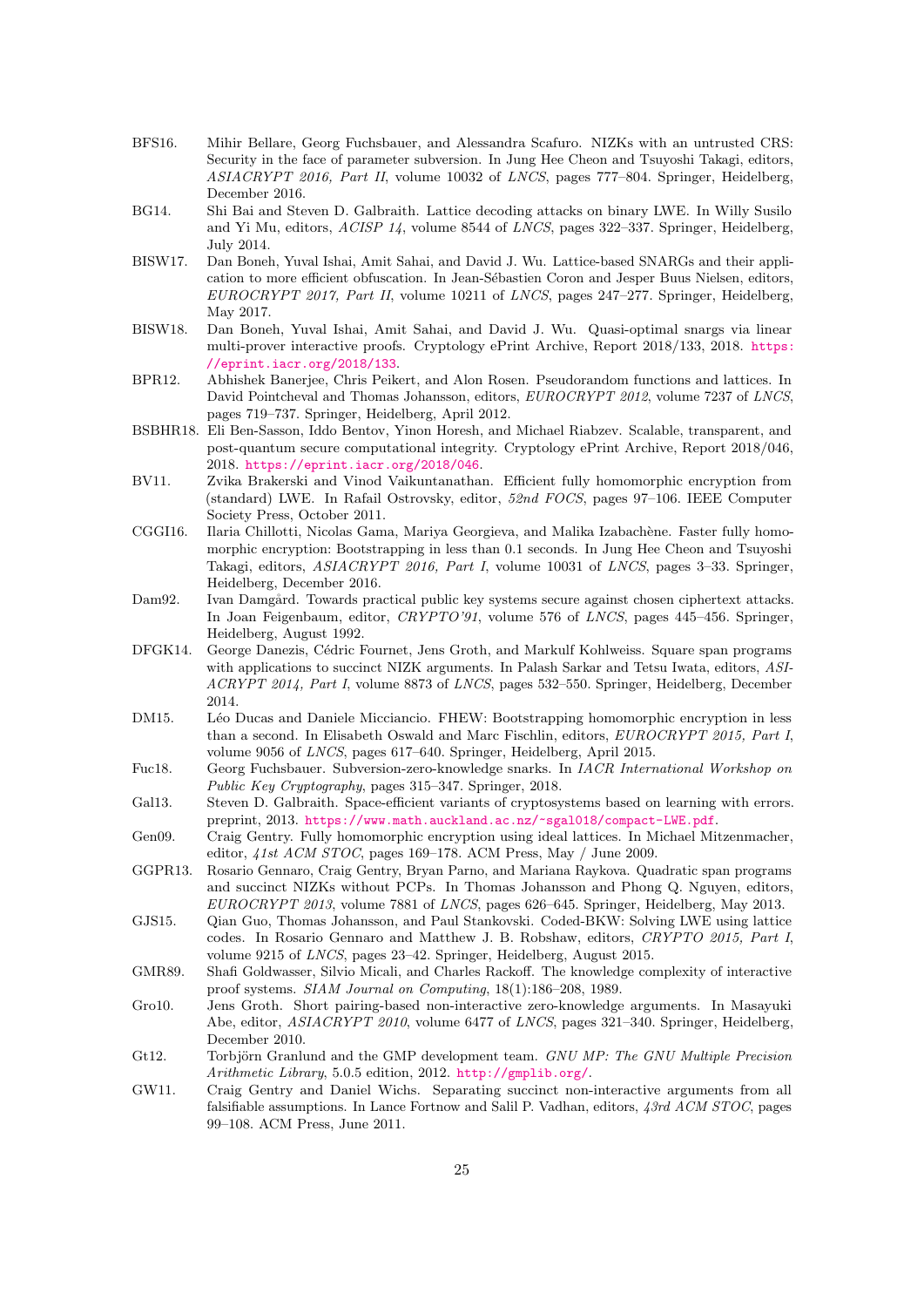- <span id="page-25-8"></span>HILL99. Johan Håstad, Russell Impagliazzo, Leonid A. Levin, and Michael Luby. A pseudorandom generator from any one-way function. SIAM Journal on Computing, 28(4):1364–1396, 1999.
- <span id="page-25-10"></span>HJP13. W. Hart, F. Johansson, and S. Pancratz. FLINT: Fast Library for Number Theory, 2013. Version 2.4.0, <http://flintlib.org>.
- <span id="page-25-0"></span>Kil92. Joe Kilian. A note on efficient zero-knowledge proofs and arguments (extended abstract). In 24th ACM STOC, pages 723–732. ACM Press, May 1992.
- <span id="page-25-6"></span>KW93. M. Karchmer and A. Wigderson. On span programs. In IEEE Computer Society Press, editor, In Proc. of the 8th IEEE Structure in Complexity Theory, pages 102–111, Gaithersburg, MD, USA, 1993. IEEE Computer Society Press.
- <span id="page-25-3"></span>Lip12. Helger Lipmaa. Progression-free sets and sublinear pairing-based non-interactive zero-knowledge arguments. In Ronald Cramer, editor, TCC 2012, volume 7194 of LNCS, pages 169–189. Springer, Heidelberg, March 2012.
- <span id="page-25-9"></span>LP11. Richard Lindner and Chris Peikert. Better key sizes (and attacks) for LWE-based encryption. In Aggelos Kiayias, editor, CT-RSA 2011, volume 6558 of LNCS, pages 319–339. Springer, Heidelberg, February 2011.
- <span id="page-25-1"></span>Mic94. Silvio Micali. CS proofs (extended abstracts). In 35th FOCS, pages 436–453. IEEE Computer Society Press, November 1994.
- <span id="page-25-4"></span>Nao03. Moni Naor. On cryptographic assumptions and challenges (invited talk). In Dan Boneh, editor, CRYPTO 2003, volume 2729 of LNCS, pages 96–109. Springer, Heidelberg, August 2003.
- <span id="page-25-2"></span>PHGR13. Bryan Parno, Jon Howell, Craig Gentry, and Mariana Raykova. Pinocchio: Nearly practical verifiable computation. In 2013 IEEE Symposium on Security and Privacy, pages 238–252. IEEE Computer Society Press, May 2013.
- <span id="page-25-7"></span>Reg05. Oded Regev. On lattices, learning with errors, random linear codes, and cryptography. In Harold N. Gabow and Ronald Fagin, editors, 37th ACM STOC, pages 84–93. ACM Press, May 2005.
- <span id="page-25-5"></span>Val08. Paul Valiant. Incrementally verifiable computation or proofs of knowledge imply time/space efficiency. In Ran Canetti, editor, TCC 2008, volume 4948 of LNCS, pages 1–18. Springer, Heidelberg, March 2008.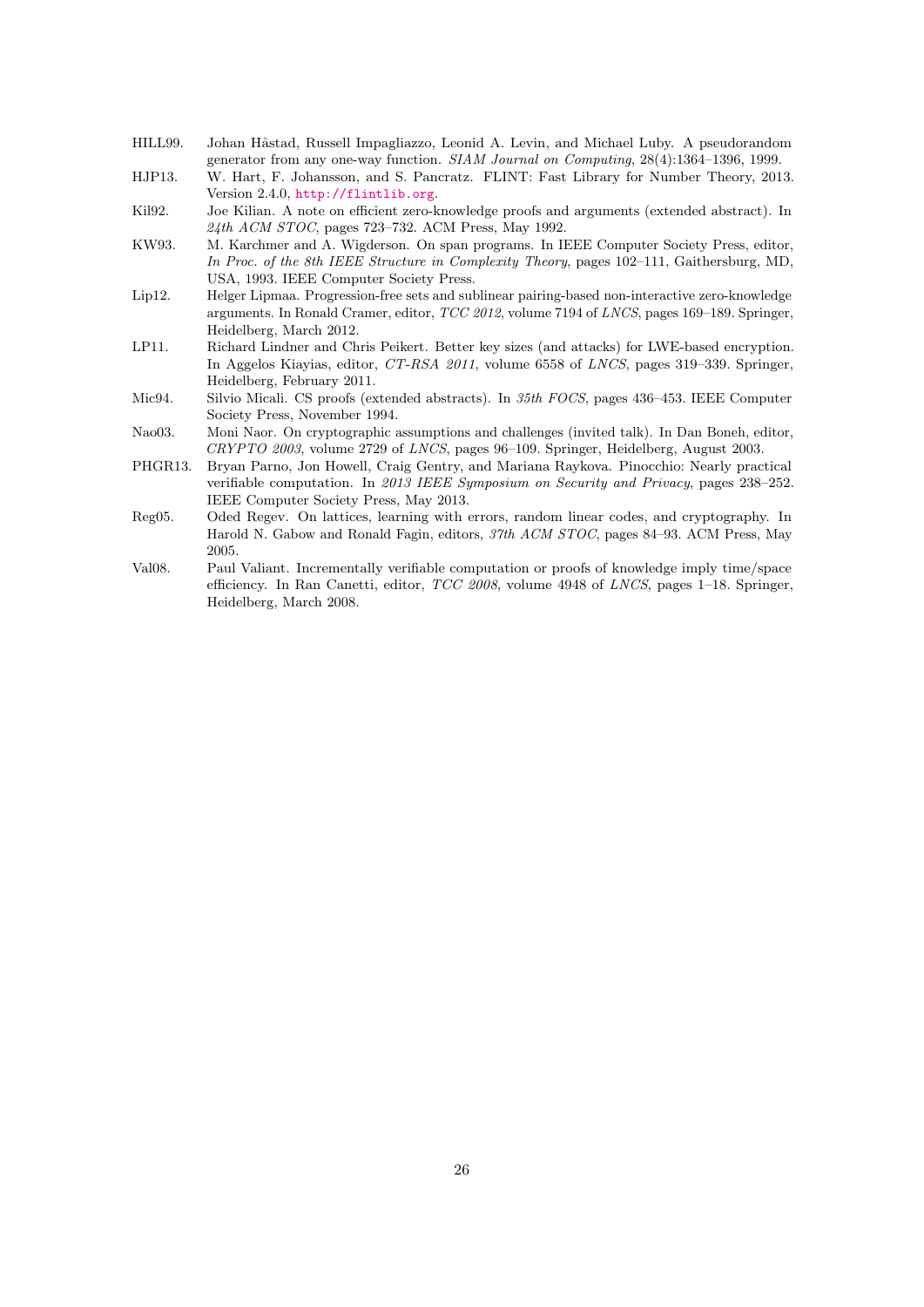| Game EXT-LO <sub>Enc,M,A,Ext<sub>A</sub>(<math>\lambda</math>)</sub>       |
|----------------------------------------------------------------------------|
| $(\mathsf{pk}, \mathsf{sk}) \leftarrow \mathsf{K}(1^{\lambda}, 1^d)$       |
| $(m_1,\ldots,m_d) \leftarrow M(1^{\lambda},1^d)$                           |
| $\sigma \leftarrow (E(m_1), \ldots, E(m_d))$                               |
| $(ct; a_0, \ldots, a_d) \leftarrow (A  Ext_A)(\sigma)$                     |
| return ct $\notin \left\{ \mathsf{E}(a_0 + \sum_{i=1}^d a_i m_i) \right\}$ |

<span id="page-26-1"></span>Fig. 9. Game for Extractable Linear-Only target malleability.

## <span id="page-26-0"></span>Appendix A Lattices and Assumptions

At a first glimpse, it might seem unjustified to have brought assumptions often used in the dLog setting into the lattice domain, where they are highly non-standard. Despite this fact, in this section we argue (i) that the  $q$ -PKE and  $q$ -PDH assumptions are weaker than the targeted linear-only malleability of  $[BCI<sup>+</sup>13, BISW17]$  $[BCI<sup>+</sup>13, BISW17]$  $[BCI<sup>+</sup>13, BISW17]$ , and (ii) which consequences an attack on those assumptions would have.

Over the course of the last years, a long line of research in lattice-based cryptography has been trying to develop fully-homomorphic encryption schemes and bilinear pairing maps. So far, no bilinear map is known in the context of lattices, and some have argued that its existence would lead to efficient cryptographic primitives such as multilinear maps and indistinguishability obfuscation (iO). Furthermore, although there exist FHE schemes based on lattices, it is not clear how to achieve it without giving away additional information such as encryption of the secret key itself. Showing that it is possible to indeed compute non-linear homomorphisms on top of Regev's encryption scheme would be a major breakthrough in both research areas. We see this as a win-win situation.

Moreover, our assumptions are weaker than previously employed assumptions for lattice-based SNARGs. Indeed, the linear-only assumption of  $[BCI<sup>+</sup>13, BISW17]$  $[BCI<sup>+</sup>13, BISW17]$  $[BCI<sup>+</sup>13, BISW17]$  informally states that an adversary can only perform affine operations over the encodings provided as input. More specifically:

**Definition 22 (EXT-LO, [\[BCI](#page-23-4)<sup>+</sup>13]).** An encoding scheme Enc satisfies extractable linear-only target malleability if for all PPT adversaries  $A$  and plaintext generation algorithm M there exists an efficient extractor Ext such that the advantage

$$
\mathsf{Adv}^{\mathrm{ext-lo}}_{\mathsf{Enc}, \mathsf{M}, \mathcal{A}, \mathsf{Ext}_{\mathcal{A}}}(\lambda) \coloneqq \Pr\big[\mathrm{EXT}\text{-}\mathrm{LO}_{\mathsf{Enc}, \mathsf{M}, \mathcal{A}, \mathsf{Ext}_{\mathcal{A}}}(\lambda) = \pmb{true}\big]
$$

is negl( $\lambda$ ), where EXT-LO<sub>Enc,M,A,Ext<sub>A</sub>( $\lambda$ ) is defined as in [Figure 9.](#page-26-1)</sub>

We note that, despite  $[BCI^+13]$  $[BCI^+13]$  presents the above assumption for so-called *linear-only encryption* schemes, all such schemes are also encodings satisfying the properties of [Definition 9.](#page-6-0)

It is not immediately clear to see what does this assumption imply in the case of LWE encodings (like the one we presented in section [Section 3\)](#page-8-0) or the one in [\[LP11\]](#page-25-9), used in [\[BISW17\]](#page-24-6). Consider for example a set of parameters  $\Gamma$  allowing for  $d-1$  homomorphic operations modulo p and the adversary  $A$  that, upon receiving as input  $d$  ciphertexts, computes  $d$  homomorphic linear operations on them. With non-negligible probability the error wraps around the modular representation, leading to a "decryptable" encoding (any element of  $\mathbb{Z}_q^{n+1}$  is a valid encoding) but for which the adversary does not know an affine map. The authors of [\[BISW17\]](#page-24-6) suggest to use *double-encryption* in these cases, i.e., present two different encodings of each value, and ask the adversary to homomorphically evaluate these terms twice. If the two ciphertexts do not encode the same element, the game is lost. Obviously, this comes at the cost of doubling the size of each encoding and doubling the computation time for the prover and the verifier.

<span id="page-26-2"></span>Theorem 23. If Enc is an IND-CPA extractable linear-only encoding scheme, it satisfies q-PDH.